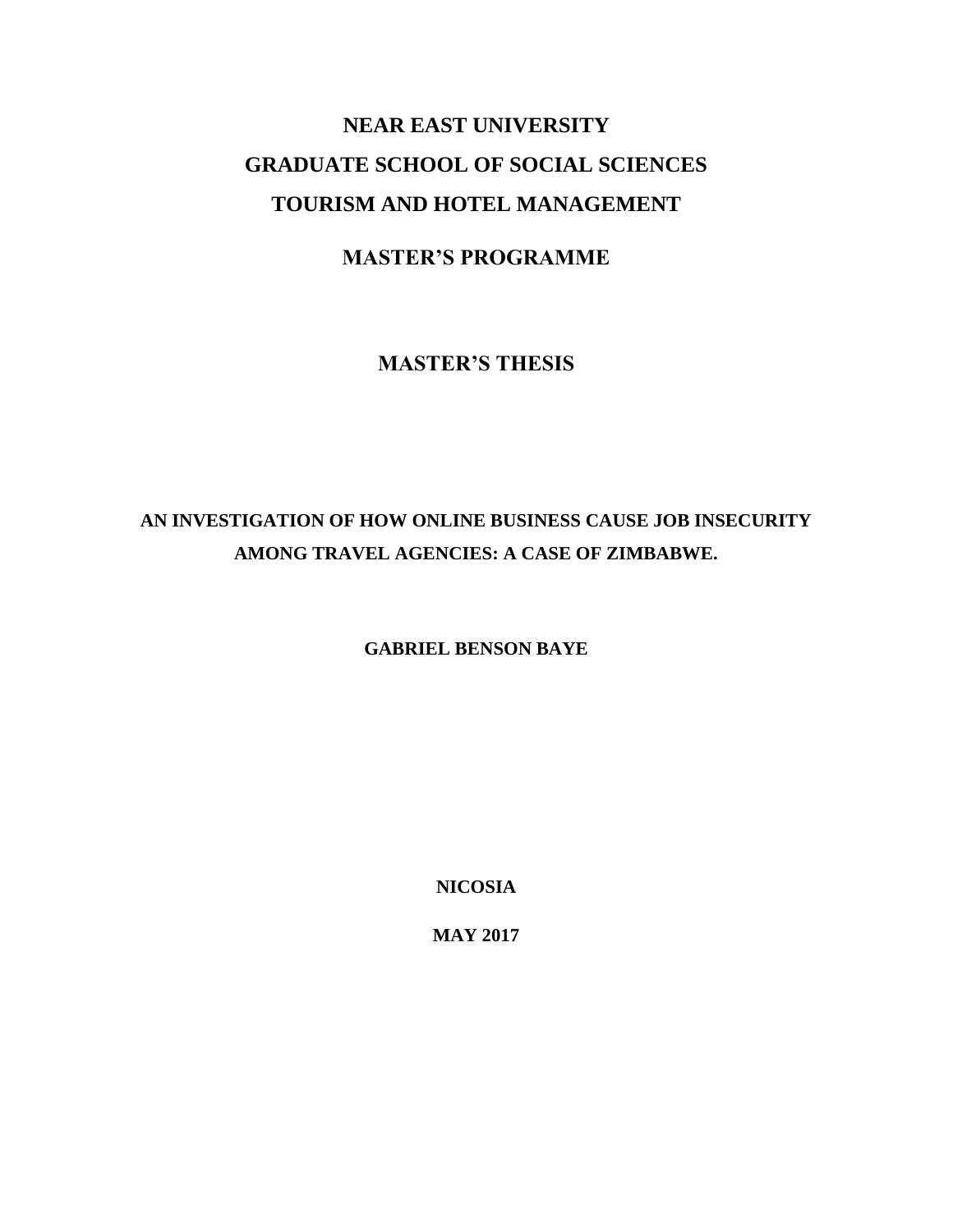# **NEAR EAST UNIVERSITY GRADUATE SCHOOL OF SOCIAL SCIENCES TOURISM AND HOTEL MANAGEMENT MASTER'S PROGRAMME**

### **MASTER'S THESIS**

### **AN INVESTIGATION OF HOW ONLINE BUSINESS CAUSE JOB INSECURITY AMONG TRAVEL AGENCIES: A CASE OF ZIMBABWE**

**Prepared by**

#### **GABRIEL BENSON BAYE**

**20146443**

#### **SUPERVISOR**

### **ASSOC. PROF TULEN SANER**

**NICOSIA**

**MAY 2017**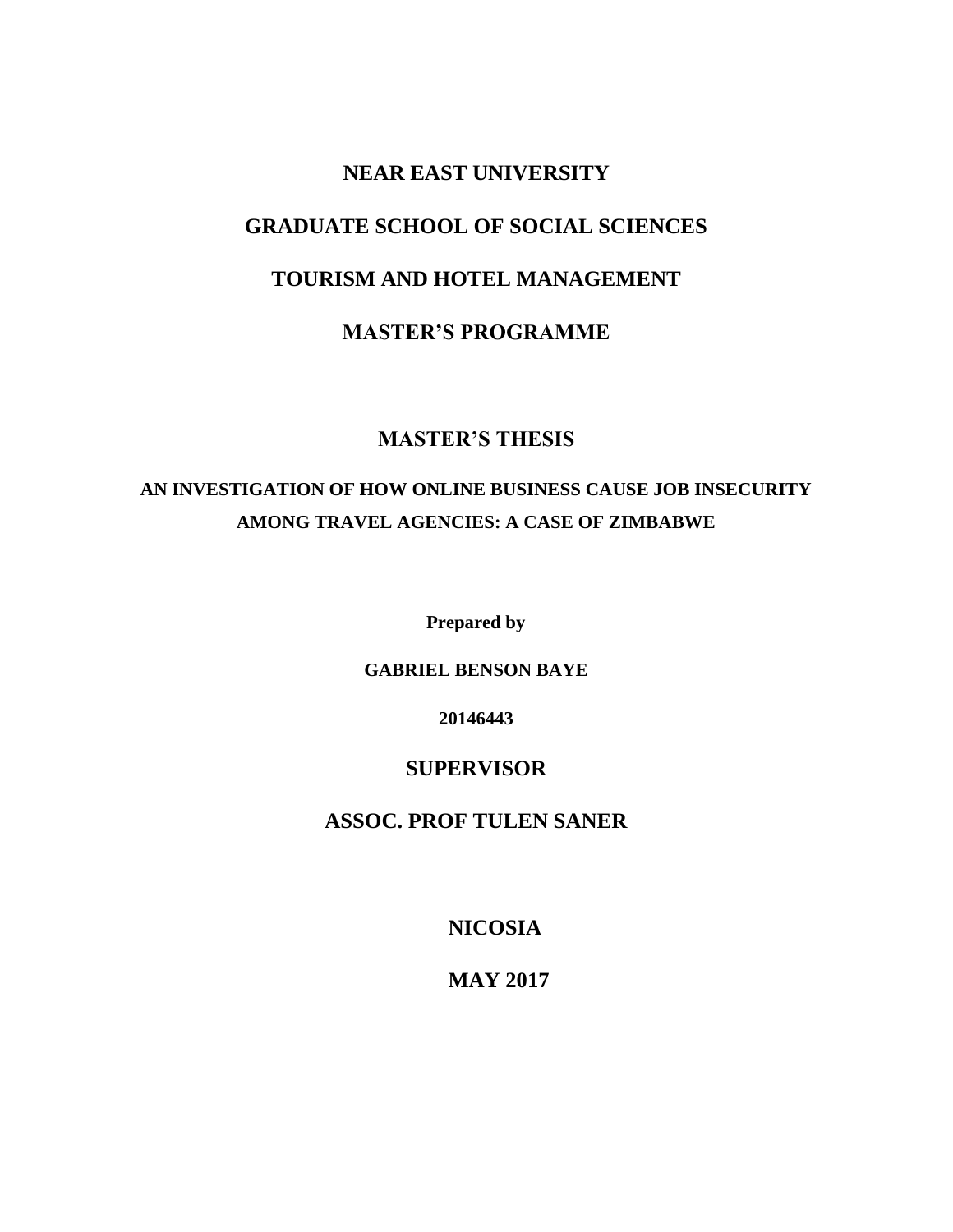### **NEAR EAST UNIVERSITY**

### **GRADUATE SCHOOL OF SOCIAL SCIENCES**

### **TOURISM AND HOTEL MANAGEMENT**

#### **MASTER'S PROGRAMME**

**Thesis Defense**

### **AN INVESTIGATION OF HOW ONLINE BUSINESS CAUSES JOB IN SECURITY AMONG TRAVEL AGENCIES: A CASE OF ZIMBABWE**

### **Prepared by**

**Gabriel Benson Baye**

#### **Examining Committee in charge**

**Assoc Prof Tulner Saner Near East University** 

 **School of Tourism and Hotel Management** 

Assoc Prof Serif Z Eyupoglu **Near East University** 

 **Department of Business Administration** 

**Assist Prof Dr Nersin Bahceleli Near East University** 

 **Department of Tourism and Hotel Management** 

**Approval of the Graduate School of Social Sciences**

**Prof Mustafa Sagsan Acting Director**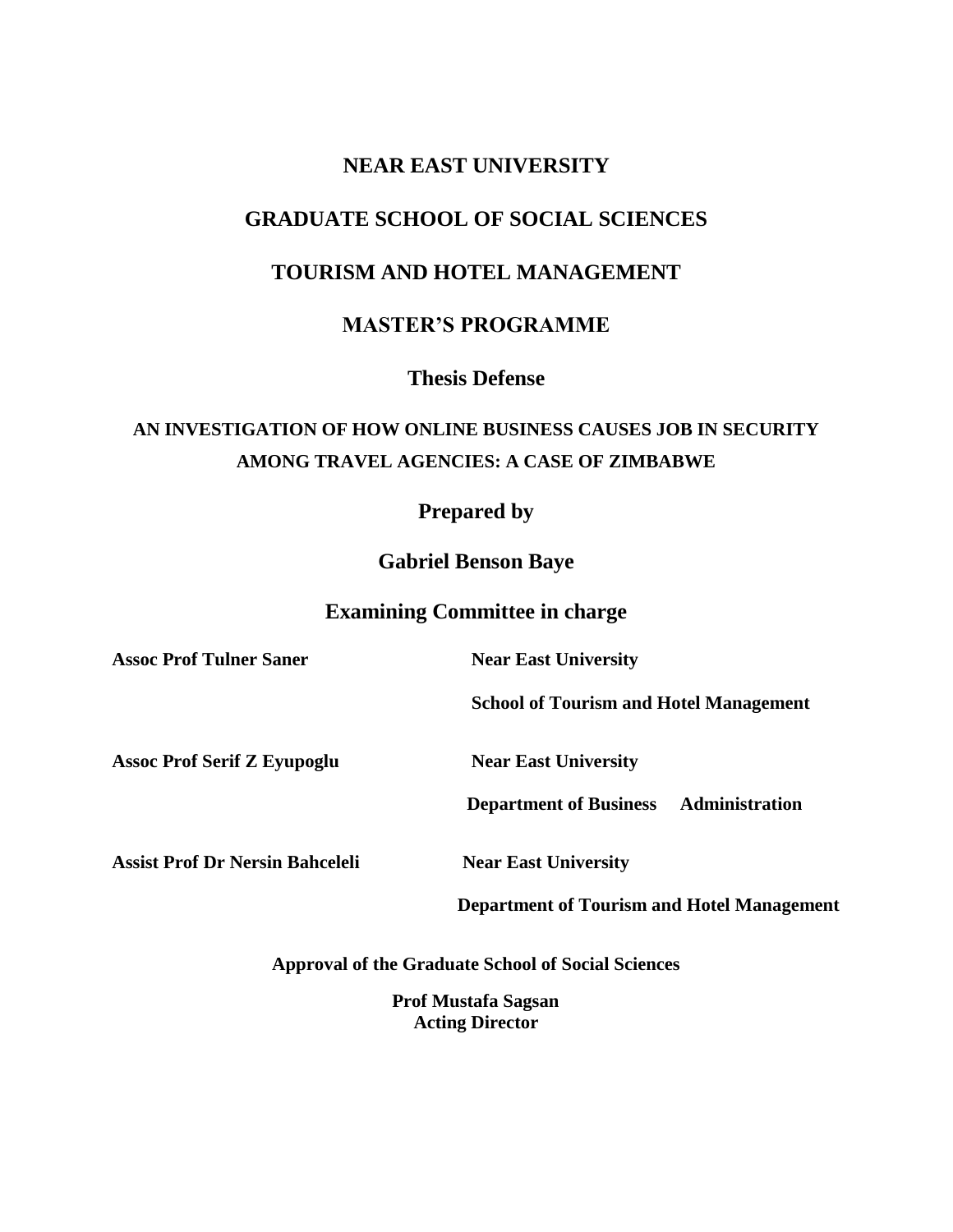#### **ABSTRACT**

<span id="page-3-0"></span>This study analyzes the impact of online business and marketing by tourism suppliers on traditional travel agencies business. The use of online business and marketing has created a direct communication link between the supply and demand, which was the sole responsibility of travel agencies. Also analyzed is the impact of online business and marketing in the modern day travel and tour business. A multinominal logit model was used to examine the influence of online business and marketing. The results show that online business and marketing by suppliers has become a major business activity, hence there are perceived insecurity features among traditional travel agencies employees and business. Factors linked to an increased likehood of complete use of online business and marketing in travel business are not limited to low costs, ubiquity, reach out to wider range of audiences, provide customized services, enhance global marketing, direct and consistent information, viral i.e. it reaches to different masses and allows dialogue and interactions. Finally this study recommends that traditional travel agencies in Zimbabwe should incorporate new business strategies that are more conversant to current and global standards.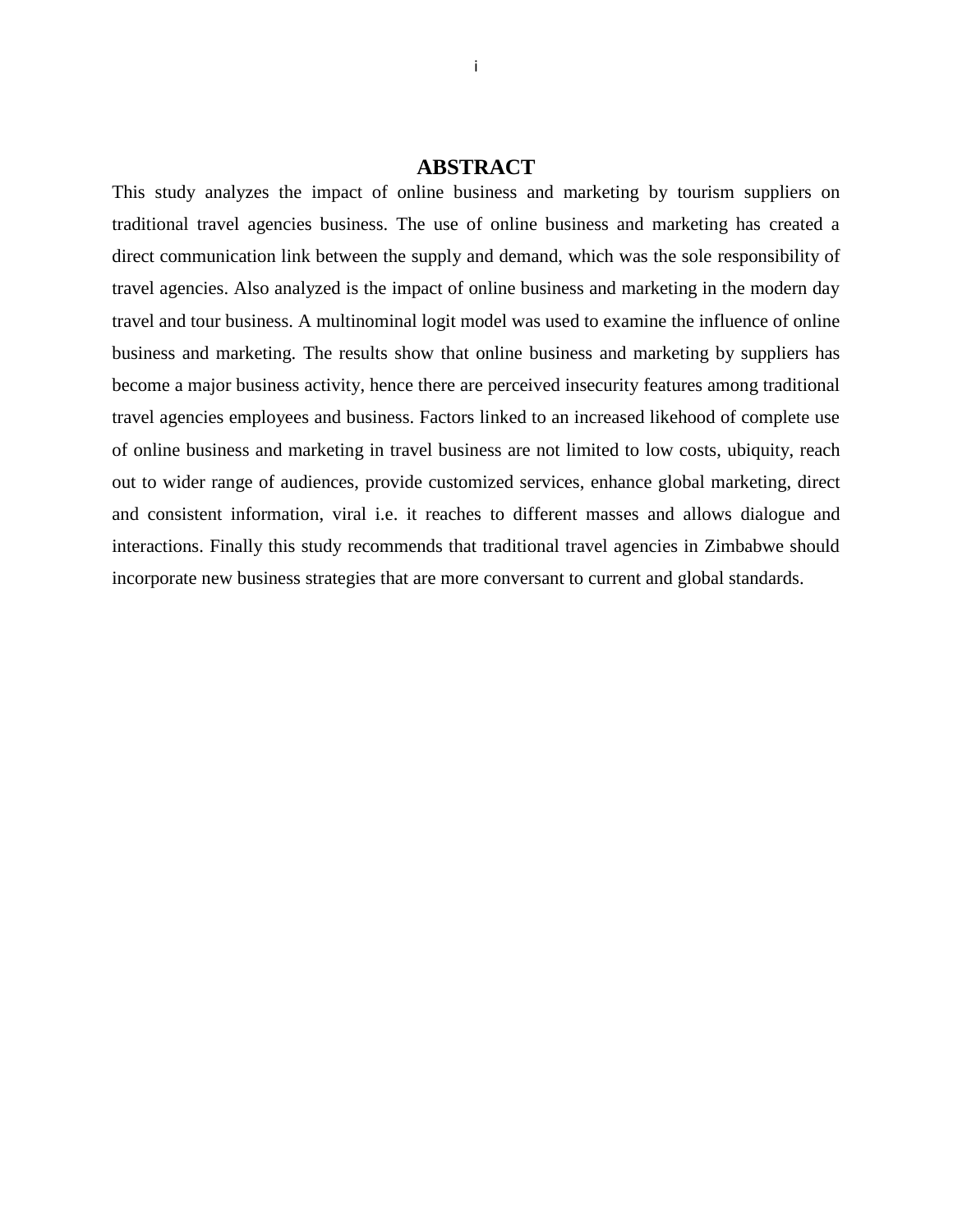<span id="page-4-0"></span>Bu çalışma, turistik tedarikçiler tarafından geleneksel seyahat acenteleri işinde çevrimiçi iş ve pazarlamanın etkisini analiz etmektedir. Online iş ve pazarlamanın kullanımı, seyahat acentelerinin tek sorumluluğu olan arz ve talep arasında doğrudan bir iletişim bağlantısı oluşturdu. Ayrıca analiz edilen online iş ve pazarlamanın günümüzdeki seyahat ve tur işlerine olan etkisi. Çevrimiçi iş ve pazarlamanın etkisini incelemek için çok terimli logit modeli kullanılmıştır. Sonuçlar, çevrimiçi ticaretin ve tedarikçilerin pazarlamasının önemli bir ticari faaliyet haline geldiğini, dolayısıyla geleneksel seyahat acenteleri çalışanlarının ve işlerinin güvensizlik özelliklerini algıladıklarını göstermektedir. Seyahat işletmesinde çevrimiçi ticaretin ve pazarlamanın tamamının kullanımıyla ilgili artan beğeniyle bağlantılı faktörler, düşük maliyetlerle, her yerde bulunmayla sınırlı değil, geniş kitleye hitap eder, özelleştirilmiş hizmetler sunar, küresel pazarlamayı, doğrudan ve tutarlı bilgiyi, viral yani geliştirir. Farklı kitlelere ulaşır ve diyalog ve etkileşimlere izin verir. Sonunda bu çalışma, Zimbabwe'deki geleneksel seyahat acentelerinin mevcut ve küresel standartlara daha fazla eğilen yeni iş stratejileri içermesi gerektiğini belirtti.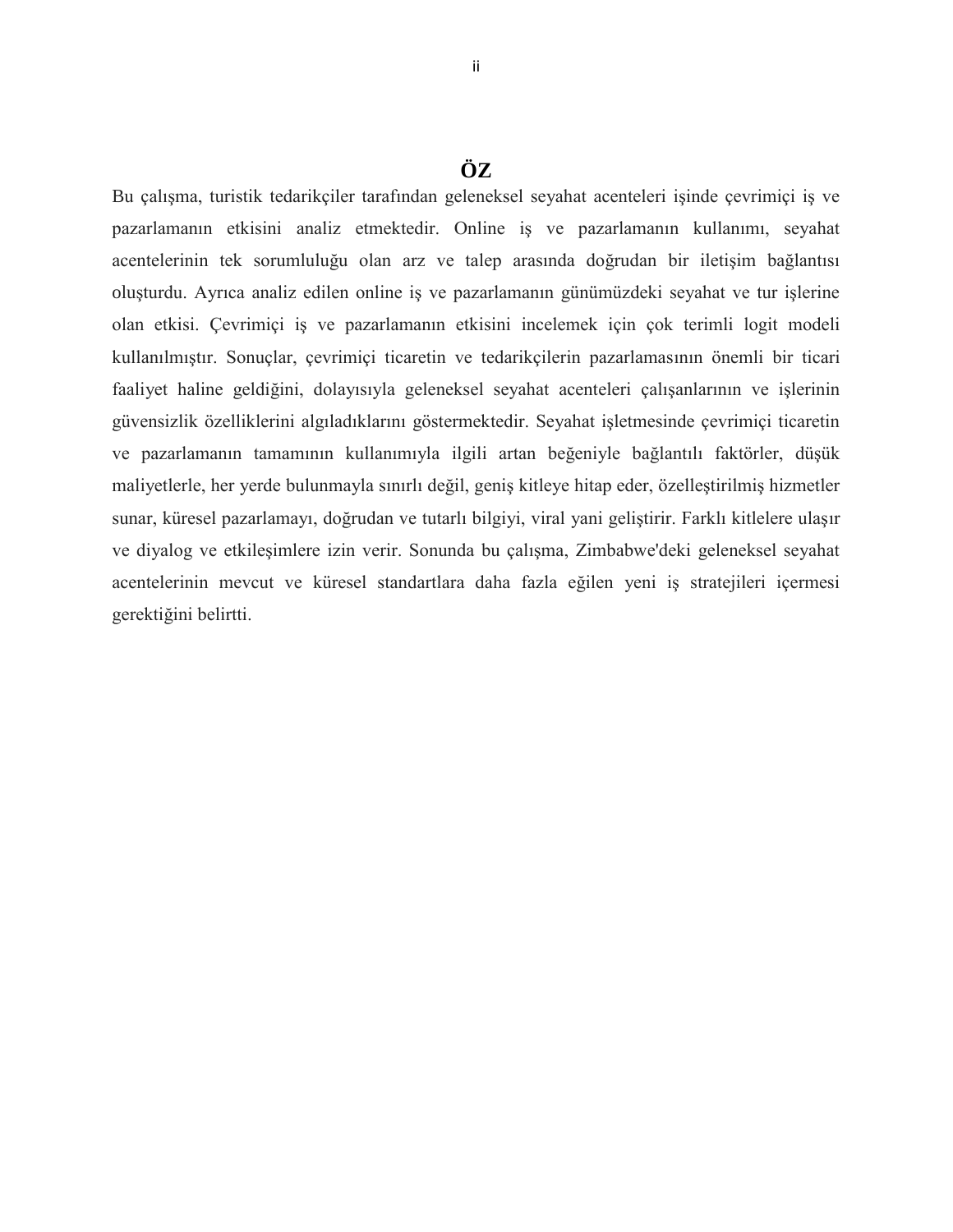### **DEDICATIONS**

<span id="page-5-0"></span>I dedicate this thesis to my family and friends. I am proud of you all, because you always wished for the best for me. Special regards to my dad, mom, sisters and brother. May the Dear Lord continue to bless them.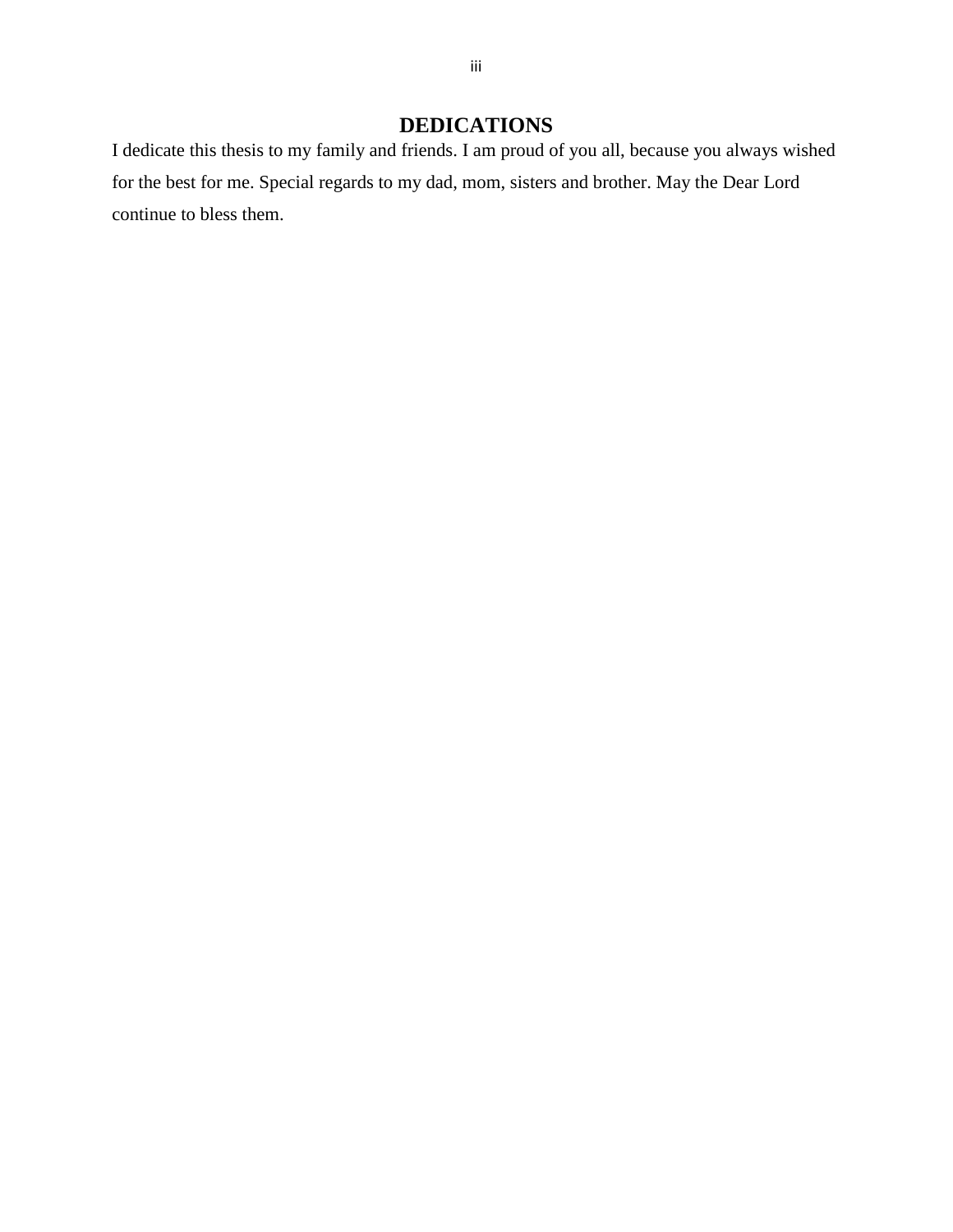#### **ACKNOWLEDGEMENTS**

<span id="page-6-0"></span>There are a number of people whom l would to acknowledge their efforts and encouragement they indeed gave me during the course of carrying out this research project. First and foremost my special regards are to my mentor Assoc Prof Tulen Saner who in her own capacity put it upon herself to ensure this project was a real success. Thank you madam, l earnestly appreciate her efforts.

I put it to you, the big Baye family that your care and usual support gave me the zeal to work towards attaining successful results in this study and master's programme.

I would like to thank everyone who contributed positively towards this achievement. Indeed my department lectures, your support over the years is greatly appreciated. The Zimbabwe Tourism officials and staff, my friends Cde Takudzwa Jambawo, Cde Zvidzai Langton, Uvuku Bozkurt, Kemal Aykutlu, madam Hatice Safa and Didem Tunccag, nothing else can be said other than **Thank you.**

To this end, l would like to give praise to the almighty who always guides us and never abandon us. In the last 2 years l testify to you that God is an awesome figure to reckon in our lives. Thank you Lord.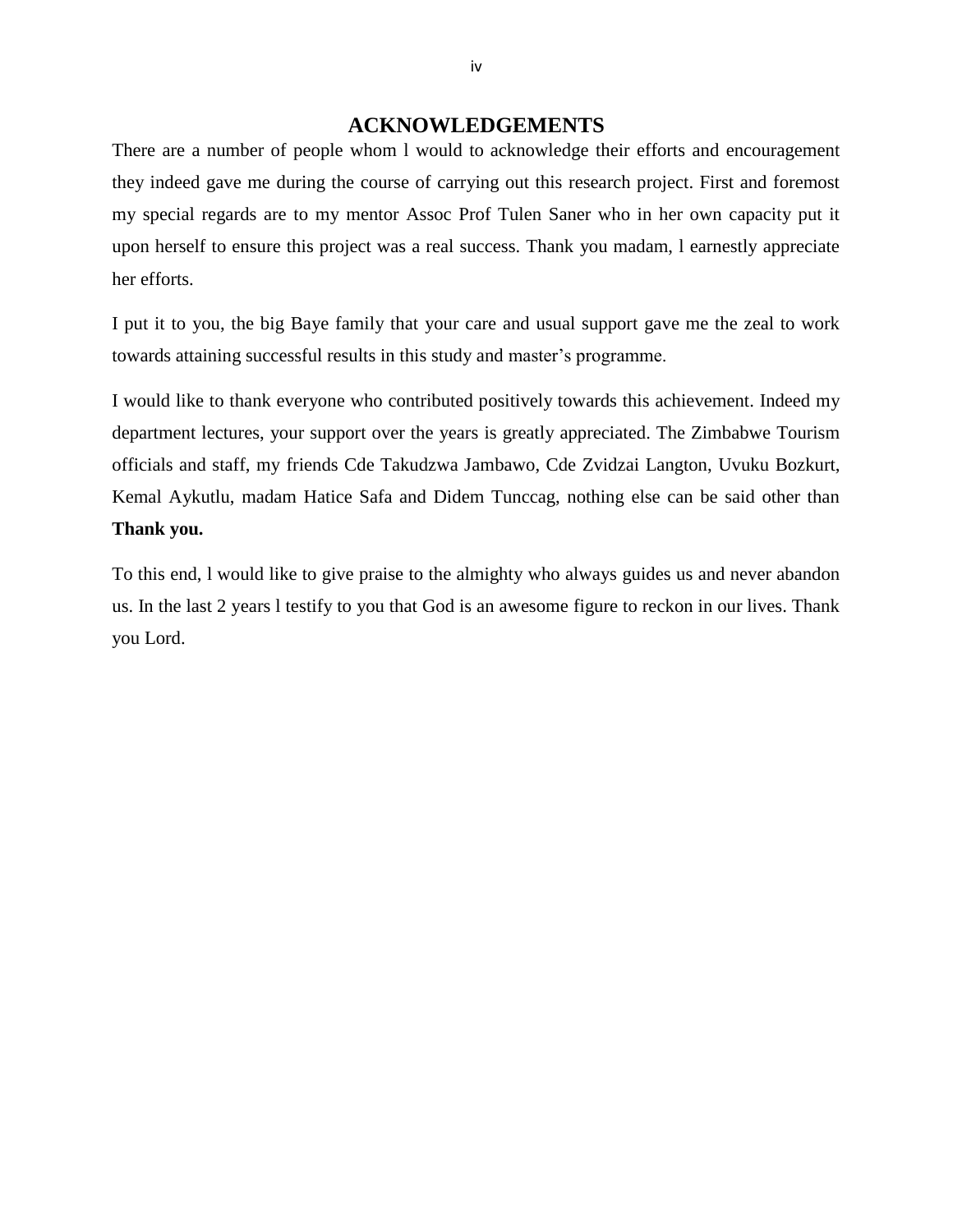### **Table of Contents**

| 1.0              |  |    |  |  |  |
|------------------|--|----|--|--|--|
| 1.1              |  |    |  |  |  |
| 1.2              |  |    |  |  |  |
| 1.3              |  |    |  |  |  |
| 1.4              |  |    |  |  |  |
| 1.5              |  |    |  |  |  |
| 1.6              |  |    |  |  |  |
| 1.7              |  |    |  |  |  |
| 1.8              |  |    |  |  |  |
|                  |  |    |  |  |  |
| 2.0              |  |    |  |  |  |
| 2.1              |  |    |  |  |  |
| 2.2              |  |    |  |  |  |
| 2.3              |  |    |  |  |  |
| 2.4              |  |    |  |  |  |
|                  |  |    |  |  |  |
| 2.6              |  |    |  |  |  |
| <b>CHAPTER 3</b> |  | 26 |  |  |  |
| 3.0              |  |    |  |  |  |
| 3.1              |  |    |  |  |  |
| 3.2              |  |    |  |  |  |
|                  |  |    |  |  |  |
| 4.0              |  |    |  |  |  |
| 4.1              |  |    |  |  |  |
| 4.2              |  |    |  |  |  |
| 4.3              |  |    |  |  |  |
| 4.4              |  |    |  |  |  |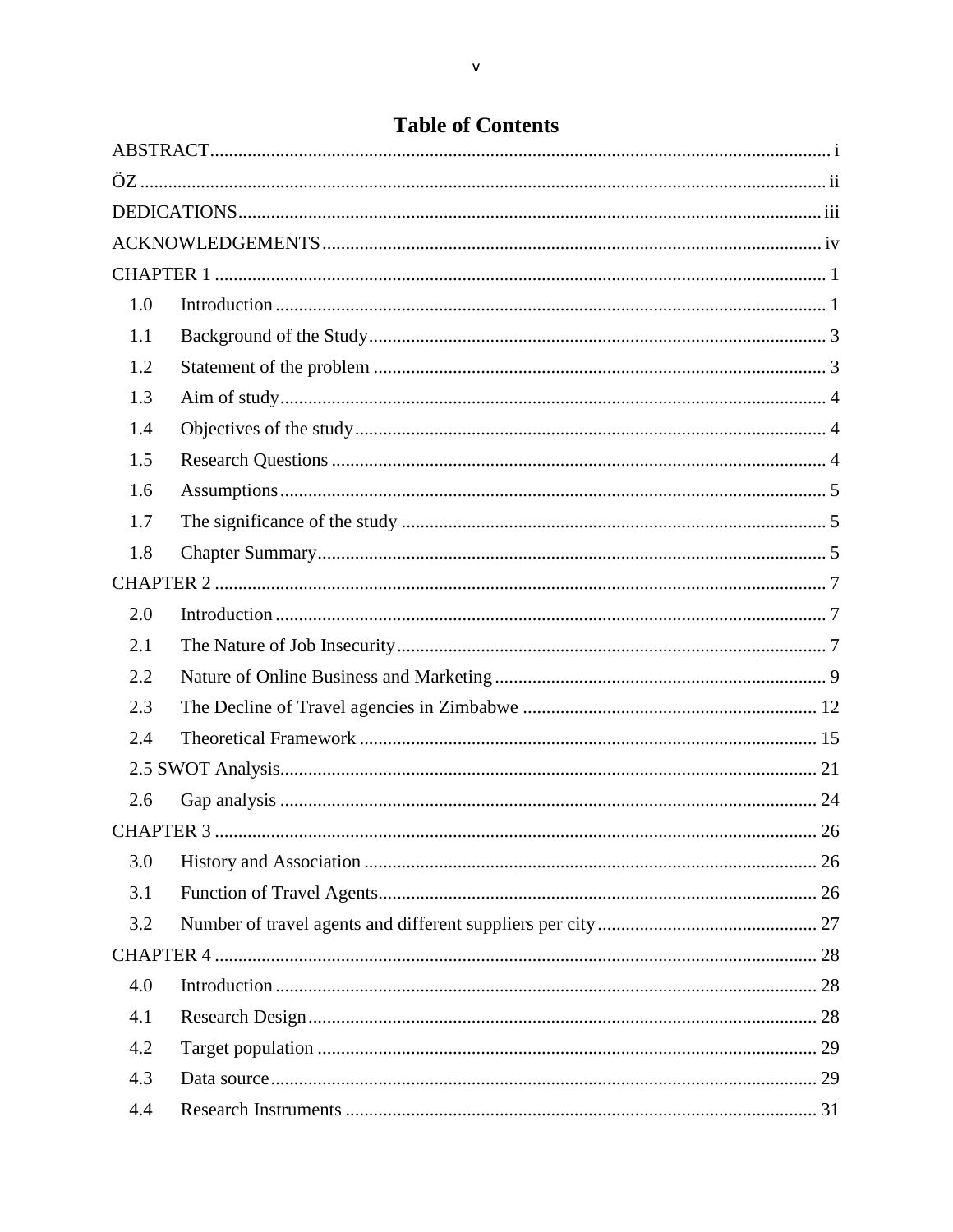| 4.5  |                                                                  |    |  |  |  |  |
|------|------------------------------------------------------------------|----|--|--|--|--|
| 4.6  |                                                                  |    |  |  |  |  |
| 4.7  |                                                                  |    |  |  |  |  |
|      |                                                                  |    |  |  |  |  |
| 5.0  |                                                                  |    |  |  |  |  |
| 5.1  |                                                                  |    |  |  |  |  |
| 5.2  |                                                                  |    |  |  |  |  |
|      |                                                                  |    |  |  |  |  |
| 5.4  |                                                                  |    |  |  |  |  |
| 5.5  |                                                                  |    |  |  |  |  |
| 5.6  | The future of Tourism and Traditional Travel Agency business  44 |    |  |  |  |  |
| 5.7  |                                                                  |    |  |  |  |  |
|      |                                                                  |    |  |  |  |  |
| 6.0  |                                                                  |    |  |  |  |  |
| 6.1  |                                                                  |    |  |  |  |  |
| 6.2  |                                                                  |    |  |  |  |  |
| 6.3. |                                                                  |    |  |  |  |  |
| 6.4  |                                                                  |    |  |  |  |  |
| 6.5  |                                                                  |    |  |  |  |  |
| 6.6  |                                                                  |    |  |  |  |  |
| 6.7  |                                                                  |    |  |  |  |  |
| 6.8  |                                                                  |    |  |  |  |  |
| 6.9  | Limitations                                                      | 52 |  |  |  |  |
| 6.10 |                                                                  |    |  |  |  |  |
|      |                                                                  |    |  |  |  |  |
|      |                                                                  |    |  |  |  |  |
|      |                                                                  |    |  |  |  |  |
|      |                                                                  |    |  |  |  |  |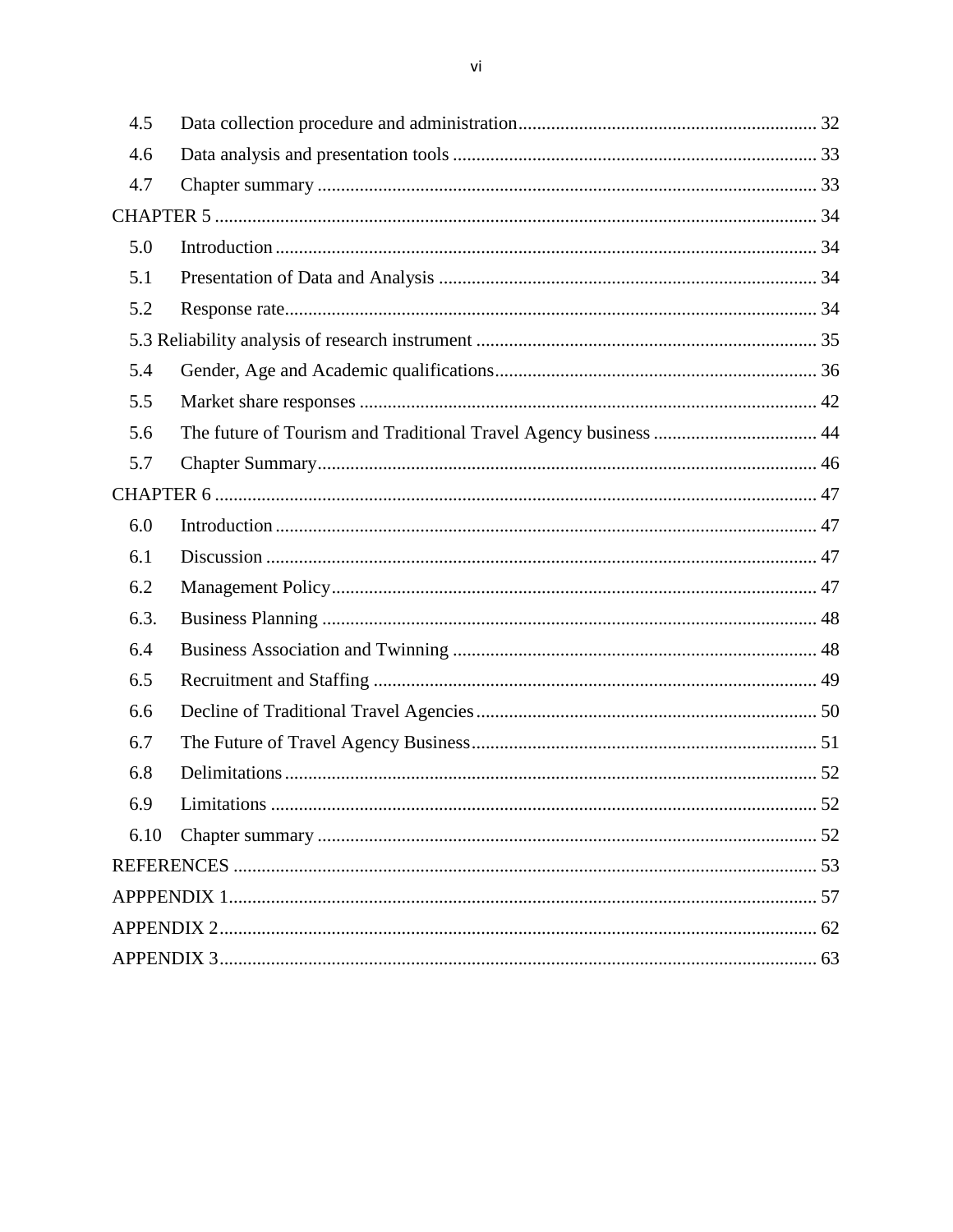### **List of Figures**

#### **List of Tables**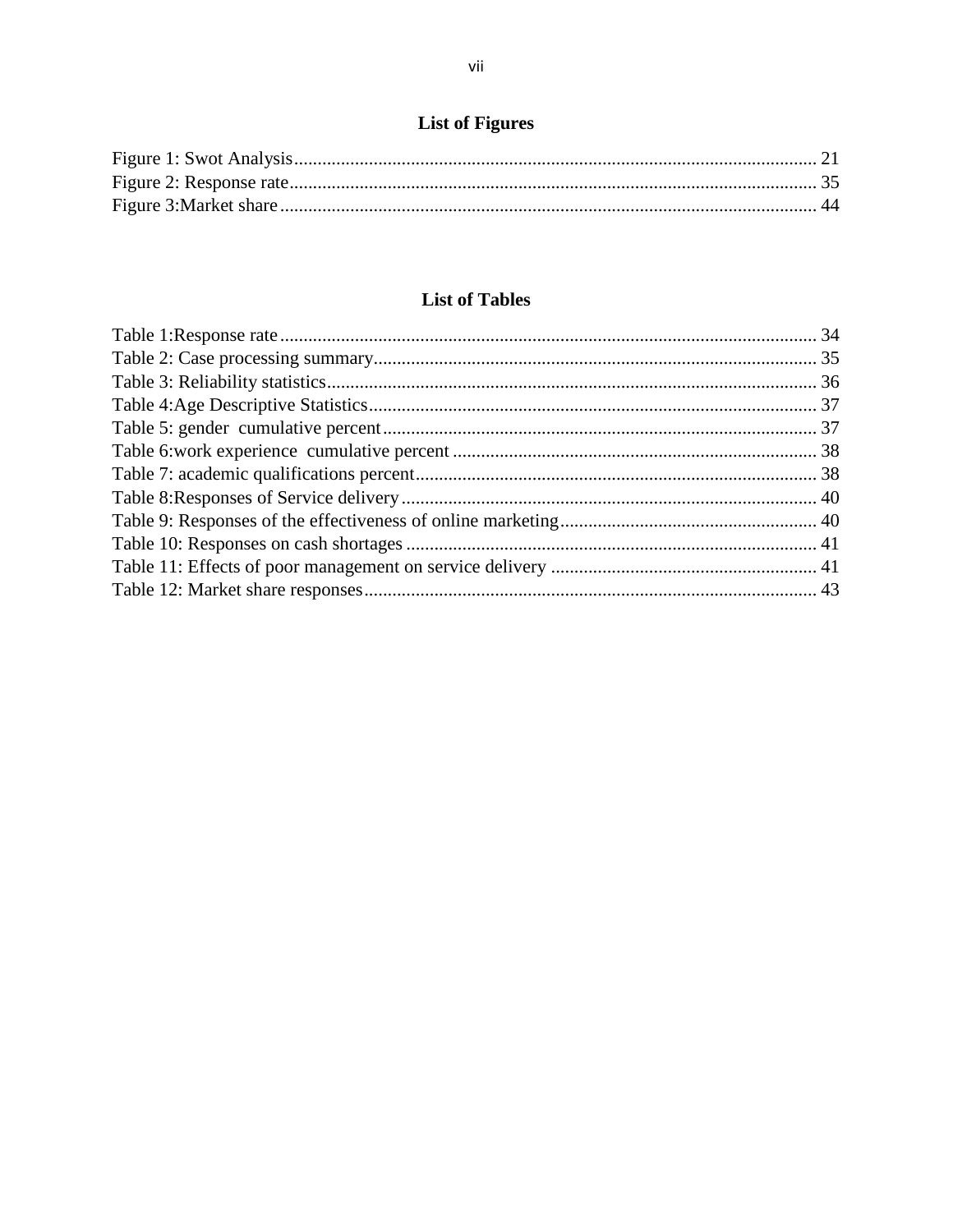#### **CHAPTER 1**

#### **INTRODUCTION**

#### <span id="page-10-1"></span><span id="page-10-0"></span>**1.0 Introduction**

The following study will discuss the development and use of online business and marketing in the modern tourism business, suffice to say that, this has brought competition for market share in Tourism industry. This competition has been around over the last few years and it has stimulated interest in the analysis and assessment of the efficiency of either the use of new tourism distribution channels or traditional methods. Notably the new distribution channels referred to are, different online applications (social media platforms i.e. Facebook and twitter) for marketing and service platforms such as (online payment portals and accounts) while the traditional channels are the use of intermediaries such as traditional travel agencies. Indeed according to Lang (2000) the evolution of online services have influenced the connection between the supply and the demand side, as the commercial world of this 21<sup>st</sup> century has been mainly characterized by the evolution of business operations. Indeed this shift, has been seen largely from the traditional aspect to the modern methods and this has positively affected the world and the Tourism industry itself Bennet (2008). Among the contributory factors of online business and marketing as a success in business is that it is a communication tool which has low costs, it is convenient to both the firm and the third parties (consumers) and it also reaches a large audience in a short space of time Inkpen (2008). However, the internet has its own drawbacks as a business and marketing tool hence it is recommendable to establish the impact and influence of online business and marketing in Tourism. Based on this gap in literature, the conceptual purpose of this paper is to give a clear and objective analysis of the internet as a new marketing and business contrivance in Tourism distribution channel.

Job insecurity according to William (2014) is an employee's perception that his or her job is uncertain and may come to end sooner than expected. Indeed the positive attributes that have been brought by the internet through the use of online business and marketing have caused perceived uncertainty for both the employees and the business in the traditional travel agencies business. The new business strategy in tourism has indeed gave birth to a new business culture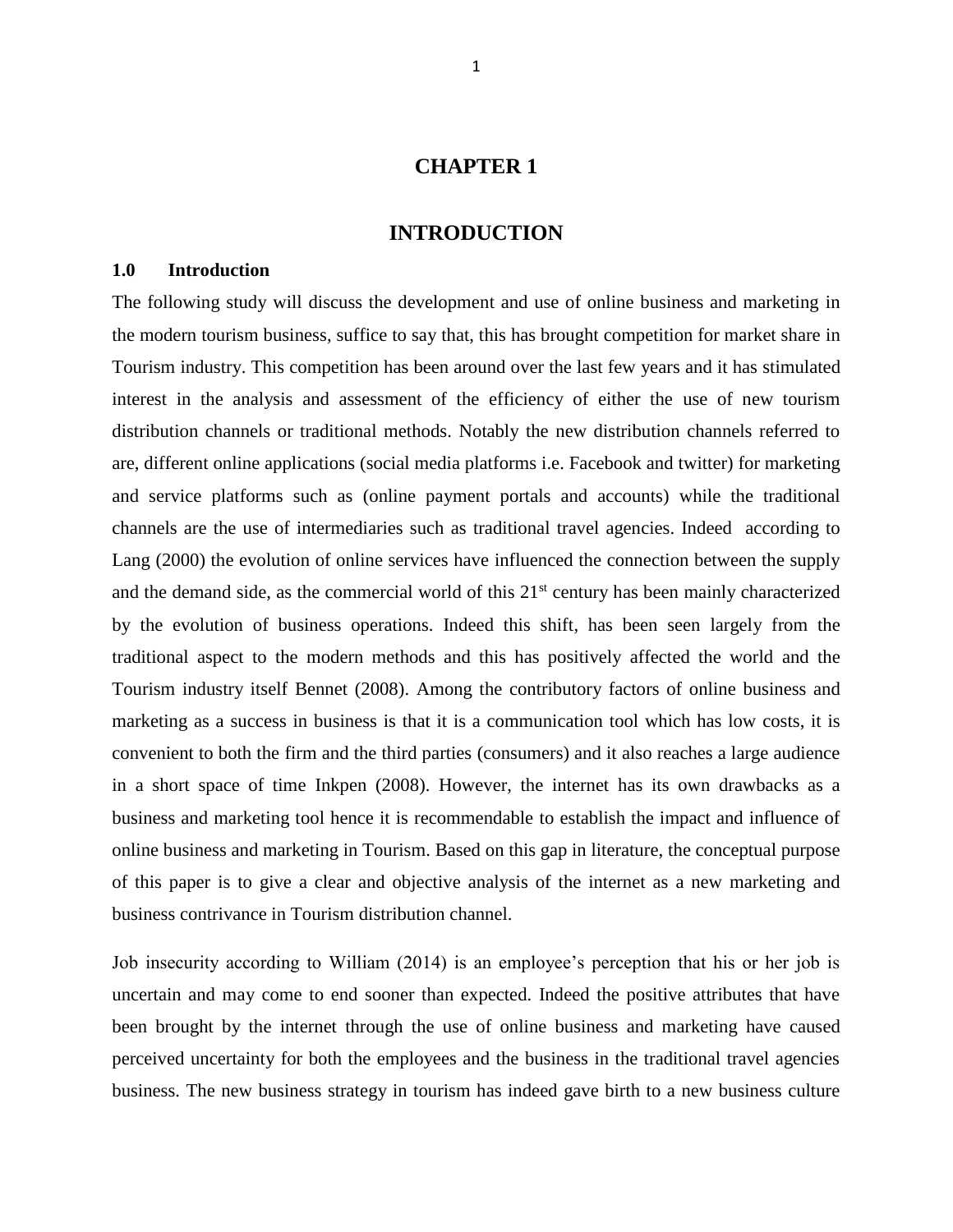and environment where these suppliers have a direct communication and transacting link with their consumers. As such the role that was done by intermediaries (traditional travel agencies) is slowly or has been affected by this technological development. The technological development being referred to is the use of online applications and systems for business and marketing by product suppliers. As such because of the advance services provided by online business and marketing services, traditional means of business services are now viewed as poor services delivery handles thus there are perceived threats of job insecurity among traditional travel agencies. Indeed De Witte (1999) citied in William (2014) suggests that job insecurity effects include poor services, reduced work loyalty and increased deviant behavior. While William (2014) argues that job insecurity is highly threating to employees or business given the prospect of losing the positive material, social identity and psychological benefits associated with employment or business. Notably it is generally agreed that job insecurity results are significantly negative and its individual-effects is well established William (2014). Moreso various researches into job insecurity have provided consistent evidence that job insecurity is associated with negative attitude, behaviors, and health. Arguably it is unfortunate if job insecurities are not managed well it can be detrimental, thus it has to be minimized.

Indeed this research provides a rationale to assist a job insecurity research in explaining its effects on organizational performance, business sustainability and customer retention in traditional travel agencies business. This can be measured using the overall reactions of both the employees and the business performance. According William (2014) such an assumption can be tested using the Human Resource Management theory which suggests that business reaction (performance) is largely based on employee reaction (job satisfaction). However Kozlowski and Klein (2000) believe that there are limitations to this approach, particularly in explaining organizational performance because it is difficult to validate multi-level relationships. To this end, it is important to identify relationships between job insecurity effects and subsequent organizational performance. As such the results of this research will provide solid evidence for the effects of job insecurity features or elements among traditional travel agencies i.e. the business and the employees.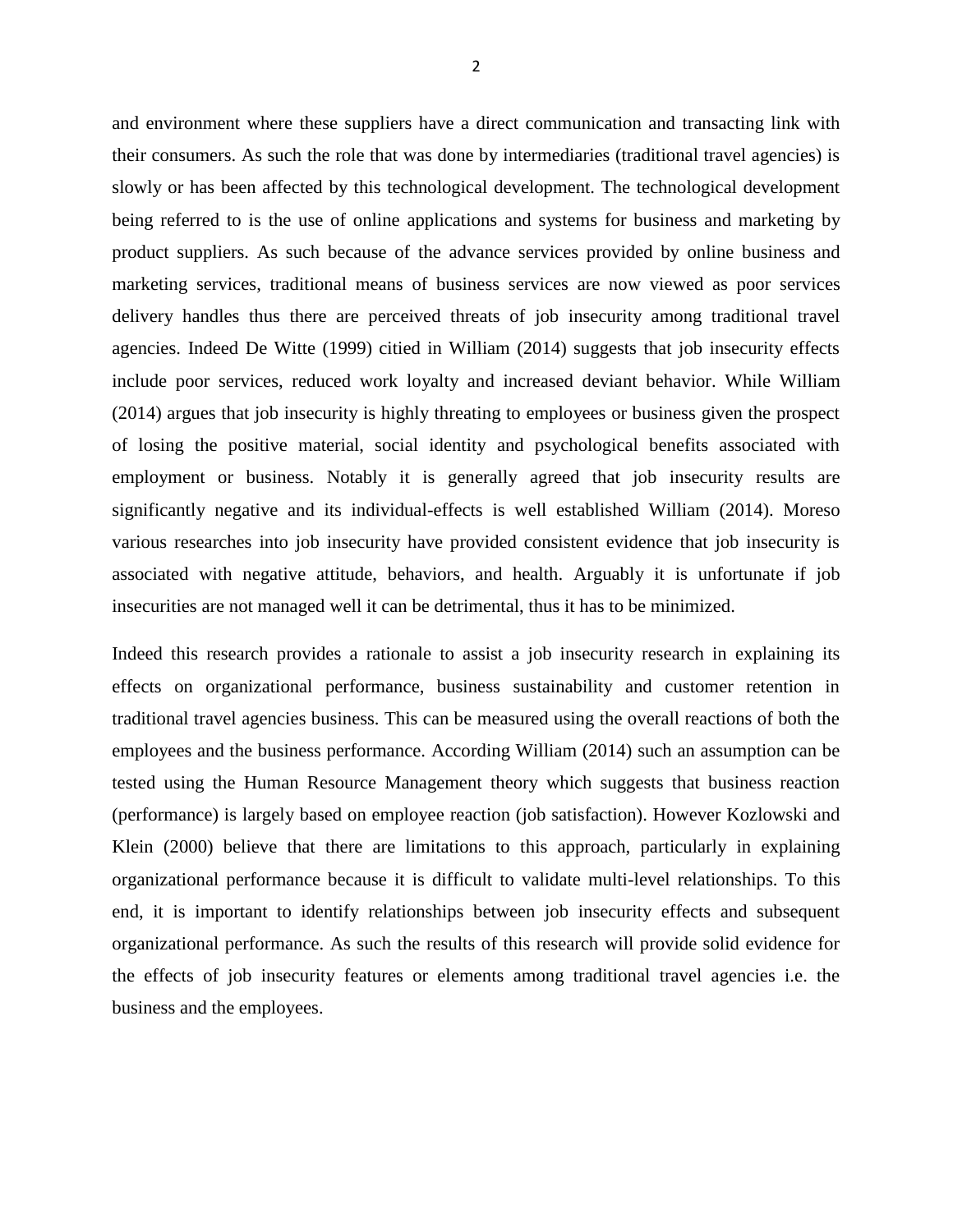#### <span id="page-12-0"></span>**1.1 Background of the Study**

Job insecurity according to Greenhalgh and Rosenblatt (1984) refers to perceived powerless to maintain the desired continuity in a threatened job situation and it has become more common. Indeed such factors that are affecting the Travel agencies business in Zimbabwe are not only limited to the development and use of online business and marketing services, but may also include the turnover of tourist i.e. both (inbound and outbound). Another factor that has been a subject of debate is the preparedness of the traditional travel agencies in enhancing technological challenges which are fast growing Sheldon (2004). To this end, the emergence of web 2.0 applications such as (Facebook and Twitter) among other applications have created the new phenomenon in business culture which allows a two way communication between the tourism products suppliers and the consumers while causing disintermediation. Arguably these developments have seen an introduction of different business terms such as e-business, ecommerce, e-tourism and online marketing which is the thrust of this research. Notably the use of online business and marketing in Tourism is at center stage, as these are used by Tourism institutions to promote their brands and products. Therefore with the traditional role of traditional travel agencies, online business and marketing services have brought a paradigm shift and an offensive business challenge that has resulted in job insecurity features or characteristics among traditional travel agencies business and work. In this regard, it is imperative to note that both traditional travel agencies and online business and marketing services tools serve the same purpose of promoting and marketing tourism products albeit at different scales, hence the need to ascertain the effects of technology in the Tourism market.

#### <span id="page-12-1"></span>**1.2 Statement of the problem**

In the last few years the number of traditional travel agencies institutions in Zimbabwe has declined as result of different factors such as the poor local economic environment, continued political instability and the growing relationship between service providers and consumers through the use of online marketing and business. This research will focus on how the use of online services have affected the growth of traditional travel agencies business, or how the use of online services can be viewed as a threat in a modern business environment such as that of traditional travel agencies.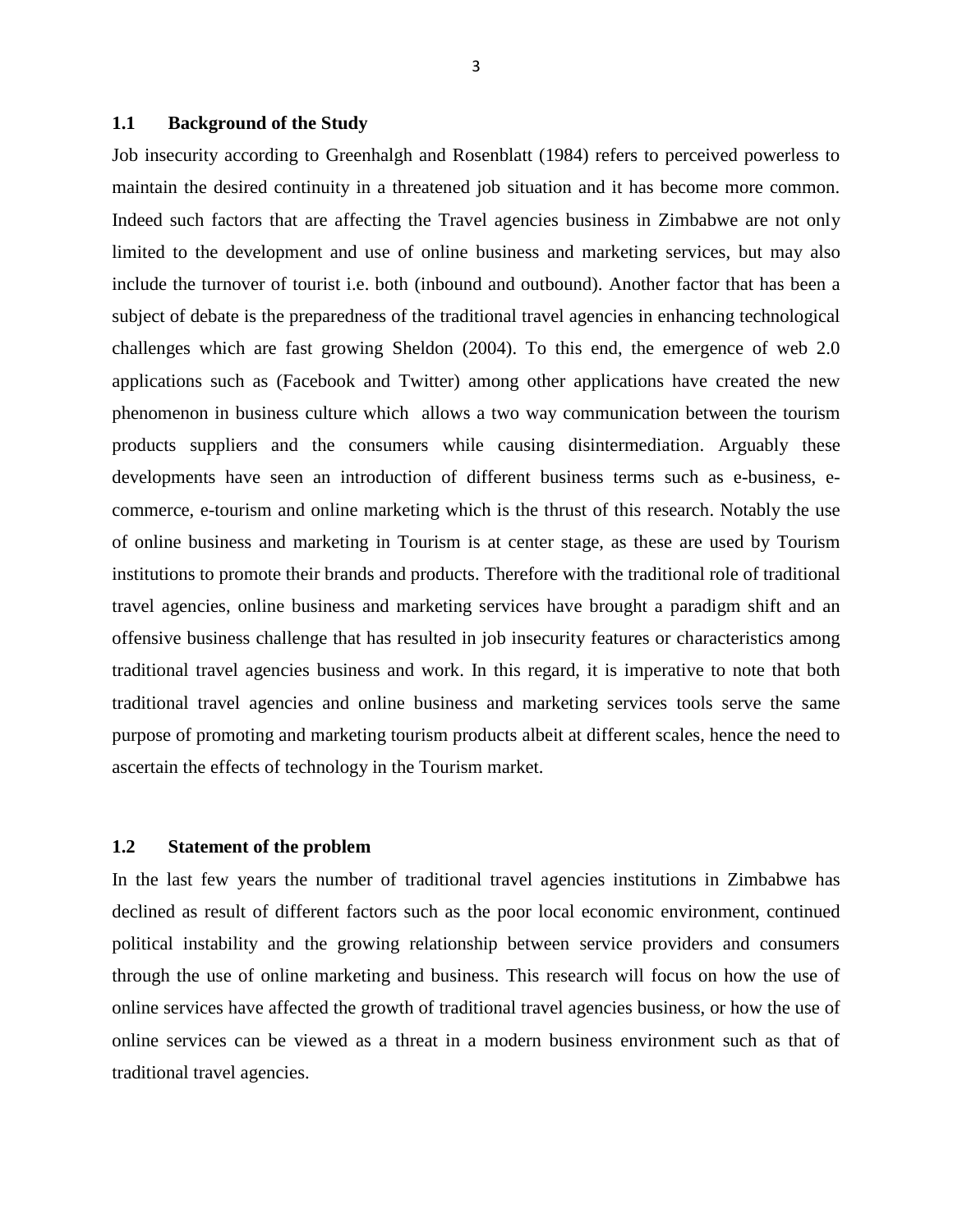#### <span id="page-13-0"></span>**1.3 Aim of study**

The aim of this study is to come with strategies that rejuvenate the "dying" traditional travel agency business in Zimbabwe. It is also meant to find solutions for the "threatened" traditional travel agency industry by the introduction, promotion and use of the internet by those in the Tourism industry. Further to that, this study aims to explore the extent to which tourists and tourism consumers are using these online services against the traditional role of the declining traditional travel agencies.

#### <span id="page-13-1"></span>**1.4 Objectives of the study**

- To establish the effectiveness of online services on service delivery in tourism
- To examine how online services influenced change in Tourism business
- To investigate whether the use of online services is for the better or worse in Tourism
- To examine how online services are a threat (that cause insecurity) to travel agencies.
- To determine the consequences of job insecurity on employ attitude and performance

#### <span id="page-13-2"></span>**1.5 Research Questions**

- Define and describe the effectiveness of online services on service delivery
- Discuss how online services have influenced change in a business environment
- What is the future of Tourism given the sole use of online business and marketing services
- Define and describe the nature of job insecurity and online business and marketing in tourism
- How does job insecurity affect one's discharge of duties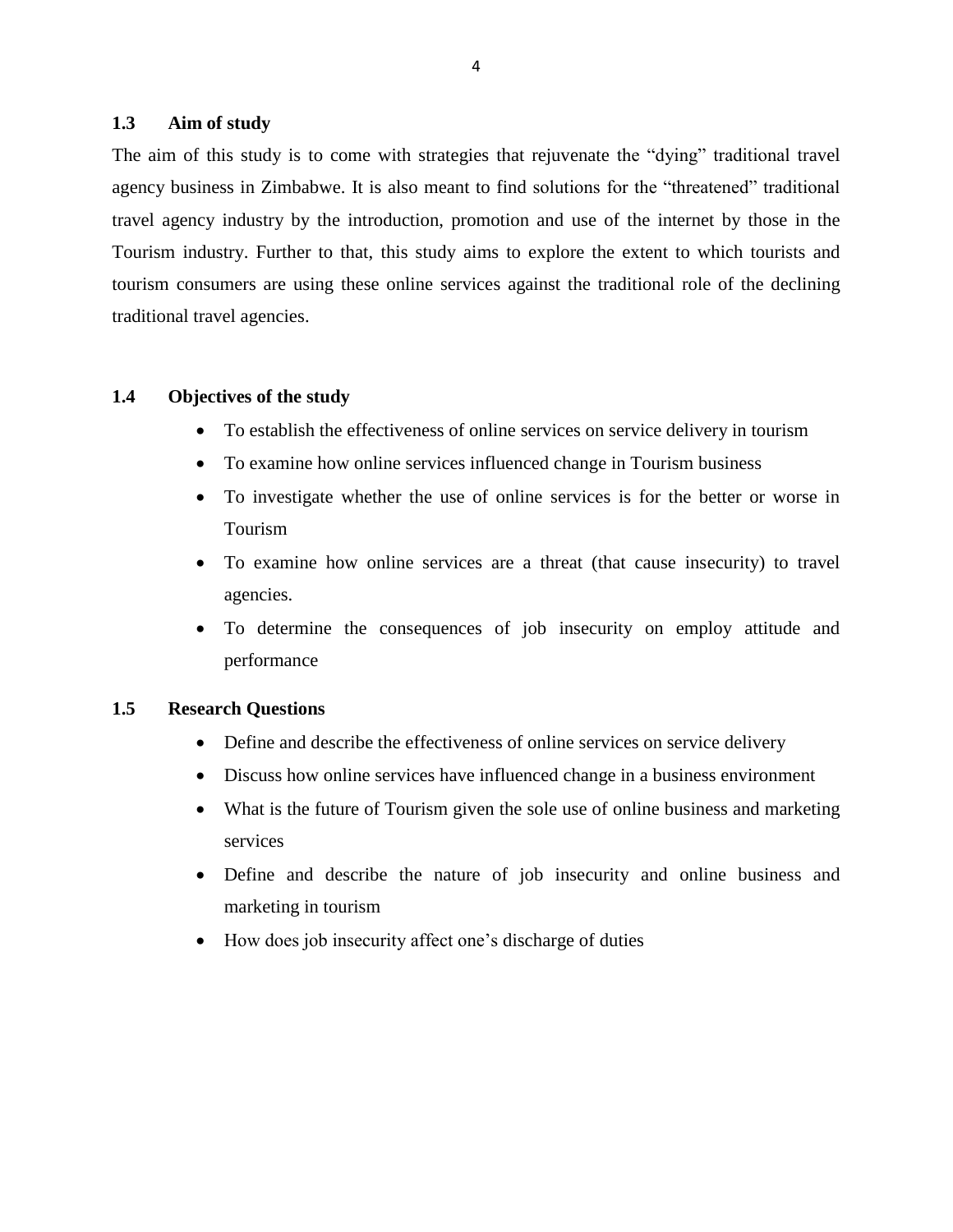#### <span id="page-14-0"></span>**1.6 Assumptions**

- The researcher will not be denied access to important information necessary to establish the decline of traditional travel agency business in Zimbabwe.
- Travel agencies in Zimbabwe will be available for comment and analysis
- That the respondents will fully engage, co-operate and give accurate answers to research questions asked by the researcher
- The Tourism economy does not shift within the period of this study

#### <span id="page-14-1"></span>**1.7 The significance of the study**

Traditional travel agencies in Zimbabwe enjoyed a monopoly of services as they were the sole providers of information, services, and tourism products (tickets or hotel reservations). These agencies were the intermediaries between the tourism suppliers and their consumers (tourists), however with the turn of the 21<sup>st</sup> century, consumers were offered a chance to use other forms of transacting through the use of online services, which afforded them to access information, services and other tourism related products. Indeed this development has seen the use or consultation of traditional travel agencies being limited or next to none, thus there are now tendencies of insecurity amongst the traditional travel agencies. In this regards, this research will investigate the level or impact of online business and marketing on traditional travel agencies business, a case of Zimbabwe tourism.

#### <span id="page-14-2"></span>**1.8 Chapter Summary**

In this chapter the study provided the background of the study, which had a narrative of the nature of traditional travel agencies business in Zimbabwe as well as their current working environment. Indeed it was established that the tourism economy has since shifted from traditional distribution channels to new distribution channels through the use of online business and marketing. In this regard, the paradigm shift has caused perceived job insecurity features among traditional travel agencies in Zimbabwe. Moreso, this chapter also examined the significance of this research to Zimbabwe traditional travel agencies business, and this research singled out the need to adapt to new marketing and distribution channels, if the travel agency industry is to remain competitive in the Tourism market. Notably the following Chapter (2) will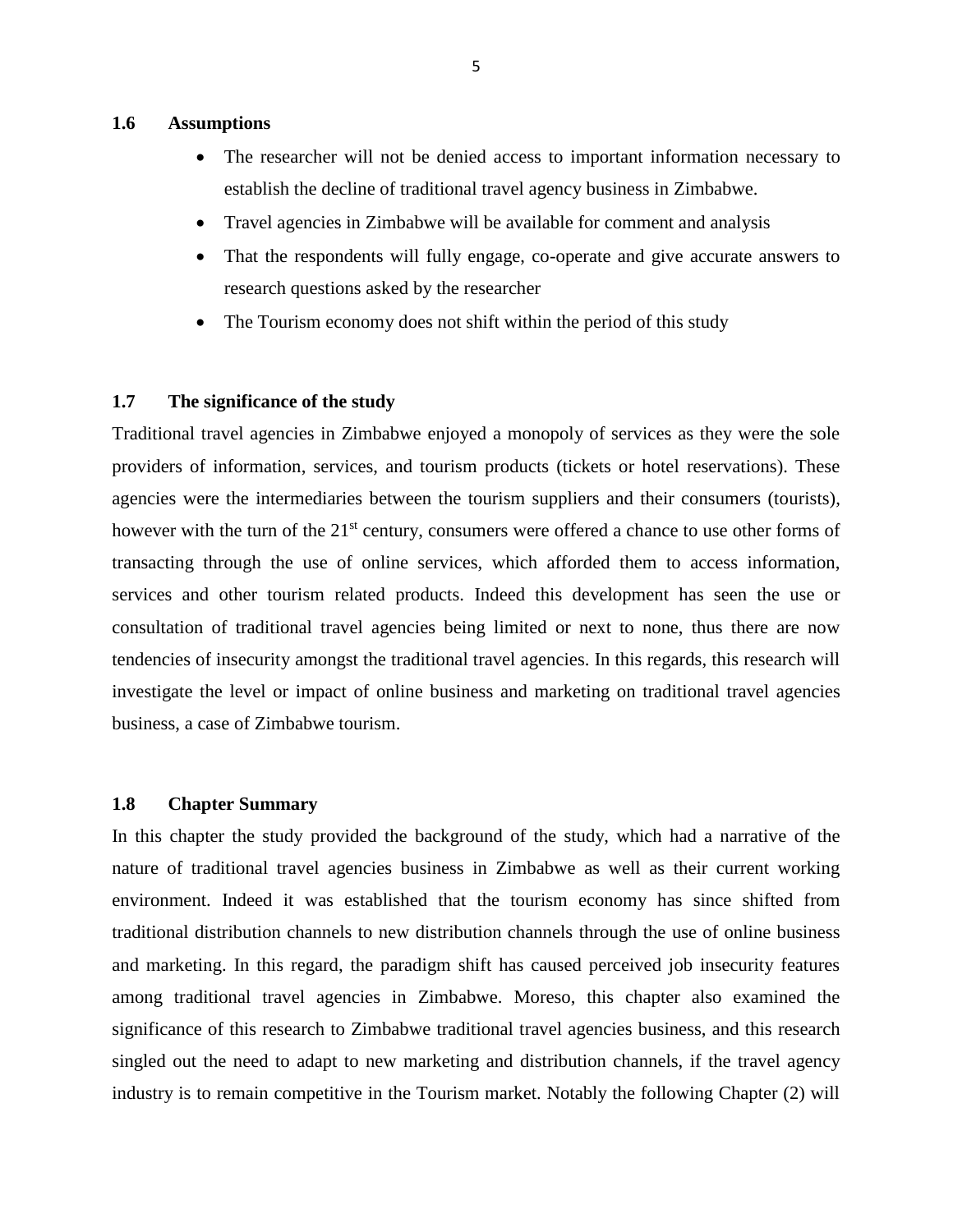address in detail the objectives of the study and its aims, in a bid to bridge a gap between online business and marketing and that of traditional travel agencies as these 2 are both distribution channels in tourism marketing and promotion.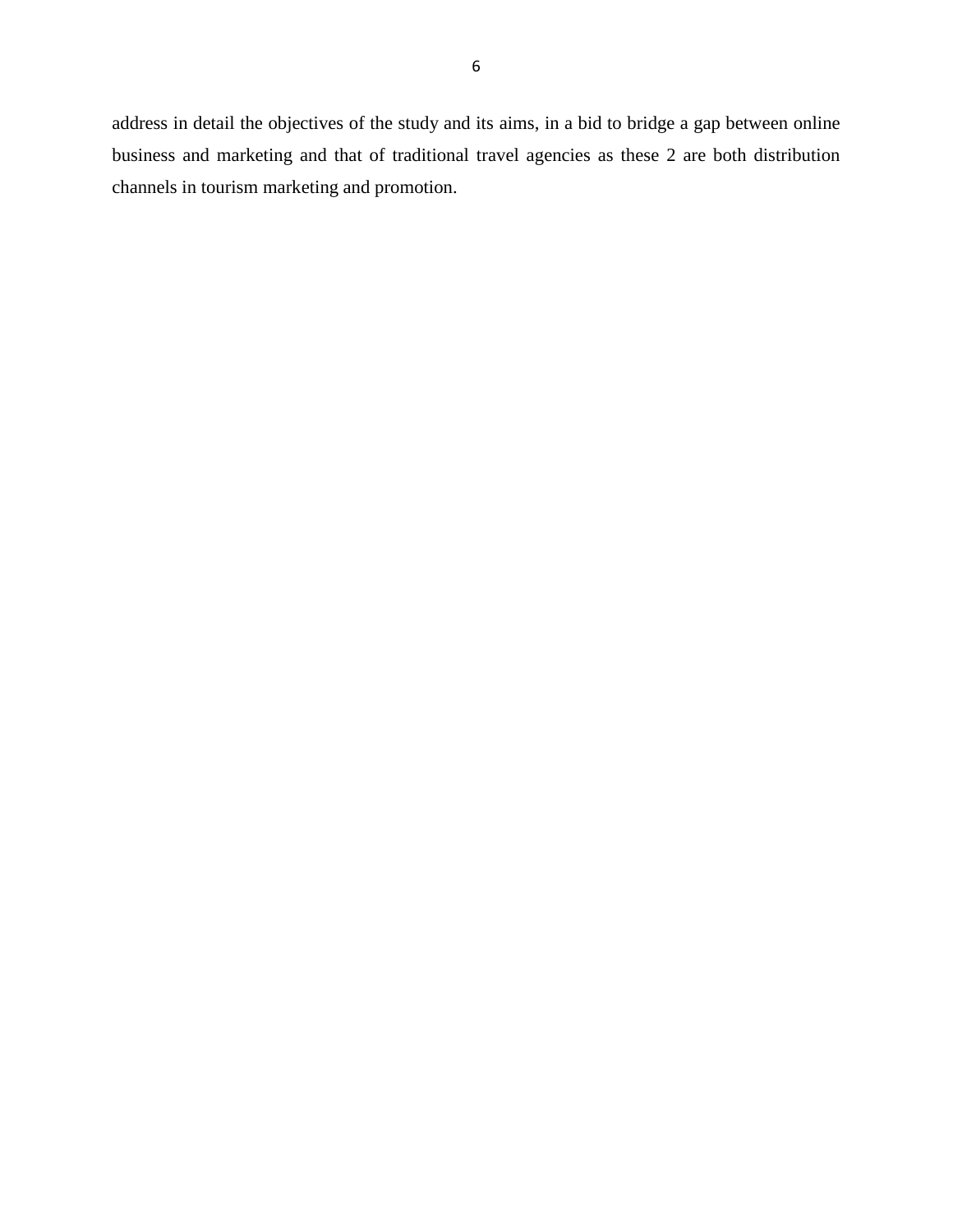#### **CHAPTER 2**

#### **LITERATURE REVIEW**

#### <span id="page-16-1"></span><span id="page-16-0"></span>**2.0 Introduction**

The following chapter will discuss various theories that revolve around job insecurity and possible outcomes. The chapter will also focus on the development of new marketing strategies in Tourism in which online business and marketing are mostly used. These discussions were done with the view to examine the use of traditional travel agencies and online services when tourists are transacting. Indeed the influence of online business and marketing illustrates a shift of business culture and thus it has been argued to be an agent of economic development in the modern business world.

#### <span id="page-16-2"></span>**2.1 The Nature of Job Insecurity**

According to Greenhalgh and Rosenbalt (1984) job insecurity refers to powerless to maintain the desired continuity in a threatened job situation and it has become more common in the modern day. In light of this assertion, traditional travel agencies are of the view that their job is at risk as most tourists today are using the internet and associated online platforms to make their various transactions that range from making online bookings, reservations and purchasing of products and packages. Indeed with the case of Zimbabwe Travel agencies, online business and marketing services have seen the decline of sales made by travel agencies before the advent of the internet. Copper et al (2001) argue that job insecurity refers to employees' concern about losing their current job, or characteristics related to job insecurity can also be defined as continued existence of threats to a job in the future. In this regard, because of the ability of the internet and online services to communicate effectively and more conveniently retrenchment in traditional travel agencies business has been a significant organizational action. It is argued that this is so because of the lower costs that come-by using online business and marketing applications than the use of traditional intermediaries in form of agencies which has higher costs. Notably the impact of online business and marketing services on such individuals has a negative effect, as there are possibilities of losing a job or business as suggested by Copper et al (2001).

Some scholars like Hitt et al (1994) however argued that job insecurity encompasses factors such as threats to various job features, powerless to counteract such threats and future existence of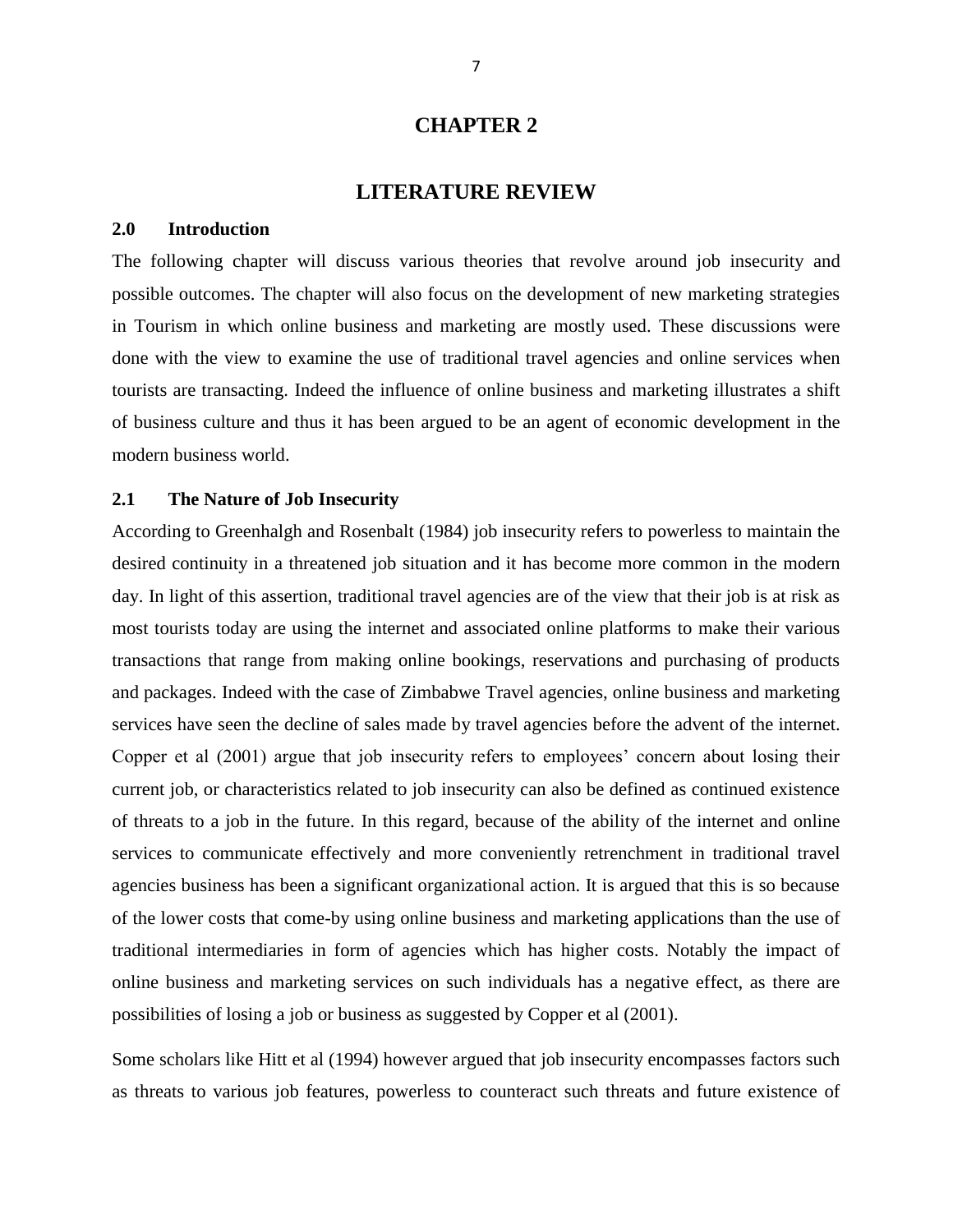current employment. Undoubtedly these perceived threats have negative implications, as this research established that job insecurity features among Zimbabwe traditional travel agencies were a result of the direct relationship between services providers and consumers. Moreso Dzapasi (2012) argues that service providers are now primarily focused on marketing their products or services directly to the consumers, hence the decline of intermediates. This is also known in marketing terms as Business to Consumer model (B2C). Notably the B2C model today has seen these suppliers using their own websites which are private and commercial. They communicate, market, and promote their services directly to consumers or tourists, Dzapasi (2012) noted that these developments have seen the elimination of intermediation, a process better known as disintermediation in marketing circles, and undoubtedly to some extent these developments have caused job insecurity features among traditional travel agencies. According to Kinnunen (1999) the lack to re-energize or strategize by traditional travel agencies can be a factor that contributes to their perceived threats of job insecurity.

However this research contemplates that political, social and economic unrest in a destination (country) pause much threat to the existence of Tourism jobs. In this regard, Noveli (1995) suggests that such threats result in low in-flows of tourists and tourism activities thus Tourism institutions may take such as actions as retrenching, a measure argued to be a strategy for organizational sustainability. Therefore, this research acknowledges that there are far more factors that in somewhat way cause job insecurity, which has been best defined as perceived threats to job continuity. However Howard (1995) argues that the developments that have been brought about by the internet world indeed have a direct effect on the existence of traditional travel agencies whereas other factors have indirect effects. Notably much of Tourism transactions are now done grossly online thus affecting the services and jobs that were provided by Travel agencies and Tour operators.

According to Latack (1986) the outcomes of job insecurity are often detrimental to productivity of work as well as the well-being of individuals. While Cox (1985) suggests that job insecurity causes stress which mainly stems from the individual's perception and explanation of changes in his/her working environment. Arguably Tourism as a service industry should ensure that all elements that are detrimental to productivity and hospitality are obsolete as the outcomes affects the brand of the sector. In light of this, the foundation and pillars of this research are designed,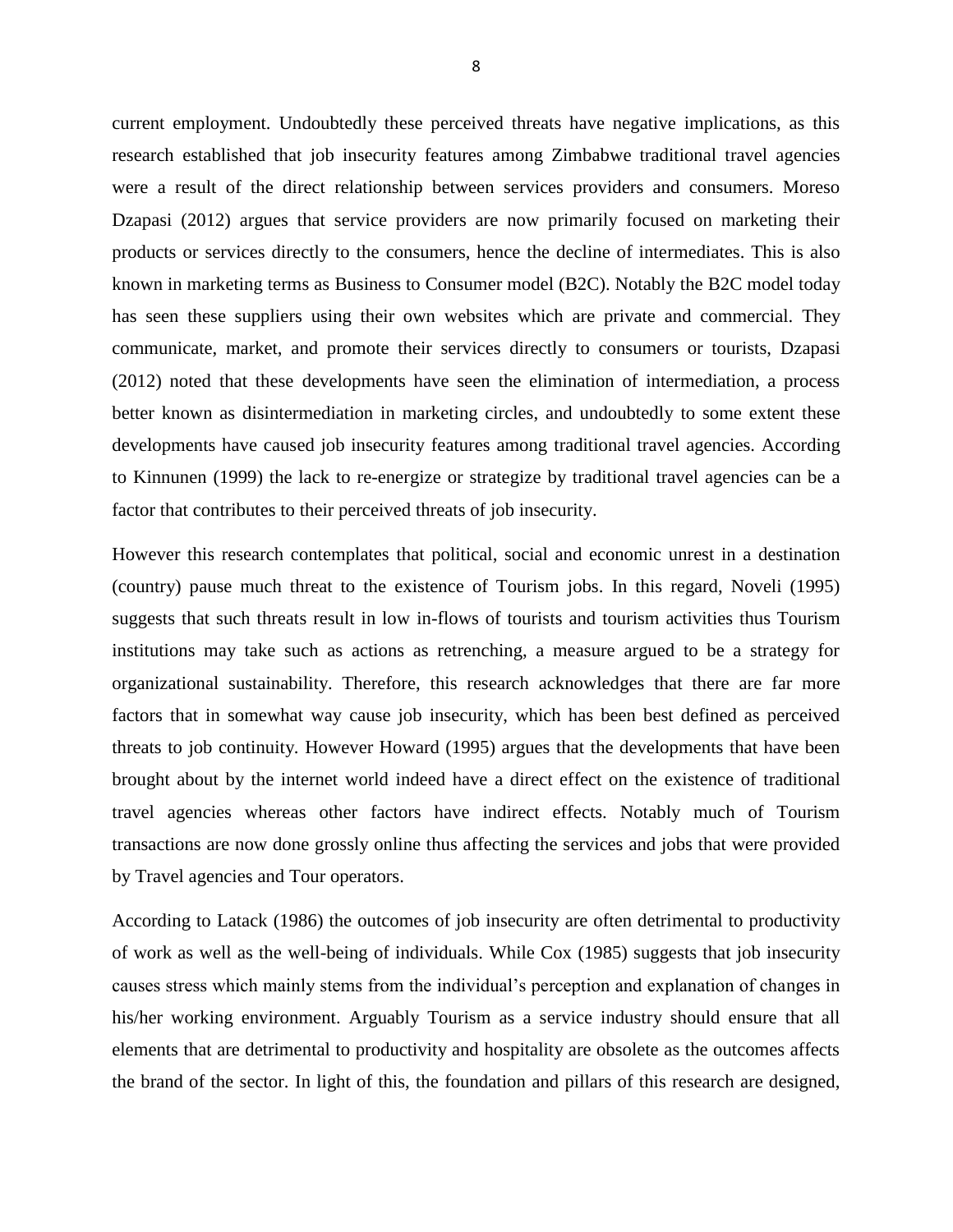for instance according to Cox (1985) job insecurity results in individuals developing negative attitudes about their jobs and organizations, and to some extent affecting their physical and mental health. Indeed as suggested Tourism being a service industry chances of poor customer service delivery by travel agencies are high where job insecurity is a threat or perceived. To this end, this research took it to task to examine the impact of online business and marketing services and associated internet applications on travel agencies business and other tourism jobs in Zimbabwe.

Theories on job insecurity indeed concur with the findings of this research, as the theories suggest that job insecurity results are not limited to;

- causing negative emotional response
- reducing work efficiencies
- lowering level of individual commitment
- increased turnover or retrenchment
- low organizational performance
- poor service delivery

Arguably in Tourism and other service industries there is need to be holistic in approaching any elements that may cause poor customer care and services if ever the industry is to attain its ultimate objectives. Therefore there is need to enhance change and new business practices in order to limit the effects of job insecurity, which is the aim of this study.

Having said that, the question remains "is the use of online business and marketing services in travel business, the end of once a prosperous business of travel agencies in Zimbabwe?" Indeed the factors that cause job insecurity are subject to debate, hence this academic experiment was done based on the case of the development of online business and marketing in Tourism of Zimbabwe. The use of online business and marketing services in Tourism industry cannot go unabated, as the use of the internet is at the center stage of Tourism distribution channel. The following diagram illustrates the nature of job insecurity in an environment

#### <span id="page-18-0"></span>**2.2 Nature of Online Business and Marketing**

According to Ashley (2015) the emergence and use of the internet created a new phenomenon in the business environment. This new development allows a two-way communication that has a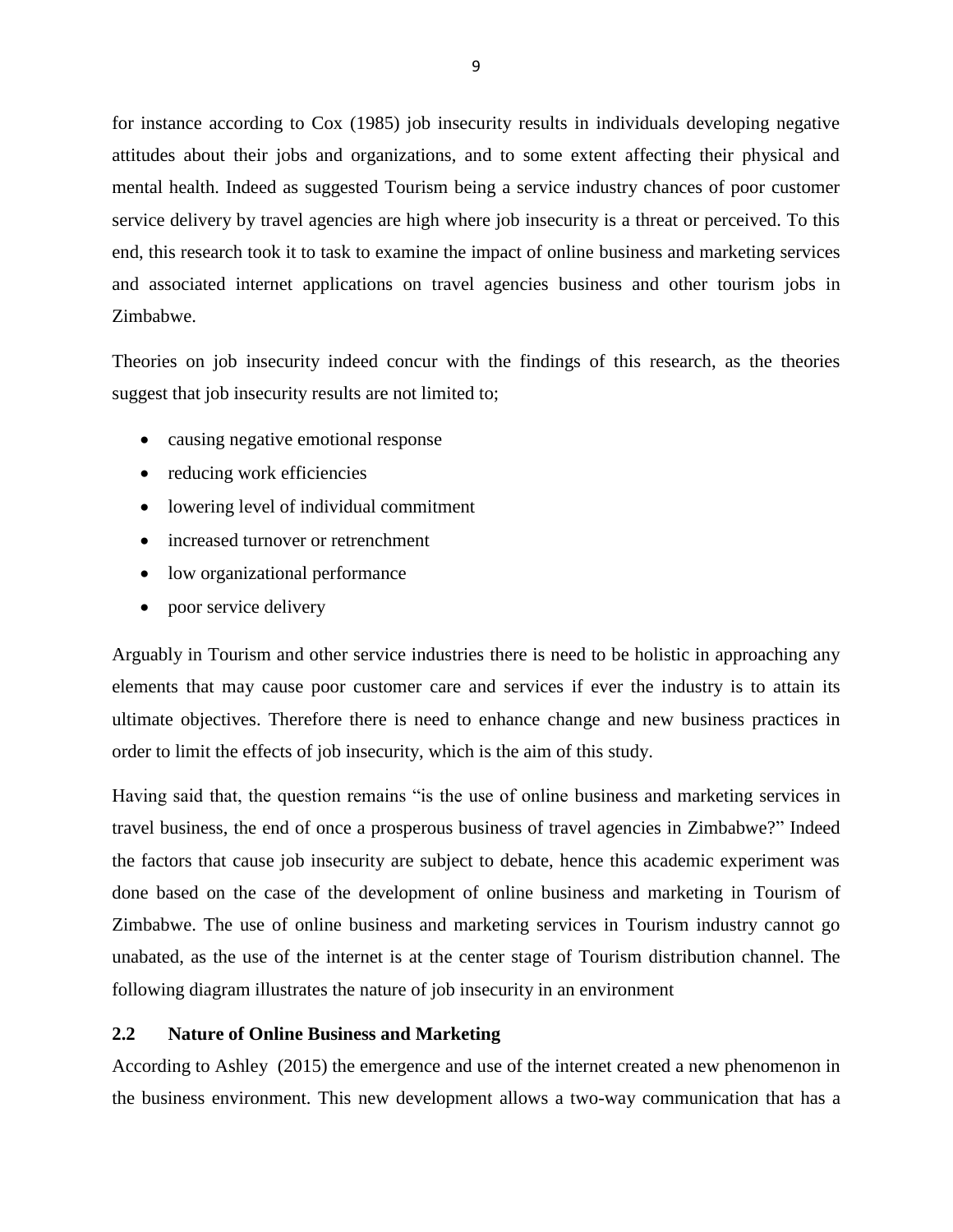direct link between the supplier and the consumer. Arguably Bernoff (2008) suggests that online business and marketing services are the foundation for the development of new business marketing trends in which most Tourism institutions and other service providers in Tourism are promoting their brands, products and or packages. Indeed, the following are attributes of using online business and marketing services on different platforms that have seen the doing of business becoming much possible and easier;

- low costs
- ubiquity
- reach out to wider range of audiences
- provide customized services
- enhance global marketing
- direct and consistent information
- viral i.e. it reaches to different masses
- allows dialogue and interactions.

Among other scholars, such as Kim et al (2012) suggest that the internet and online business and marketing platforms have a larger capacity to attract more consumers who may engage with the suppliers' brands and products from different spheres. However this strategy has brought a new marketing dispensation as travel agencies business in Zimbabwe and the rest of the world view the potential success of online business and marketing services as a possible threat to their jobs and business. In this regard, it is imperative to note that the effects of online business and marketing services to Travel agencies are mainly negative, as has been established in other studies. Below are general effects

- disintermediation
- customer turnover
- low sales or commissions
- retrenchment
- job insecurity.

Online business and marketing services are not only confined to sharing of information but they can be used to make payments especially during the last 2years where hard cash has been a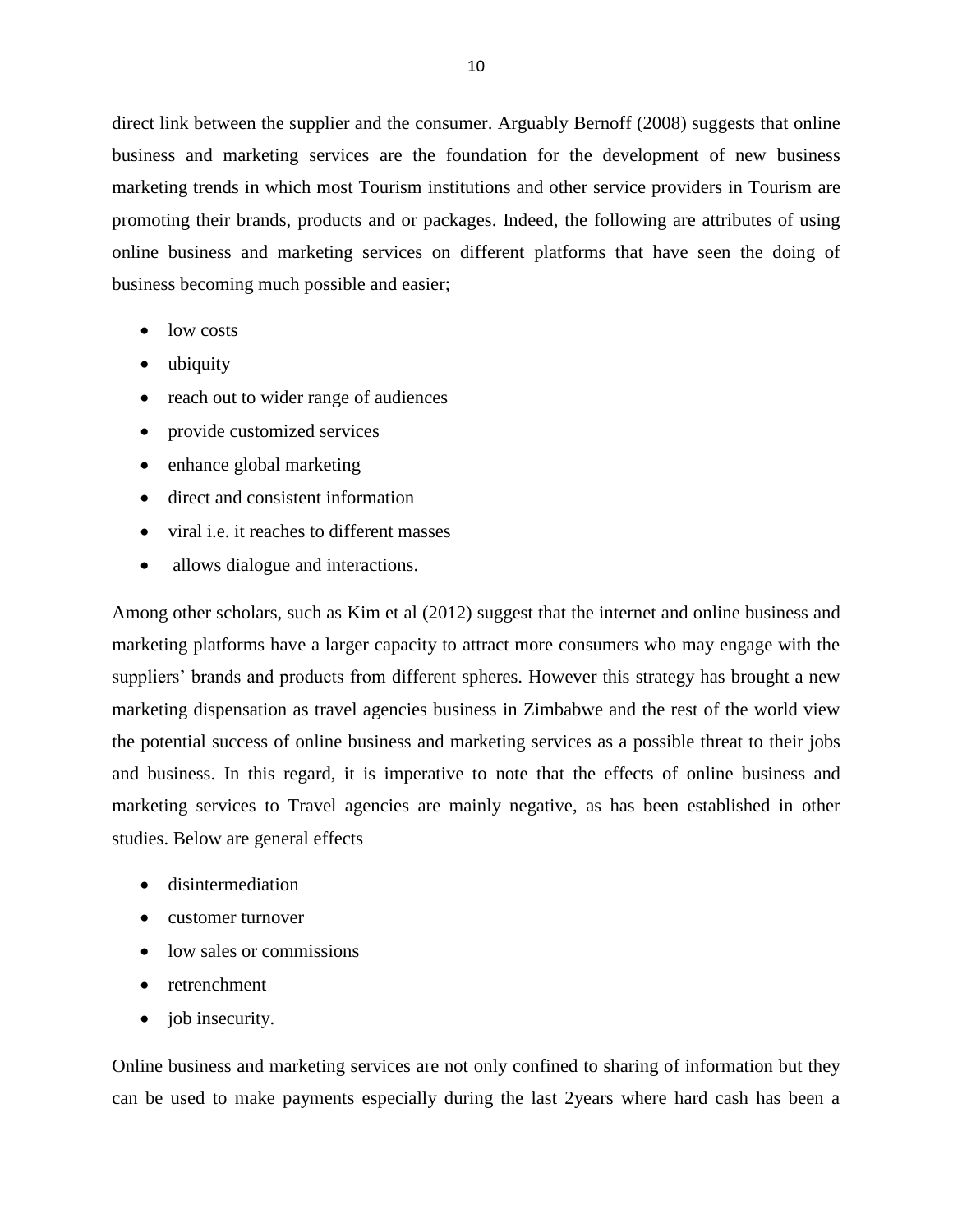problem in the local economy, arguably thus enhancing the services of tourism producers. Indeed online business and marketing platforms are viral, thus suppliers are forced to react in the most amicable way that ensures that their business and products are not affected in cyber marketing space. Another niche for online services is that they have a social media marketing base, online transactions that are non-monetary, these according to Harrison (2015) are often referred to as Electronic-Commerce (e-com), transactions and Electronic-Business (e-business) transactions. Such transactions have made business a complete revolution, as users can make online payments through web portals using debit cards, visa cards or master cards Manson (2010). As such consumers can transact without the aid or need of travel agencies, thus a sway from the old transacting methods that needed travel agencies and or intermediaries.

According to Barret and Mason (2012) the revolutions in the business world have manipulated the functions of online services, thus it has become one of the leading tools for business and marketing strategies. Through social media, online business and marketing services have in the recent years in the forefront of tourism brand development and promotion. Arguably Chen (2014) argues that in the past decades, the tourism business only adopted the traditional marketing of brick and mortar concept as well as malfunctioning web 1.0 applications (e-mails). In this regard, access to travel agencies who solely rely on brick and mortar concept becomes a challenge, as online business and marketing services are here, there and everywhere (ubiquity). Notably according to Manson (2010) the emergency of online technologies gave a paradigm shift in the business world especially in the marketing discourse. Arguably, through its social framework online business and marketing services lure and retain a wide range of consumers, online services have a niche for globalization of services and products, and they ensure suppliers can monitor their customer trends and preferences thus services become customized or personalized. Indeed online business and marketing services provide raw services that can be designed to suit one's personal needs, whereas traditional travel agencies provide already designed services which in somewhat way may not suit the consumer needs, thus the end up having little or no business in the present technological world of online business and marketing services.

Hagel and Armstrong, (2007) suggest that online business and marketing services have changed the power structures in the marketplace, evidence points to a major change and emergence of a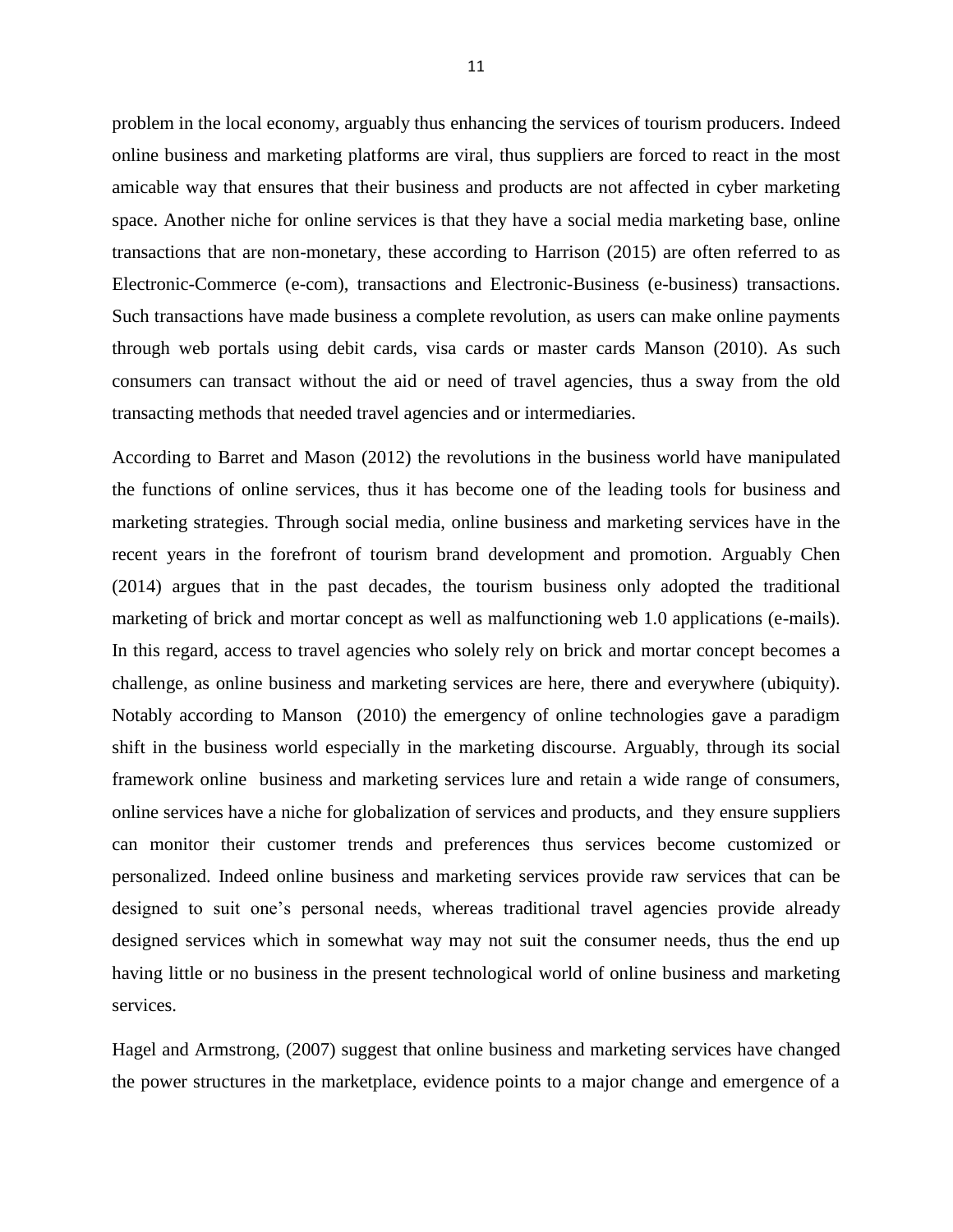new breed of powerful and sophisticated customers, who are often difficult to influence, persuade and retain. Indeed the current crop of customers in Tourism come with different needs, expectations, desires and demands, which service providers, should be aware of, if there are to attract more consumers. Akamdari (2013) concurs with this assertion as she suggests, that the use of online services especially the social media platforms are customer empowerment agents, that explains their aptitudes and possible roles as part of corporate marketing that identifies ways of engaging those (customers) as marketing tools. Notably such tenets lack in traditional marketing strategies and thus therefore in some way, the evolution and rapid development of online business and marketing has been perceived as a possible threat to job security. Corstlens, and Umblijs, (2012) suggest that online business and marketing strategies have a passive approach that uses social media as a direct marketing and public relations channel with customer influence as a tool for personalizing services and making them customer-generated services. Therefore this study was guided by the principles of marketing that has been a subject of substantial transformation during the last decades. Notably, old marketing principles are losing ground and are becoming more and less effective. According to Harison, (2015) media proliferation, market globalization and the emergence of new technologies of Information Technology and Communications are changing the marketing rules and market dynamics by weakening and presenting individuals with challenges or opportunities and empowerment.

#### <span id="page-21-0"></span>**2.3 The Decline of Travel agencies in Zimbabwe**

There are a number of factors that have seen the decline of travel agencies business in Zimbabwe; among such factors is the general decline in tourists' population since the economic recession of 2008. The period was characterized by hyperinflation which saw the Tourism industry being affected worldwide. The political crisis in the country which saw humanitarian abuses, that affected the Tourism brand of the country as it was seen as not an ideal destination for travel and tour. However this study focused on a new challenge that has seen the decline of services of travel agencies business, through "the use of online business and marketing services with their associated platforms."

Indeed according to Kim, (2012) the growing amount of competition between online business and marketing services and travel agencies in the tourism economy over the last decades has stimulated a paradigm shift in services delivery in tourism. This competition has caused panicking among travel agencies in Zimbabwe. This is so because tourism is a service sector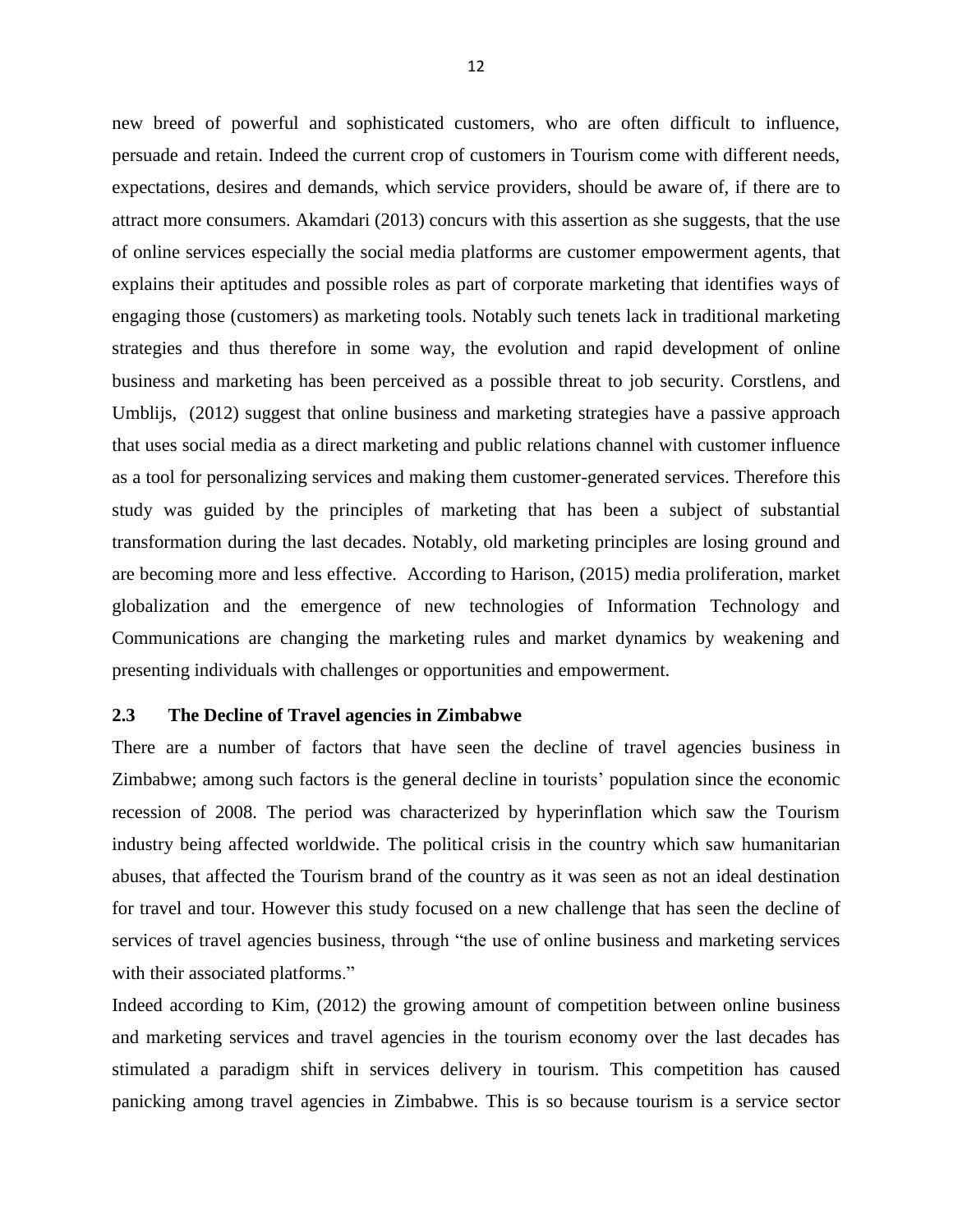which has no exception to the effects of the advent and evolution of the internet and the use of

13

online services. Moreso Hagel, (2013) suggests that in the last decade ICTs have deeply affected the way business is performed and the way institutes compete among each other. Indeed the aforesaid "paradigm shift" in tourism, is specifically the way tourism products are being distributed in marketplace, this therefore complement the vast use of the online services among them being social media platforms. Notably, the use of online services either for payments or consultations, have affected the services that were once solely for travel agencies. Arguably, traditional travel agencies are responsible for business mediation between the supply and the demand. Accordingly this has been a result of changing business tenets thus the use of travel agencies can be seen as a traditional method of communicating with the demand side. Lang, (2010) suggest that online business and marketing developments have affected the services and the business provided by travel agencies, who have been handling the travel business and services based on traditional means of marketing. Such marketing strategies among others included the use of computer supported reservation systems and global distribution systems. Critical to this is the lack of customer input in designing these systems as the reservation systems are/were not tailored made. However the computer supported reservation systems and global distribution systems are/were referred to as electronic-mediaries (e-mediaries), which were predominantly used as the largest repositories of travel stock that is (information, services, products and packages) Bennnet (2008). In this regard, according to Bennet (2008) the development of online business and marketing services in the early 2000s and subsequent adoption of the developments in the mainstream tourism business have seen the decline or possible total collapse of e-mediaries (travel agencies). Inkpen (2008) also suggests that the advent of the internet use as a universal and interactive means of communication has contributed to consumer behavior and attitudes. For instance contemporary consumers can undertake their entire search and booking online, which therefore hasten to the decline of e-mediaries roles. According to the Zimbabwe Tourism highlights of 2012, there are still local consumers who prefer the use of traditional travel agencies though the figures are relatively low comparatively, while there is little or no evidence of the use of these travel agencies by international tourists who are also the largest consumers of Zimbabwean tourism. This entitles that revenue or income for travel agencies has drastically decreased, thus there can be perceived threats for job continuity among travel agencies in Zimbabwe.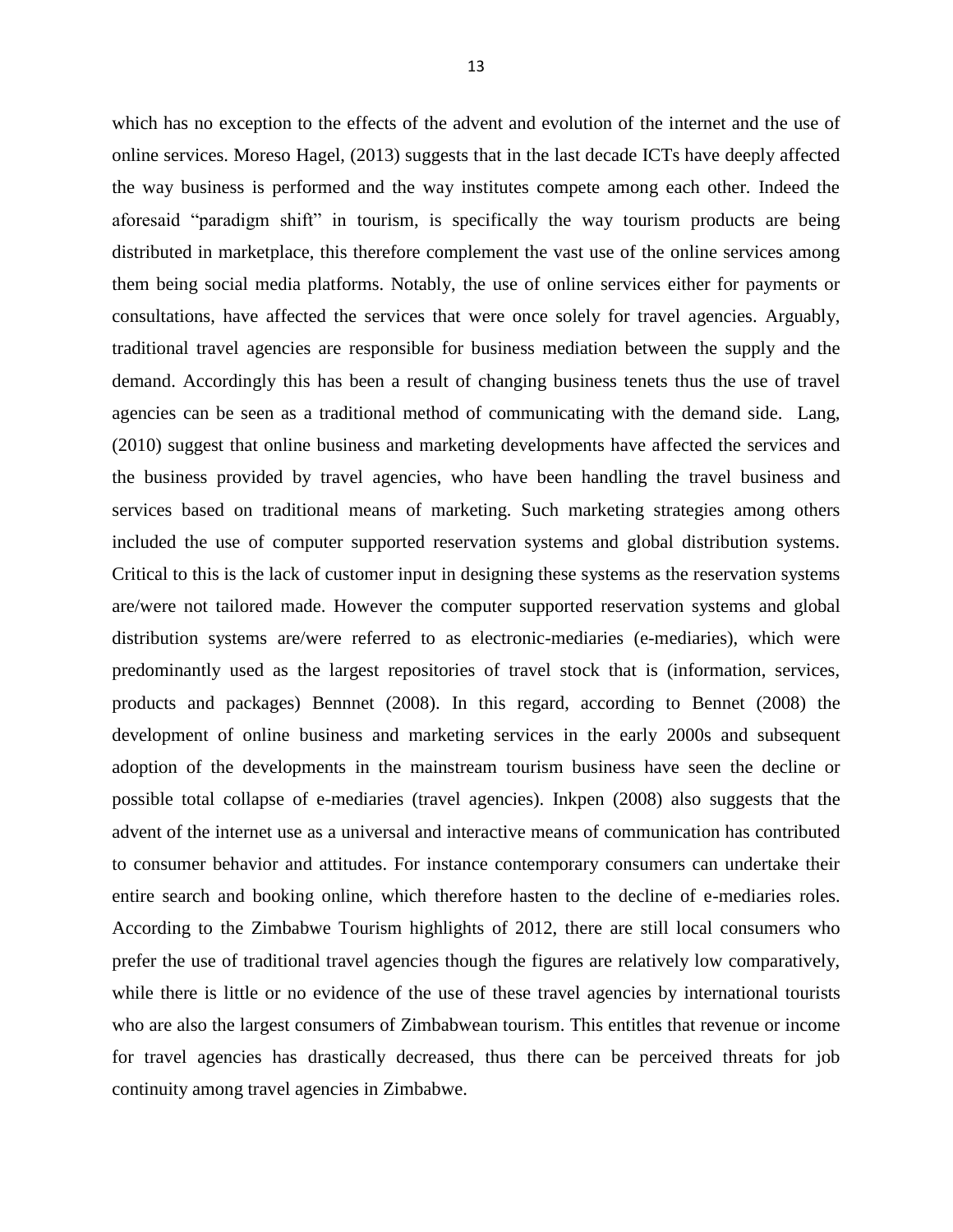According to Sheldon (2004) the internet is widely used as a means to deliver up-to-date content, and as a result it has created the conditions for the emergence of wide range of new tourism e-mediaries, which are collaborated into e-commerce applications that allows users to access directly tourism information, services, promotions, reservations and products. Arguably such developments in tourism technology continue to affect travel agencies who enjoyed a monopoly of services. According to Zimbabwe Tourism Authority (2012), there are 9 (5starred) hotels in Zimbabwe, 36 Airlines companies and 17 Tour operators, which are doing their business online and they have since either reduced agency commissions or have completely abandon the intermediary system. Notably such developments have negatively affected the roles and functions of travel agencies, while it has been suggested that service quality and efficiency have increased. Evidence points out to the figures of e-commerce use in Tourism in Zimbabwe. However according to Zimbabwe Tourism Authority (2012) the number of web-based travel agencies also emerged, as the local travel agencies began subscribing with internationally accredited Tourism web-based agencies such as expedia.com, ebooker.com and Travelocity.com among others. It has been established however that the number of web-based Travel agencies is relatively lower than the population of the agencies prior to the use of online business services. Notably according to Zimbabwe Tourism Authority offline travel agencies developed their own online provisions on internet portals such as Yahoo, AltaVista, or Excite, as well as making use of vertical portals where they make use of travel content from external online agencies and suppliers. Indeed because of piracy and fake accounts largely found on the cyber space, online travel agencies are often disadvantaged as the public has it on record that there can be robbed of their money and or time. Arguably according to Kim (2012) the proliferation of e-mediaries and e-commerce have seen marketing of tourism products and services in a divide of different distribution channels where the internet space has provided a competitive advantage for both consumers and the Tourism industry. In light of this, questions are often asked about the future of e-Tourism and traditional travel agencies, as technology remains a serious threat to travel agency business albeit they have an essential role in tourism marketing and development. As the technology continues to grow and develop, the threats of job continuity also grow and develop, for example, according to Chen (2014) more recently e-mediaries technologies have been developed to more convenient applications that are compatible with mobile devices. Indeed this entitles that users can therefore access information, services, make reservations and bookings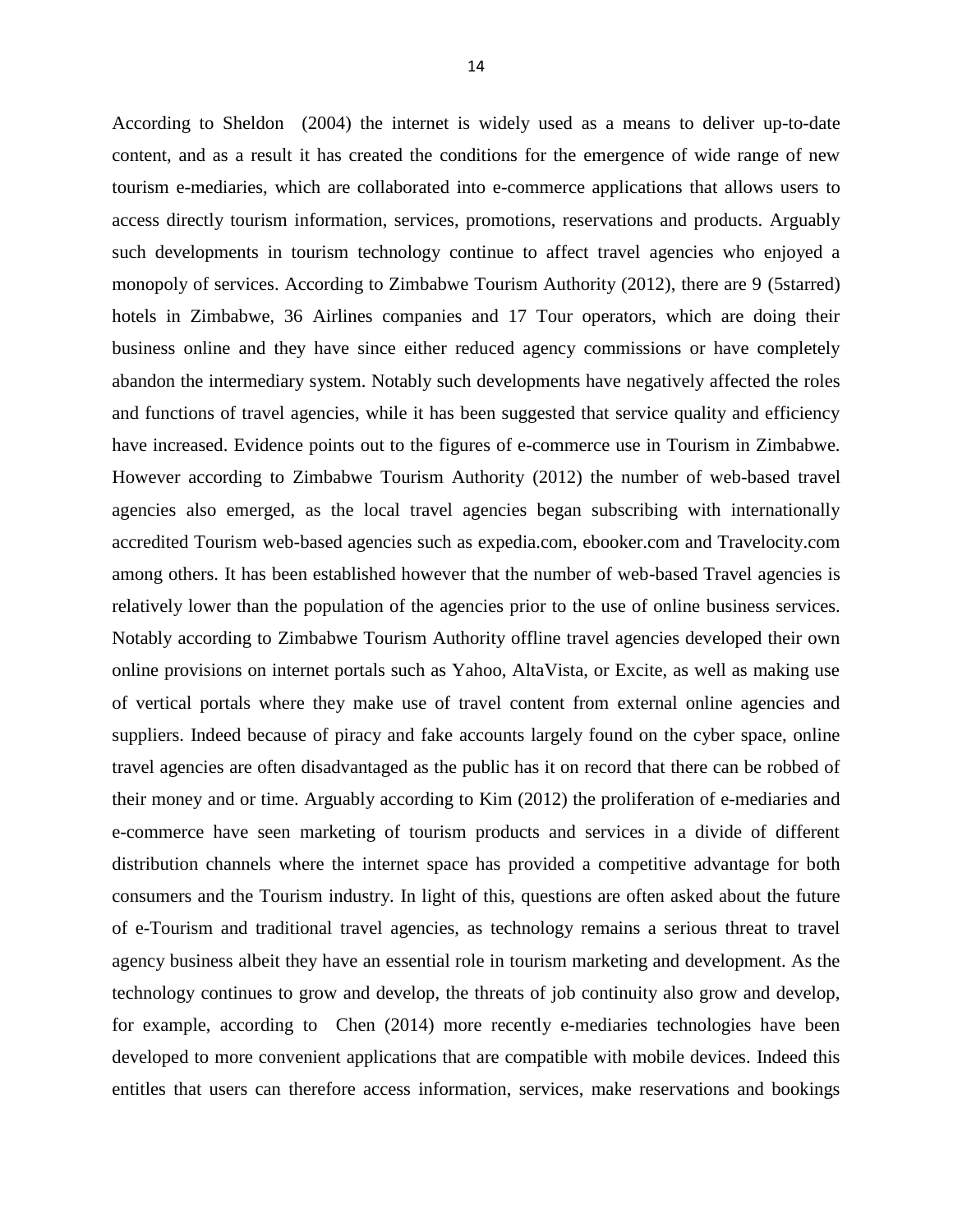among other things, from "here, there and anywhere", thus doing business in ones' hand. Notably, such developments are increasingly critical in a market that is focusing towards direct marketing and cost/commission reduction. Therefore the future of tourism can be that, it becomes a customer oriented industry which service its consumers directly, while cutting costs that they incurred through commission imbursements. Indeed such developments are undoubtedly major challenges for traditional travel agencies and e-mediaries who are competing to maximize their market share as well as adding value and benefits for both the business and consumers. In this regards, this study seek to identify the future of both new and traditional marketing tools, and the evolution of business models as a result of Information Technology and Communication development.

#### <span id="page-24-0"></span>**2.4 Theoretical Framework**

This research used the Technology Acceptance Model and the SWOT analysis model tool to examine the impact of online services on traditional travel agency business in Zimbabwe. The Technology Acceptance Model (TAM) is used to measure generally how the community or users appreciate the development and use of technology today, while the SWOT analysis model is a tool used to examine how a product or a system can penetrate and compete in a market. Notably the following was established, this SWOT analysis model was used to examine the future of traditional travel agency business in Zimbabwe, where the market is now highly invested with the use of online services in business and marketing. Arguably, Marioius (2012) suggest that today every consumer is now a computer user, as such consumers and businesses have been transformed. Ironically this assertion, suggests that with the use of technology the business environment, culture and market have changed hence there is need to investigate the future for traditional Travel agencies in the Zimbabwean tourism market. However the model under review is crystal clear on how technology or online services have impacted the business culture either positively or negatively. However the primary focus for this study is to examine the negative impact of online business and marketing services in tourism business such as that of traditional travel agencies. Indeed it has been noted that for technology to be successful in the market, it has to be accepted by the users or communities, thus this can be argued to be one of the major strengths that is keeping the traditional travel agencies in business.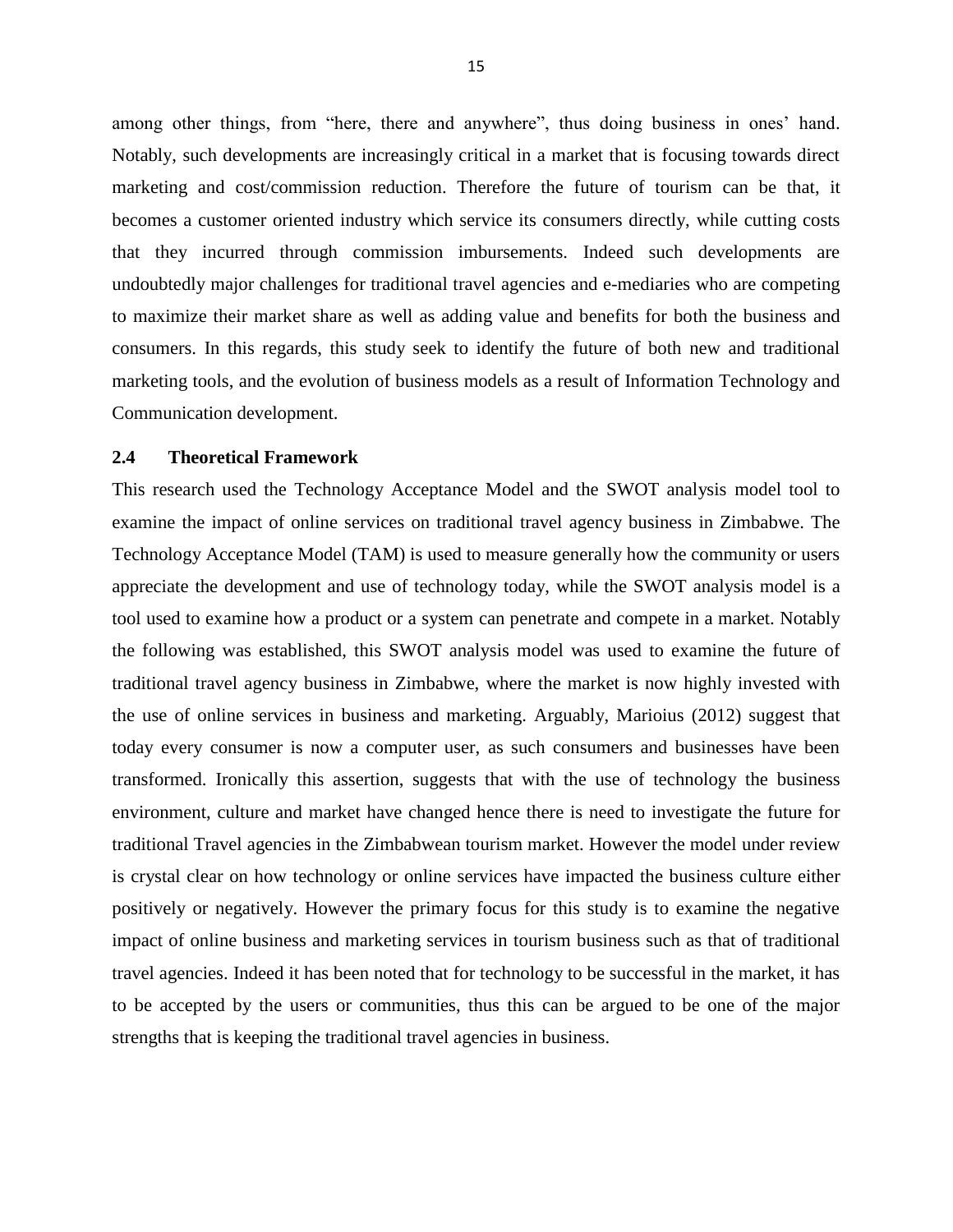#### **2.4.1 Discussion and Analysis of T.A.M**

According to Marious (2002) the transactions cost theory has been used to explain the impact of technology on market structures. For instance, the internet traffis are relatively cheap (0.25c/mb) while traditional travel agencies services charges are from \$5. As such according to this model Marious (2002) noted that substantial costs associated by the internet can determine the buyer behavior as well as the market structure. In this regard, transactions cost between online services and traditional travel agencies have brought stiff competition that has seen the development of a new market structure i.e. the use of online services thereby affecting negatively the work of traditional travel agencies. Bakos (1997) citied in Marious (2002) argues that the rapid use of online transactions have caused perceived feelings of insecurity among businesses and employees. However some scholars argue that contrary to the transaction costs theory, consumers cannot depend on all five senses to make a purchase, instead they rely on limited product representations such as photographs and digital text description which may not be enough to convince the consumer hence the need of physical structures for marketing. Notably, the visuals used online should therefore give traditional travel agencies an added advantage in product marketing as they can as well incorporate the information online. However the question remains how many of these modern consumers still believe in the use of traditional business methods irregardless of new methods ills.

Bruke et al (1992) citied in Marious (2002), suggest that studies about TAM have shown that the representation of product online, the quality of the shopping experience matters for both attitude towards shopping online and intention to buy. However for online services to be successful Marious (2002) identified that well designed web based pages and power web features such as recommender systems and one-click checkouts, enticing product designs, exciting music and "hip" clientele are essential to convince consumers to buy online.

#### **2.4.2 Social and Work environment**

According to Marious (2002) TAM can be measured through social status and work environment as online consumers and offline consumers are different. Arguably Marious (2002) established that intention to buy or to use online services is influenced by the level of consumer's lack of leisure time, as in offline shopping where they have time to face the supplier. Moreso the use of these platforms creates a class of different consumers who have different needs. Indeed this research established that offline consumers in Zimbabwe are mainly characterized by age,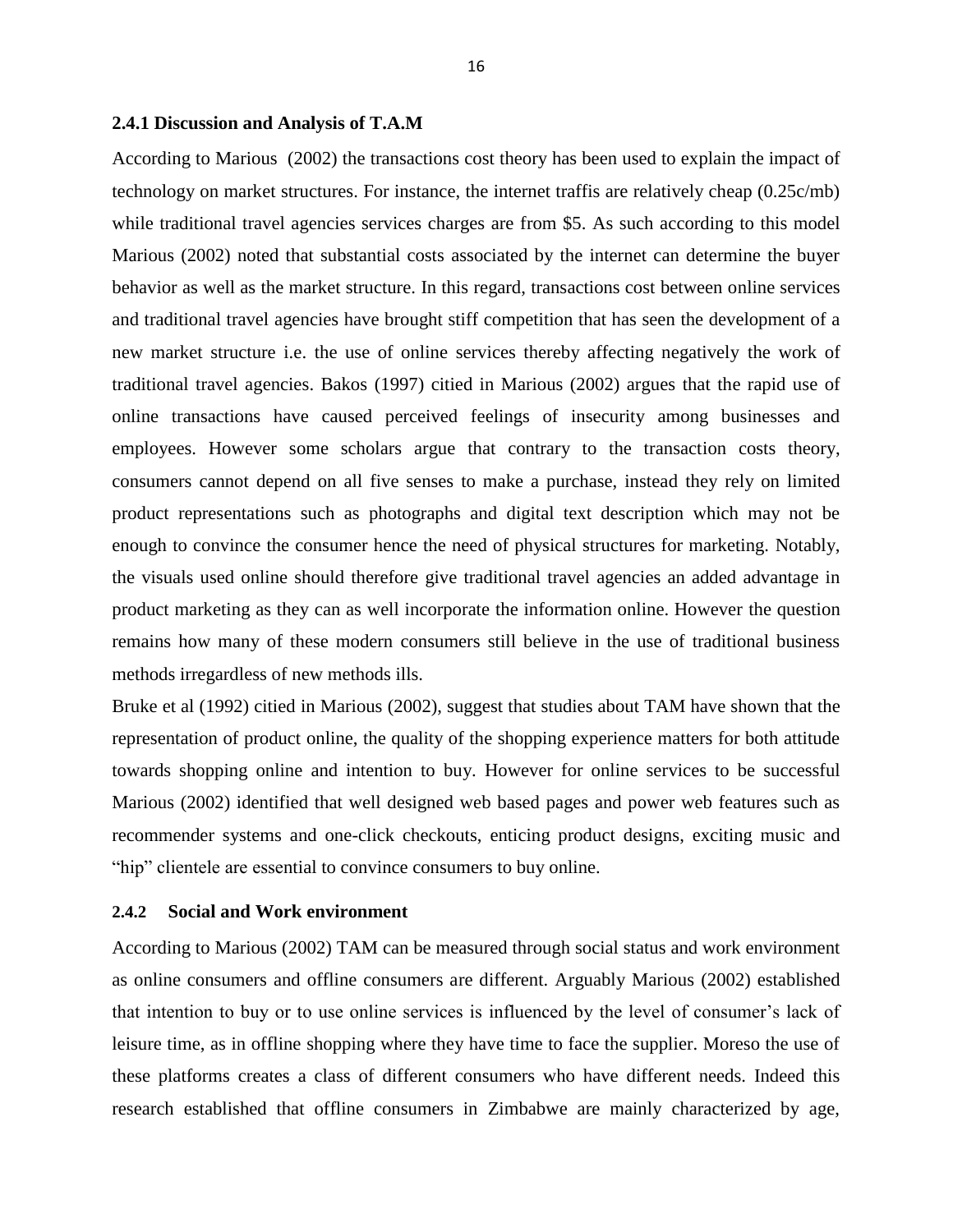literacy and income. Notably people under -18 and those with +65, are computer illiterate and low income people, who basically form the class of offline consumers. Within this class it was established that they use travel agencies for their business and travel. Indeed in these 3 categories of offline shoppers very few if not none in Zimbabwe really travel either for business or leisure hence online services continue to be a threat to traditional travel agencies business.

#### **2.4.3 Consumer Behavior**

Marious (2002) identifies behavior as another factor that can be used to measure technology acceptance, further Marious (2002) suggests that "a key difference between online and offline consumer behavior is that online consumers are generally more powerful, demanding and utilitarian in shopping expeditions, thus customer loyalty online is low", while in the physical world consumer behavior is influenced by the availability of good relevant content in an enjoyable context. As such traditional travel agencies should therefore ensure that their services are readily available, understandable and accurate so as to remain competitive in the market. All these aspects are important for consumer behavior especially where intention to buy is an ultimate objective. According to Marious (2002) traditional travel agencies should also prioritize consumer behavior as a strategy to counter online services as it is one of its greatest weaknesses. McCord (1998) citied in Marious (2002) suggest that traditional advertising and promotion methods used by traditional businesses should be avoided so as to retain both new and old customers. Arguably this suggests that there is a shift of focus by consumers because of new marketing trends such the use of online services for business and marketing.

Another factor to consider when measuring Technology Acceptance is that consumers are concerned with risk inherent in buying online, risks such as credit card fraud, receiving fake or wrong products affects the complete success of online business and marketing. These factors can influence consumers not to use online services thereby providing a chance for traditional travel agencies to survive in this market. However, the scale for their (traditional Travel agencies) survival is unknown, hence the impetus of this study.

#### **2.4.4 Customer Intention to Return**

This study examined how Technology Acceptance influences consumers' intention to either buy or return which are essential fundamentals of any business. Arguably the results illustrates that customer intention is influenced by consumer behavior, culture and environment. For instance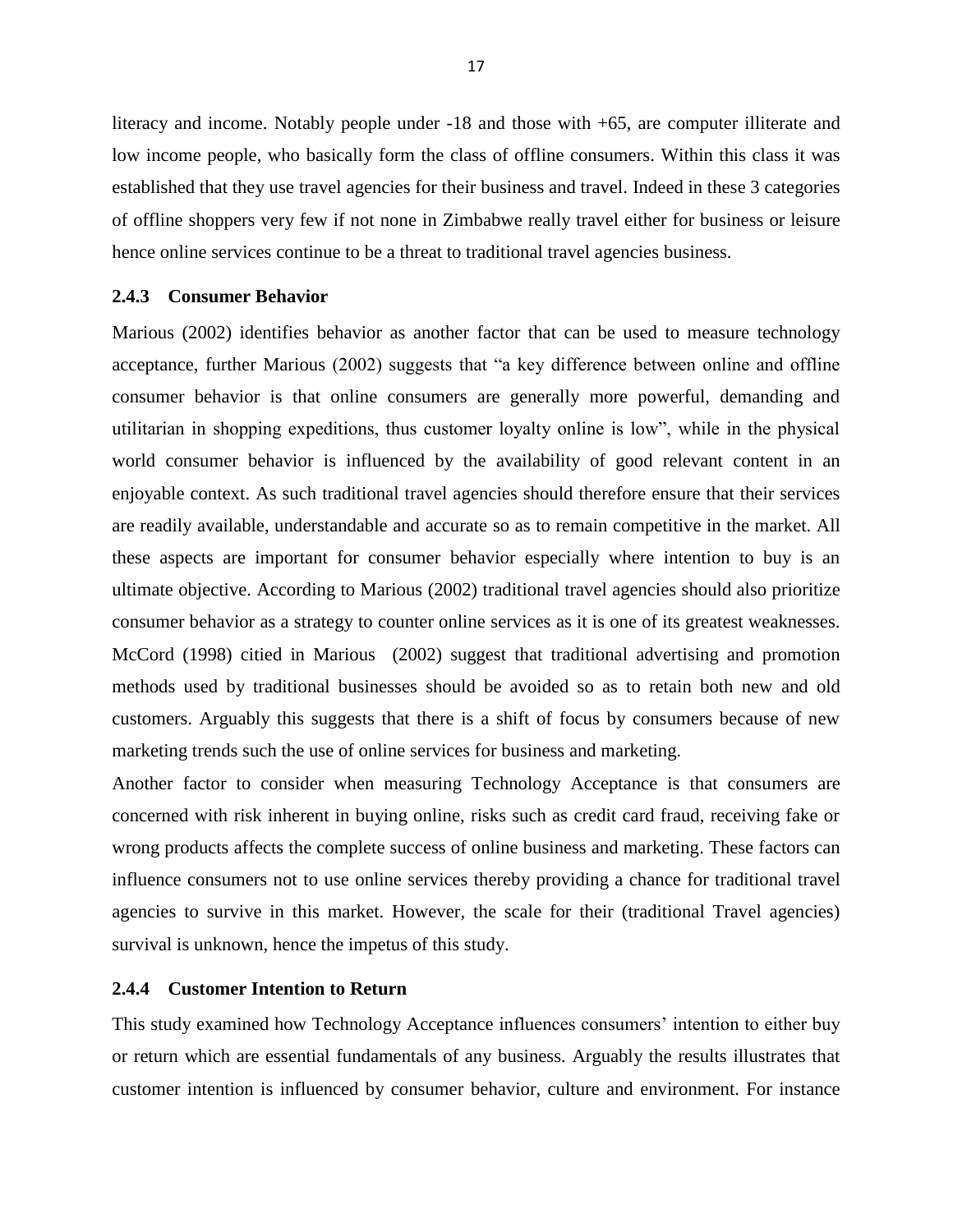according to Marious (2002), technology acceptance is affected by culture as customers view shopping as a chance for getting out, socializing and having fun, thus a simply functional web site can be very unappealing. Further to this Marious (2002) argues that if customers cannot participate in the activities that make shopping an enjoyable experience, they may stop using online services and return to the more enriching and enjoyable physical world Rich (1997), Quelch and Takeuchi (1981) citied in Marious (2002). Notably customers' intention to buy or return are argued to be factors that contribute to customer loyalty to services provided.

However for online services Marious (2002) suggests that when shopping online consumers perform certain tasks that can elicit both emotional and cognitive responses, these responses can determine consumers' intention to return for a second visit to a web store or site. Notably this research argues that online shoppers are indeed self-reliant and powerful in decision making than their offline counterparts, as these shoppers can perform their transactions independently as well as making a purchase online. As such with the growing number of these consumers, competition between online services and traditional travel agencies continues to grow thus increasing pressure to traditional travel agencies business in Zimbabwe. Collective studies and researches on Technology Acceptance Model concur that the following factors below have seen the use of online services or physical store methods by consumers:

- I. shopping enjoyment
- II. perceived control
- III. concentration/attention focus
- IV. unplanned purchase

#### **2.4.4.1 Shopping Enjoyment**

Travel begins when one enquires and subsequently makes a payment for a tour package. This phenomenon has a great feeling, enjoyment and excitement, as the customer anticipates his/her holiday expeditions. Indeed online services provide such great feelings, enjoyment and excitement to their consumers, but however Marious (2002) argues that shopping enjoyment online is affected by limited concentration for consumers. Indeed this can be as a result of too many options that are provided online that can confuse a customer to make a decisive choice. Whereas the physical store or business structure offers a physical interaction between the agent and their customers which is not sophiscated, time refrained and not confusing Marious (2002). In this regards, the traditional travel agencies remain useful for these and other customers who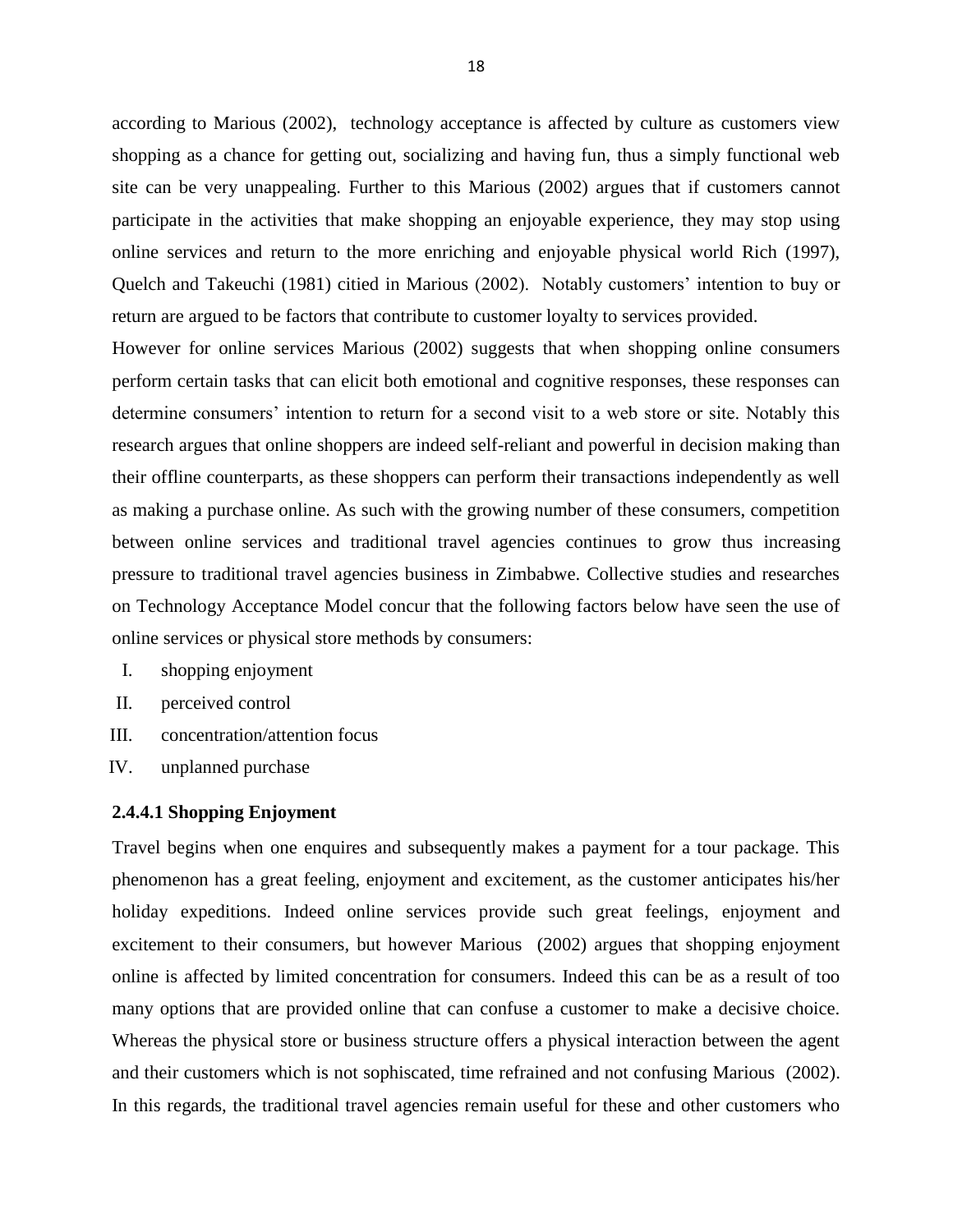perceive physical shopping enjoyment as part of their holiday design. According to the Technology Acceptance Model shopping enjoyment is positively related to customer intention to return.

#### **2.4.4.2 Perceived Control**

According to Marious (2002) perceived control has been in several theoretical frameworks and under different variations, however perceived control has be defined as the level of one's control over the environment and one's actions. In light of this study it has been established that the bulk of modern business consumers consider control and power to make their own decision, as such because of the end products (not customized or personalized) mainly supplied by traditional travel agencies, it can be argued that these services do not meet the standard of expectations of modern day consumers hence a shift of business for traditional travel agencies. Arguably according to Marious (2002) online business and marketing services have caused a great migration of customers from traditional business methods to new business methods that are more customers orientated. Indeed online services provide consumers with the chance to make independent decisions, which is in other words customer empowerment and involvement strategy that enhances perceived control. Arguably Marious (2002) identified that for customers on the web or online, the information environment is different than that of offline customers. Indeed the environment is characterized by less time available for information out-sourcing or decision making Engel et al (1990) citied in Marious (2002), constant human cognitive resources available for information processing Miller (1996) citied in Marious (2002) and an explosion of information and products available online has led to more consumers demanding control, less effort and higher efficiency during business. As such Marious (2002) established that online services have responded to the challenges of the new genre of consumers by providing site features such as search engines and recommendations tabs that enables consumers to easily find information they need, learn more about the information and quickly purchase it. Arguably these features resulted in online customers enjoying high levels of control and convenience Batty and Lee (1995) citied in Marious (2002). To this end various studies and that of Marious (2002) illustrates that perceived control is positively related to customer intention to return.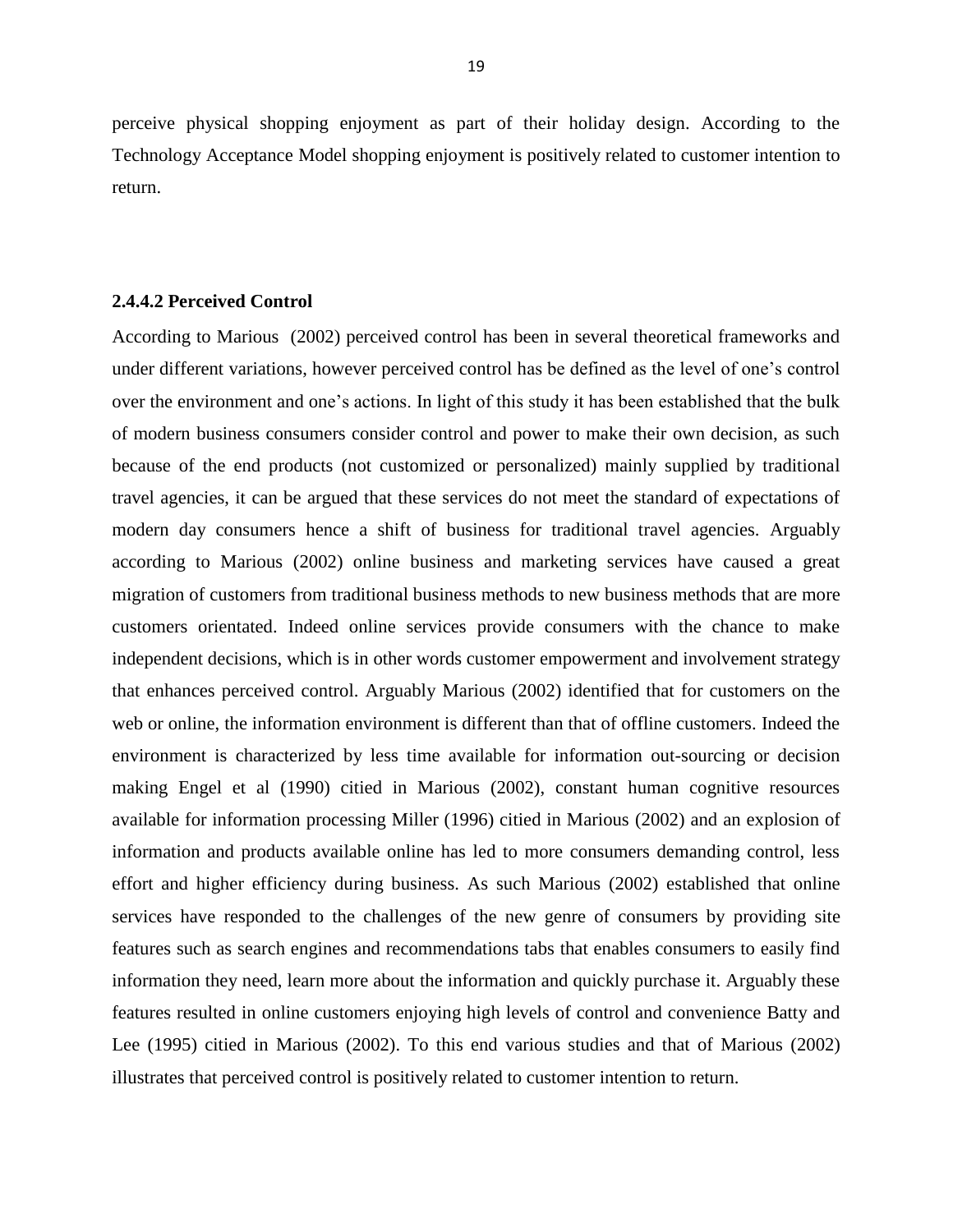#### **2.4.4.3 Concentration/Attention Focus**

Marious (2002) suggests that for an individual (customer) to be in "flow" they must concentrate on their activities. Indeed both online and offline users have to consider attention focus in their decision making, though there are challenges associated by using each of the methods i.e. online services have limited time frame for concentration hence the need for the user to be more effective and self-reliant, while offline users are affected by work attitudes of personnel. Arguably these attitudes are often caused by such elements as job insecurity which reduces morale. However Marious (2002) identified the following as challenges that affect the effectiveness of concentration for online users;

- I. noise pollution
- II. disturbances from (children, colleagues and phone calls) as online transactions can be carried out at home, work and on phone
- III. other online activities (Facebook, e-mail, ads and cookies)

While in the physical world consumers allocate most of their attention to their task as they interact with the sales people and making decisions to purchase. Arguably because of the aforesaid discussion, concentration can be a factor to consider for customer return, however according to Marious (2002) investigations and studies, perceived usefulness of online services is positively related to intention to return and perceived ease of use of online services is positively related to intention to return, thereby the use of online services or offline physical stores can be view as ones' choice.

#### **2.4.4.4 Unplanned Purchase**

According to Marious (2002) unplanned purchase is often associated with consumers with higher shopping enjoyment. Indeed unplanned purchase of offline users may be caused by strategically placed promotions and enticing displays throughout a store, while online consumers have high levels of control over what they see and do through the use of search engines, intelligent agents and recommendation systems Batty and Lee (1995) citied in Marious (2002). In this regards, online users are given a chance to make decisions or choices over the advertising and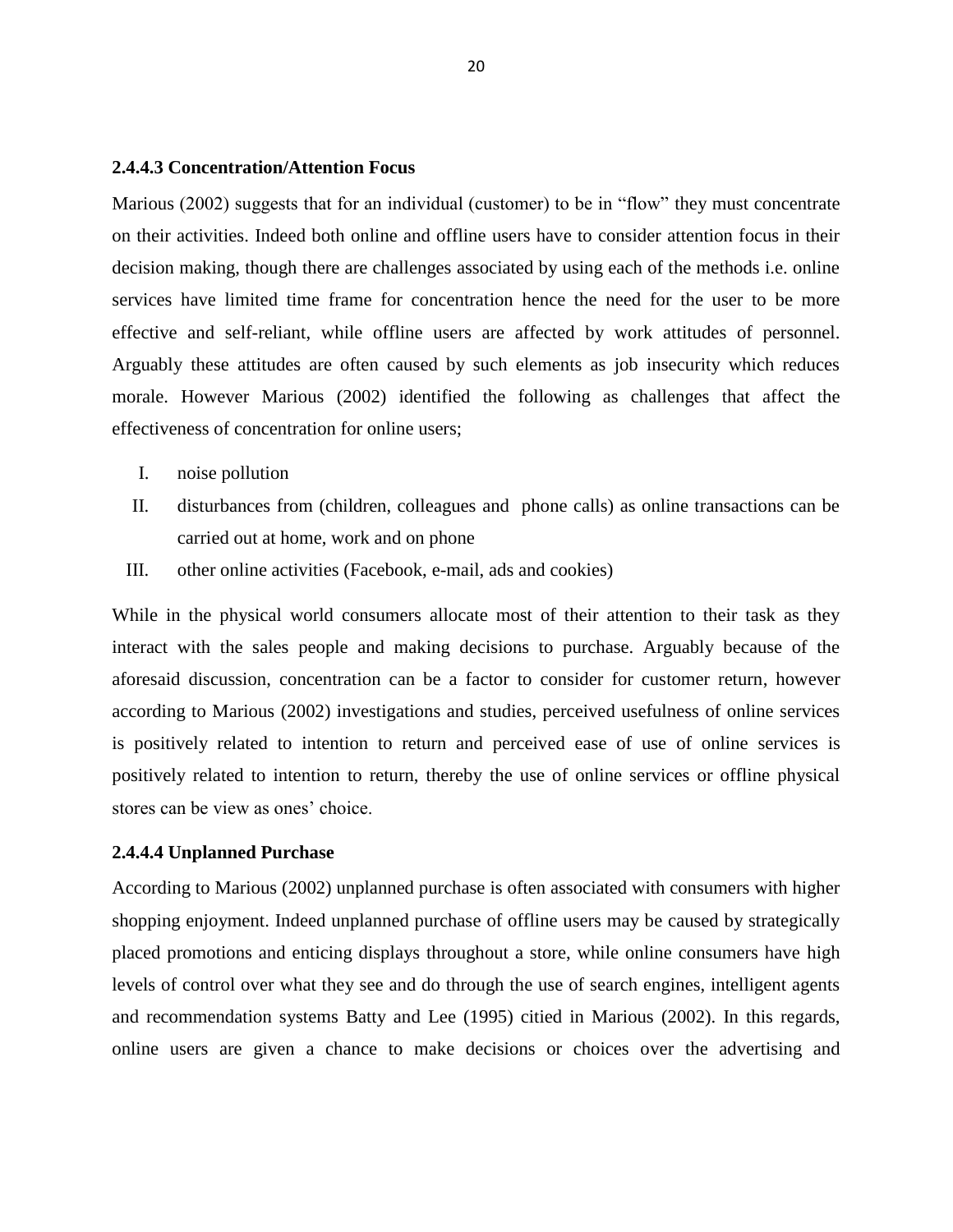promotional material they are exposed to, thereby reducing the warrant of unplanned purchase Draft (1993) citied in Marious (2002).

In light of this, Marious (2002) concluded that;

- i. consumers with higher shopping enjoyment are more likely to make unplanned purchase
- ii. consumers with higher perceived control are less likely to make unplanned purchase
- iii. consumers with higher concentration are likely to make unplanned purchase

Summarily the T.A.M ascertain that technology acceptance is highly affected by demographic features such as age and gender as well as web skills. For instance this study established that the use of online devices and access to online services is done mainly by economically active people as compared to non-economically active population. Indeed the factors that have been considered by this research that are against Technology Acceptance are;

- i. naivety failure to accept change by some sections of the society
- ii. culture and environment
- iii. web skills

#### <span id="page-30-0"></span>**2.5 SWOT Analysis**

| <b>Strength</b><br>Characteristics that gives your business<br>advantage over others?<br>What is your value proposition, how does it<br>٠<br>differentiate you from your competitors?<br>What do others perceive as your strength | <b>Weakness</b><br>Characteristics that place business at<br>disadvantages relative to others?<br>What do your competitors do better than<br>$\bullet$<br>you?<br>What do other perceive as your weakness?<br>٠ |
|-----------------------------------------------------------------------------------------------------------------------------------------------------------------------------------------------------------------------------------|-----------------------------------------------------------------------------------------------------------------------------------------------------------------------------------------------------------------|
| <b>Opportunities</b><br>What are the elemets your business could<br>exploit to its advantage?<br>What are trends, conditions that may<br>positively impact you?                                                                   | <b>Threats</b><br>What are elements in the environment that<br>can cause harm to your business?<br>What trends can negatively impact you?                                                                       |

#### <span id="page-30-1"></span>**Figure 1: Swot Analysis**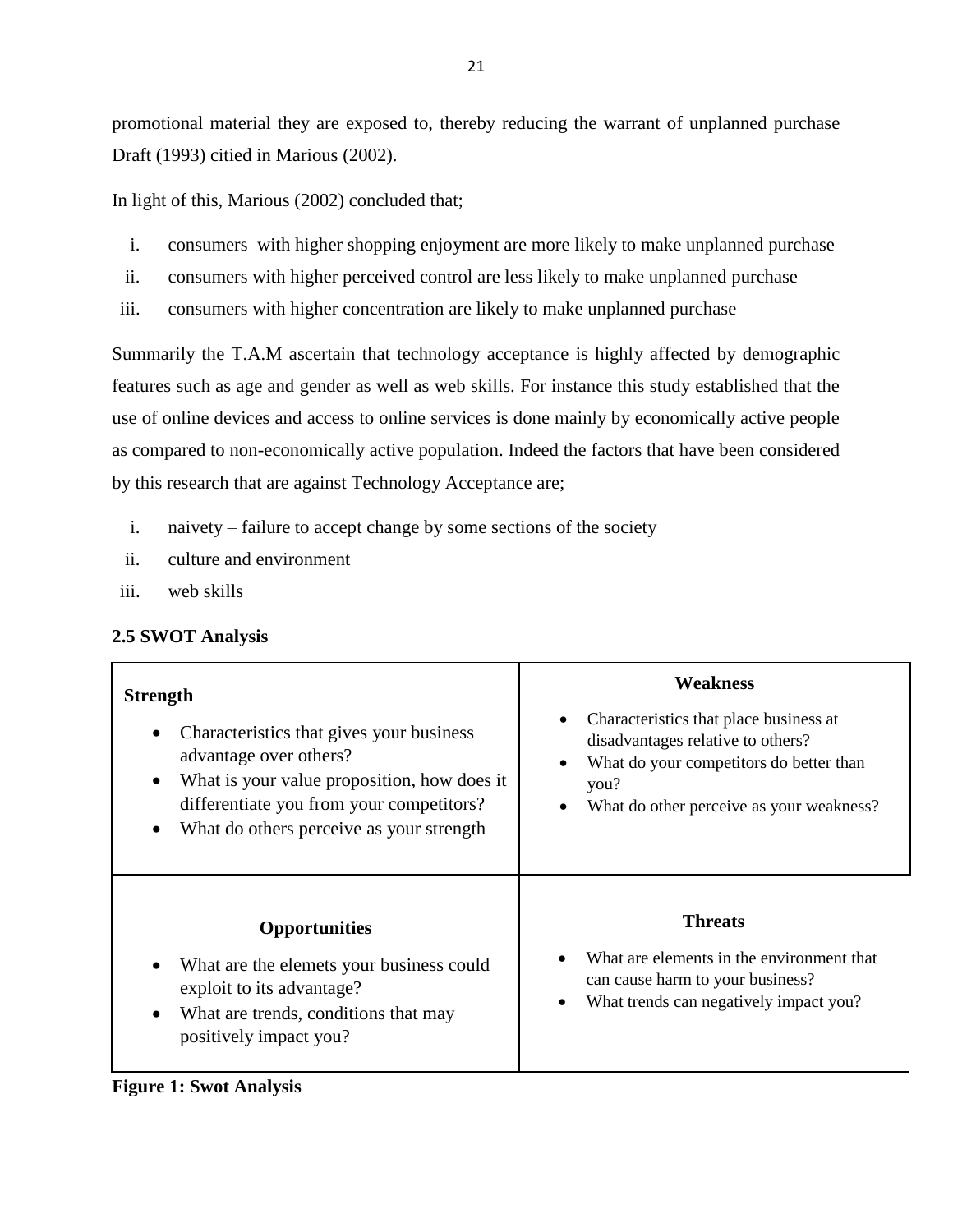The importance of this SWOT analysis model is that online services are relatively a new phenomenon in e-Tourism that has brought some tangible changes in the business and industrial environment of tourism. According to Sheldon (2004) in order to launch a new product or system in a market there is need to carry out a research analysis in which the impact of the product or system in the market can be established. Arguably this translates to establishing how the new product or system can influence positive development and change for the better. Notably this study examined and investigated the use of online business and marketing services in tourism against a traditional phenomenon of traditional travel agencies who in their business endeavors were ICT constrained. Suffice to say that, there were no such technologies in tourism business, marketing and communication. In this regard, the inception of online business and marketing services have brought significant changes in a business environment that once enjoyed a monopoly of services. The impact is positive to the tourism economy indeed because it has become fast growing in the last few years. According to Sheldon (2014) online business and marketing services refer to marketing of products through an internet network or platforms and virtual communities, in which there is a designed communication channel between the supplier and the consumer that claims that services provided are customized and ensure privacy. Moreso, Marison (2010) claims that online business and marketing services were created to enhance the relationship between suppliers and consumers. Arguably based on these assertions the future of traditional travel agencies is unknown because there are now clear parallel lines between the supplier and the agencies while there is a direct link between the supply and the demand. Notably the direct link between the supplier and consumer was/is the prime function of traditional travel agencies, before the use of online services by suppliers, indeed this compliment the research findings of this investigation which suggests that the use of online business and marketing services in tourism is fast becoming the main communication handle between the supplier and consumer, while replacing the traditional travel agencies.

Arguably it is therefore imperative to note that the SWOT analysis model is a very effective way of identifying how a new product or system can function in the market where there can be other competitors, with regards to this study it was established that the use of online business and marketing services in tourism business and marketing is more effective than the use of traditional travel agencies especially in modern world where ICT forms all spectrums of business.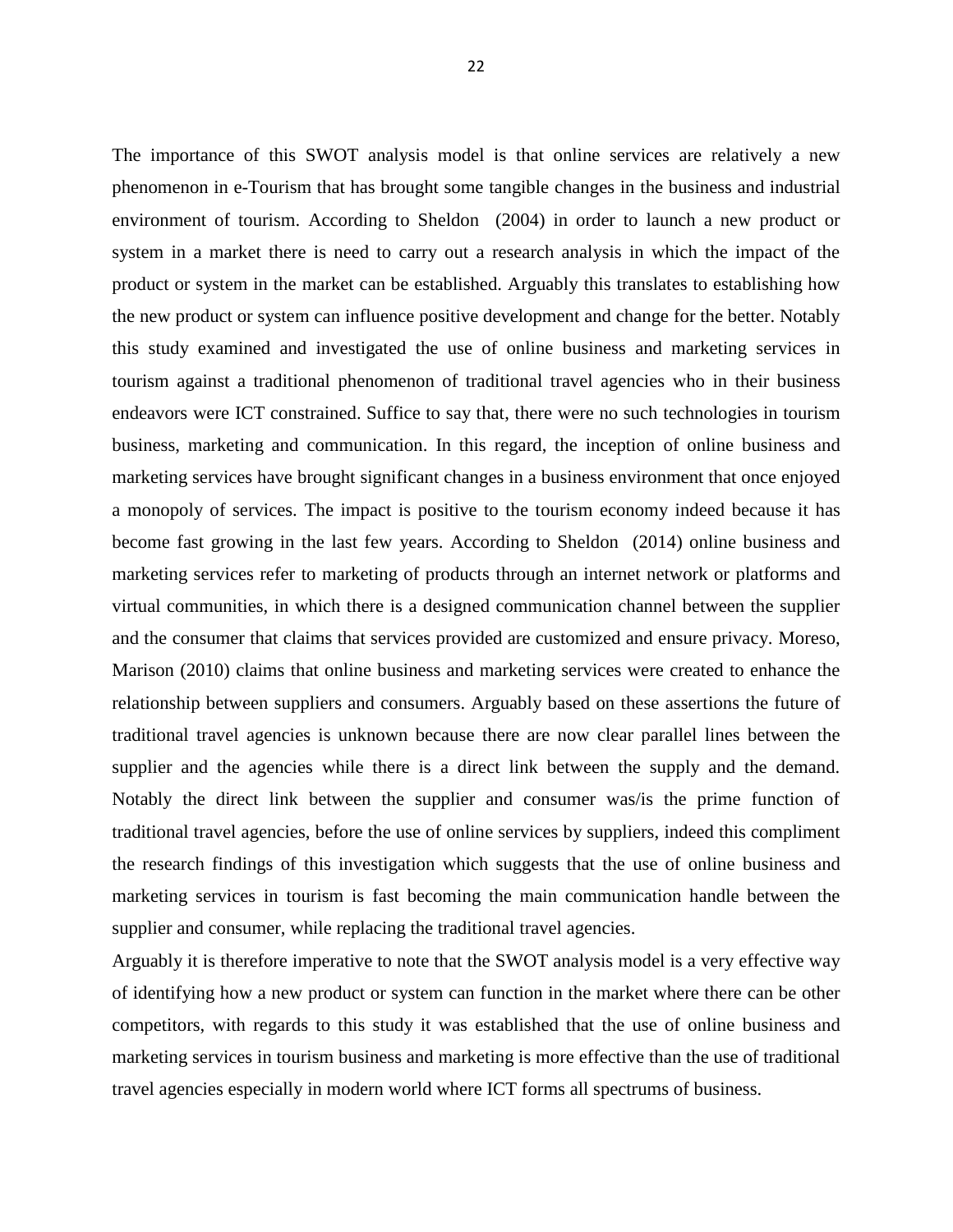#### **2.5.1 Strengths of Online Business and Marketing**

Through the use of social media marketing, online business and marketing services have an abundant and wide range of consumers that ensure the growth of a business. Social media has helped tourism institutions to become global and have established brands that are known worldwide. Social media marketing has a strong distribution channel, thus indeed it has not faced much challenge in penetrating into the market environment of tourism business and communication. Notably the use of online business and marketing services have been argued to be fast and reliable, thus they provided a pleasant change to customers and defiantly they have created a better distribution channel for tourism marketing, promotion and development. Online services products are often customized and that has enabled tourists or Tourism consumers to have vast knowledge about tourism information, products, destinations and reliable flights in the market. Online business and marketing services have also seen an introduction of offensive competition among suppliers while the suppliers increase quality and reducing prices.

#### **2.5.2 Weaknesses**

Online services could face challenges from a primitive society that is naïve to adopt to change. It can be affected by attitude that arises from bad connectivity that may cause boredom, in which one would prefer the use of traditional travel agencies. The cyber space has been on target by hijackers that may rob the attention of consumers in disguise of an official tourism company/airline company web site.

#### **2.5.3 Opportunities**

Online business and marketing services are systems that have market needs i.e. they have low prices and it provides personified products. Online services have a potential to even see the tourism economy continuing to be a leading industry in any country. In this regards, traditional travel agencies might be slow to respond to the impact that has been brought by online business and marketing services and it is important to note that online business and marketing services have already grabbed this opportunity of being a leading tourism communication and marketing medium. Arguably a greater opportunity is awaiting tourism industries such as travel and tour if they holistically enhance the use and adoption of e-Tourism.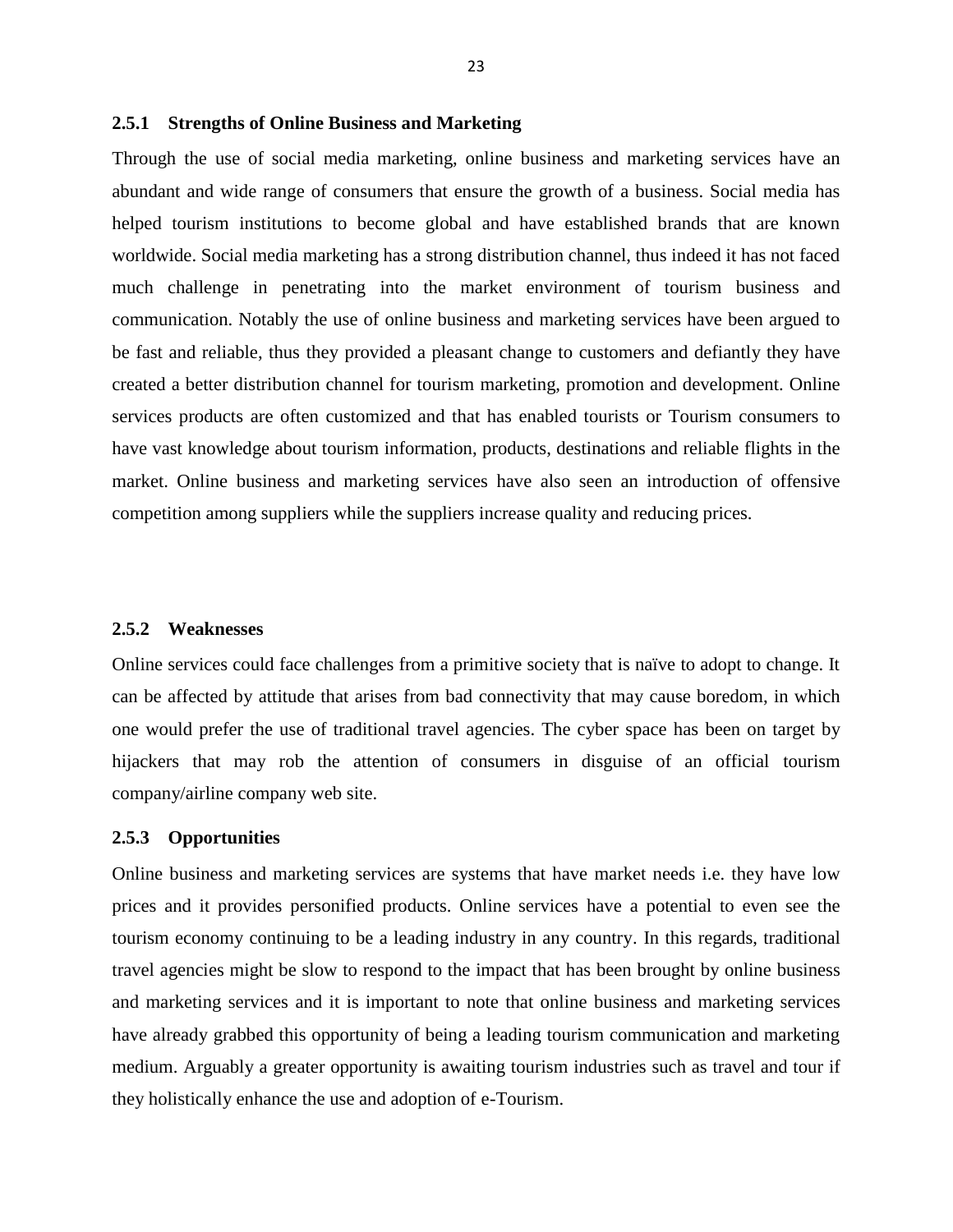#### **2.5.4 Threats**

The biggest threat for online services, is the ever changing technological world in which African countries such as Zimbabwe are still to adopt to relatively old ICT technologies whereas there are already new systems that complement the use of online business and marketing. For instance the use of e-commerce in Zimbabwe is relatively low to an extent that the use of social media is done to access information about products and the intended transaction is done through travel agencies. Arguably this has been the hope of traditional travel agencies as they primarily remain in business. Some aspects that threaten the complete success and use of online business and marketing are criminal cyber space cases that continue to haunt consumers as well as ICT literacy rate in Zimbabwe which is relatively low. The use of online platforms as a communication handle is still viewed as a platform for the rich and educated.

Summarily the SWOT analysis was done to investigate the impact of online business and marketing in tourism communication and other businesses. The analysis however was largely done to ascertain how the new system (online business and marketing in travel business) can be a leading brand in a market invested with other competitive systems, in a short possible time.

#### <span id="page-33-0"></span>**2.6 Gap analysis**

Gap analysis a tool used to examine how a business/services perform in a market i.e. today, tomorrow and in the foreseeable future. This study established that online business and marketing services handles have a wider range of consumers who are also diversified than the consumers that use the traditional travel agencies. Notably consumers who use online services in transacting any business transactions are arguably self-reliant than those who still seek the work of intermediaries. It has been noted that the majority of online business and marketing consumers are the educated and business class, thus there is no brand loyalty of online services in Zimbabwe. Moreso as online marketing is a new phenomenon particularly in the tourism industry for Zimbabwe, the market share for online marketing and that of traditional travel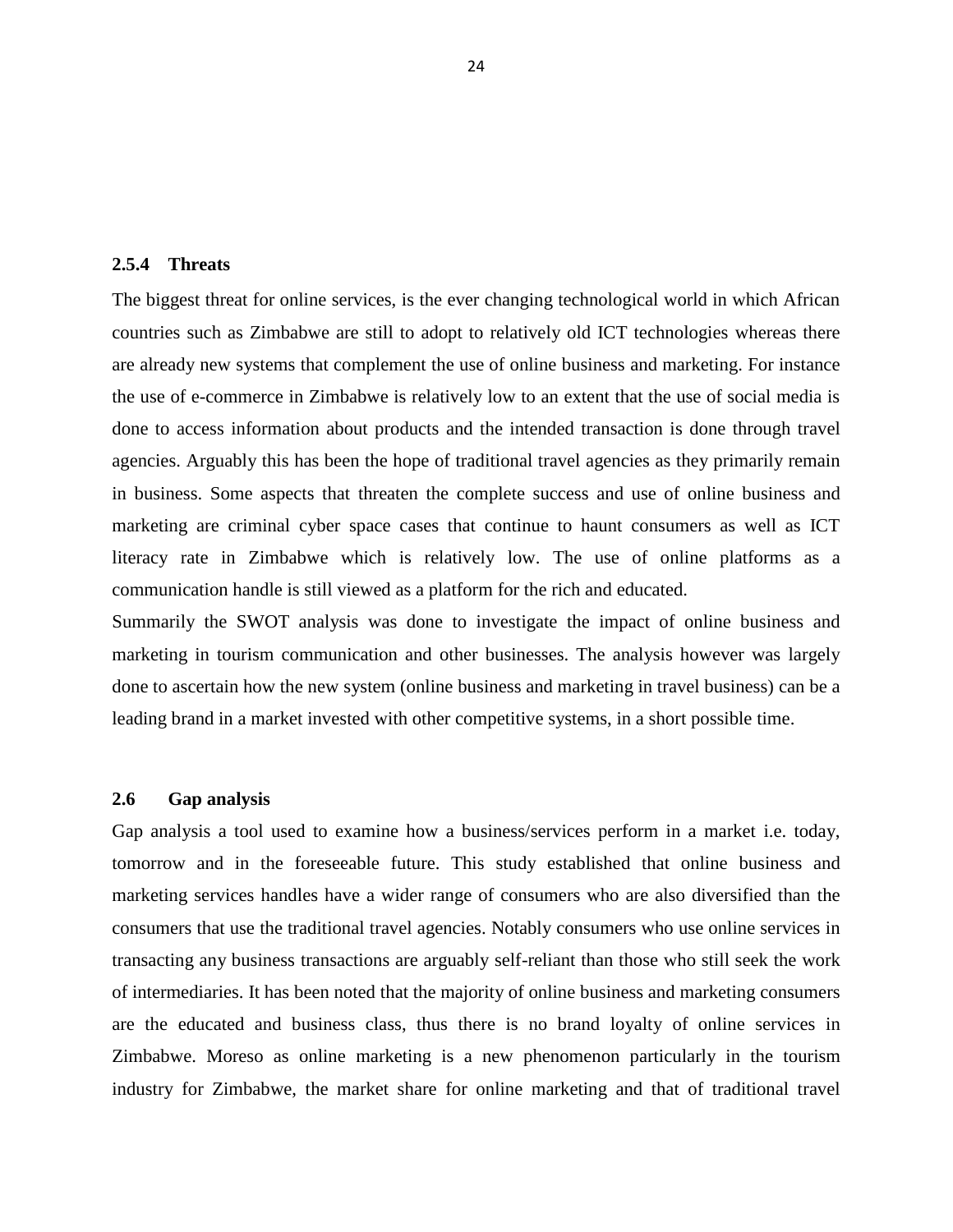agencies cannot be determined as yet. Arguably during the course of this research it was established that the majority target market is using online business and marketing platforms when making various tourism transactions i.e. acquiring information, purchasing products and services, bookings and reservations inquires and subsequently making payments. Further it was established Zimbabwe has a high literacy rate thus the growth of this new distribution channel in tourism is possible as the consumers are ICT erudite. Moreso the market segment targeted by this research are two kinds of tourists' i.e. local tourists travelling within and out of Zimbabwe and international tourists. Indeed it was established that local tourists travelling out of Zimbabwe and internationals coming to Zimbabwe largely use online platforms and e-commerce platforms to make their various tourism transactions, while the locals travelling in Zimbabwe hardly use either online platforms or traditional travel agencies. In this regards, this narrative continues to describe and define the nature of how online business and marketing services have caused job insecurity features among traditional travel agencies in Zimbabwe. This have a negative impact to the traditional travel agencies business because the travel agency industry once enjoyed a monopoly of services before the turn of millennium where there was little or no use of ICT in Zimbabwe tourism.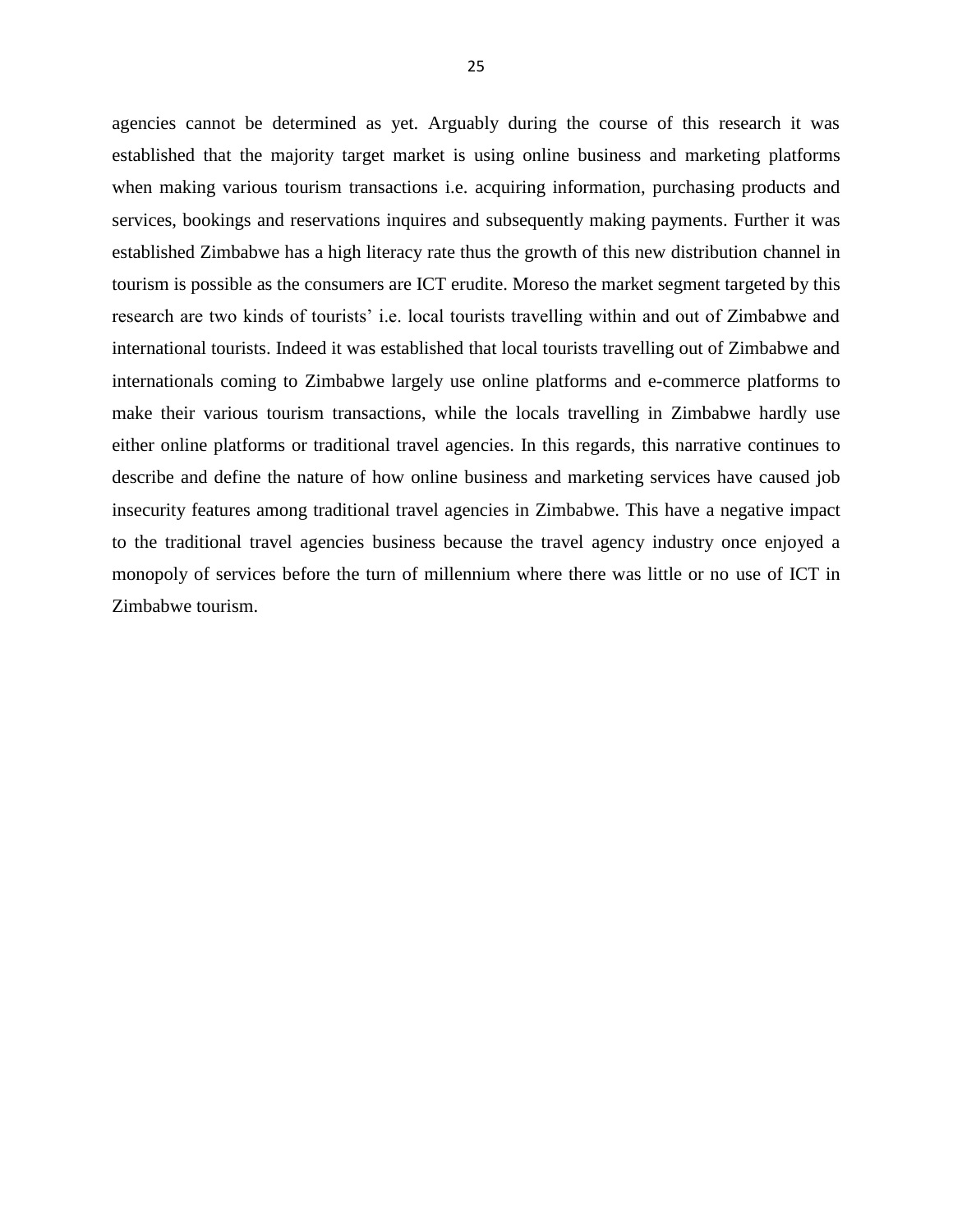#### **CHAPTER 3**

#### **OVERVIEW OF TRAVEL BUSINESS IN ZIMBABWE**

#### <span id="page-35-1"></span><span id="page-35-0"></span>**3.0 History and Association**

Travel agency business in Zimbabwe started around 1957 that is over 60 years ago. The growth and development of this business over these years was significant to an extent that it became the leading business activity in tourism industry. In 1990 the Association of Zimbabwe Travel Agents (AZTA) was formed, with an intent to become 1 voice to suppliers and authorities. This also enabled standardization of business and services done by these agents, this association seek to ensure that all travel agents are represented and respected irregardless of company size. The association has a membership of 55 throughout Zimbabwe and it is registered with the following regional, international and local boards:

| $\mathbf{i}$ | <b>JATA</b> | $\overline{\phantom{0}}$ | <b>International Air Transport Authority</b> |
|--------------|-------------|--------------------------|----------------------------------------------|
|              | ii UFTAA    | $\overline{\phantom{a}}$ | United Federation of Travel Agents in Africa |
|              | iii ZCT     | $\overline{\phantom{0}}$ | Zimbabwe Council for Tourism                 |
| iv           | ZTA         |                          | <b>Zimbabwe Tourism Authority</b>            |

Indeed the main function of AZTA is to ensure that the integrity of travel agents is not compromised and that high standard of services is delivered with consistency and commitment to the valued travelers and customers.

#### <span id="page-35-2"></span>**3.1 Function of Travel Agents**

According to Sanyal (2002) travel agency is a retail business that sells travel products and services to customers, on behalf of suppliers, such as airlines, car rentals, cruise lines, hotels, railways, sight-seeing tours and package holidays that combine several products. However some agents have separate departments that make travel arrangements for business travelers and some specialize in commercial and business travelers only.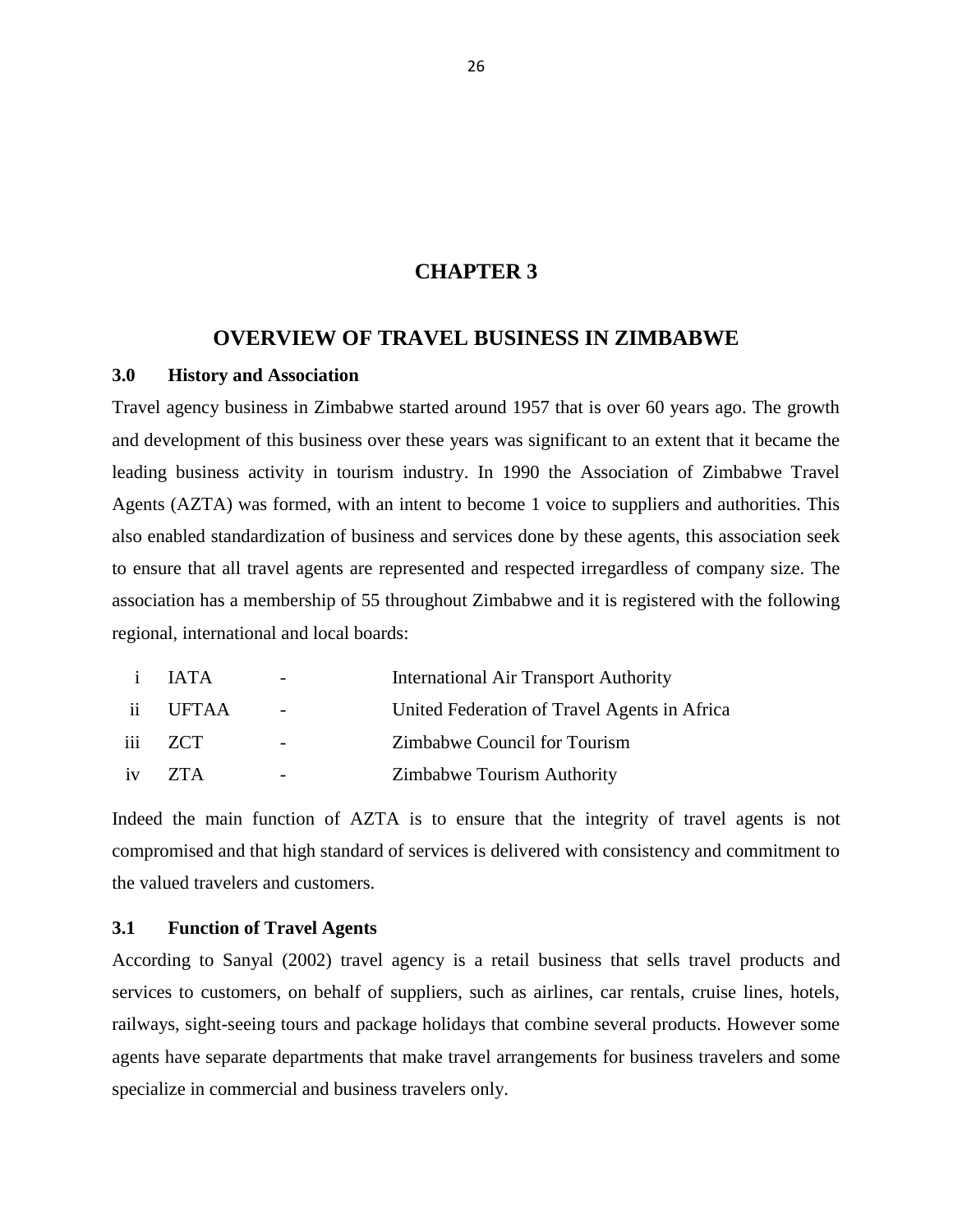It is important to note that unlike other retail businesses, travel agents do not keep a stock at hand but they rely on discounted products from suppliers which they sell and get commission. The following are the general functions or services provided by travel agents in Zimbabwe:

- i Travel information
- ii Preparation of itineraries
- iii Liaison with service providers
- iv Ticketing
- v Provision of foreign currency
- vi Insurance
- vii Bookings/hiring
- viii Reservations

## **3.2 Number of travel agents and different suppliers per city**

| <b>City</b> | <b>Tourism</b> | <b>Airport</b> | <b>Hotels / Lodges</b> | <b>Travel agents</b> |
|-------------|----------------|----------------|------------------------|----------------------|
|             | destinations   |                |                        |                      |
| Harare      | 18             |                | 58                     | 20                   |
| Bulawayo    | 5              |                | 13                     | 8                    |
| Gweru       | 3              | $\blacksquare$ | 14                     | 3                    |
| Mutare      | 8              | $\blacksquare$ | 10                     | $\mathcal{D}$        |
| Masvingo    | 10             |                | 12                     | 10                   |
| Vic Falls   | 18             |                | 33                     | 12                   |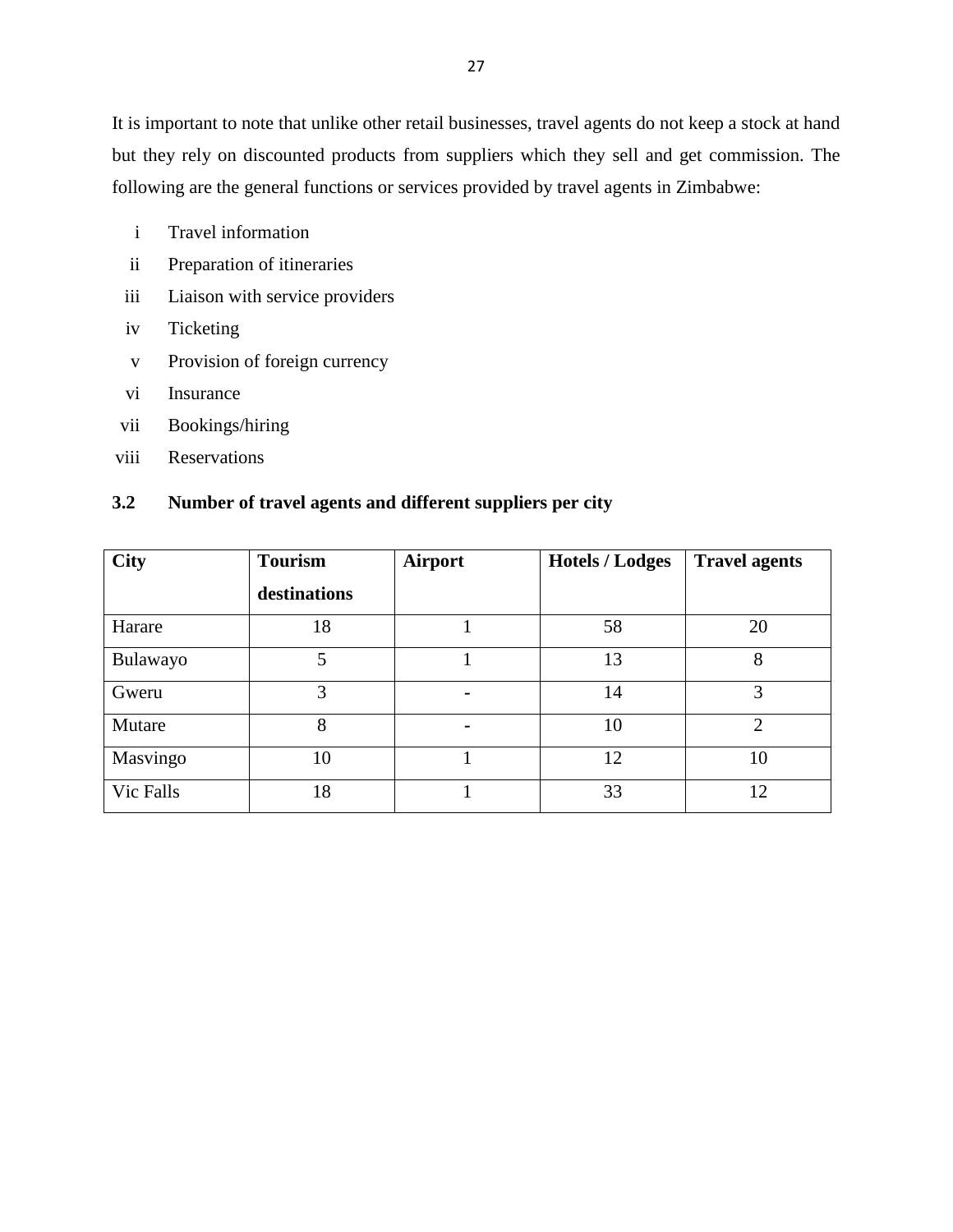## **CHAPTER 4**

## **METHODOLOGY**

#### **4.0 Introduction**

A lot of emphasis in this chapter is centered on how the data for this research was collected and subsequently presented in the chapter to follow. The chapter however takes into account the research design that was used, the target population, the sampling methods and the sample size. It will also focus on research instruments used for data collection and the validity and reliability of the data collected. Thereafter the chapter will explain the manner in which the data was processed, organized and presented in order to reveal the patterns upon which interpretations were made and conclusions drawn. Indeed this was established on a platform based on various data analysis and presentation tools.

### **4.1 Research Design**

According Copper and Schindler (1998) the research design is a blueprint for the fulfillment of objectives and answering of questions and is the plan for the selection of the source and types of the information used in answering the questions. However according to Churchill (1998) research design is also a method on which an investigation bases and how a study was carried out. Indeed this research used Zimbabwe Tourism Authority annuals and related documentation for analyzing the trends and challenges of travel agency business in Zimbabwe from its inception. Notably during the course of this project the research design that was used ensured that the research will address all relevant problems in the study. Therefore this research was frantically guided by the exploratory and descriptive research designs.

#### **4.1.1 Exploratory research design**

According to Kumar et al (2004) exploratory research is when one seeks an insight on the general nature of a problem, the decision alternatives that are possible and the relevant variables that have to be put into consideration. In this regards, the major aim for this exploratory research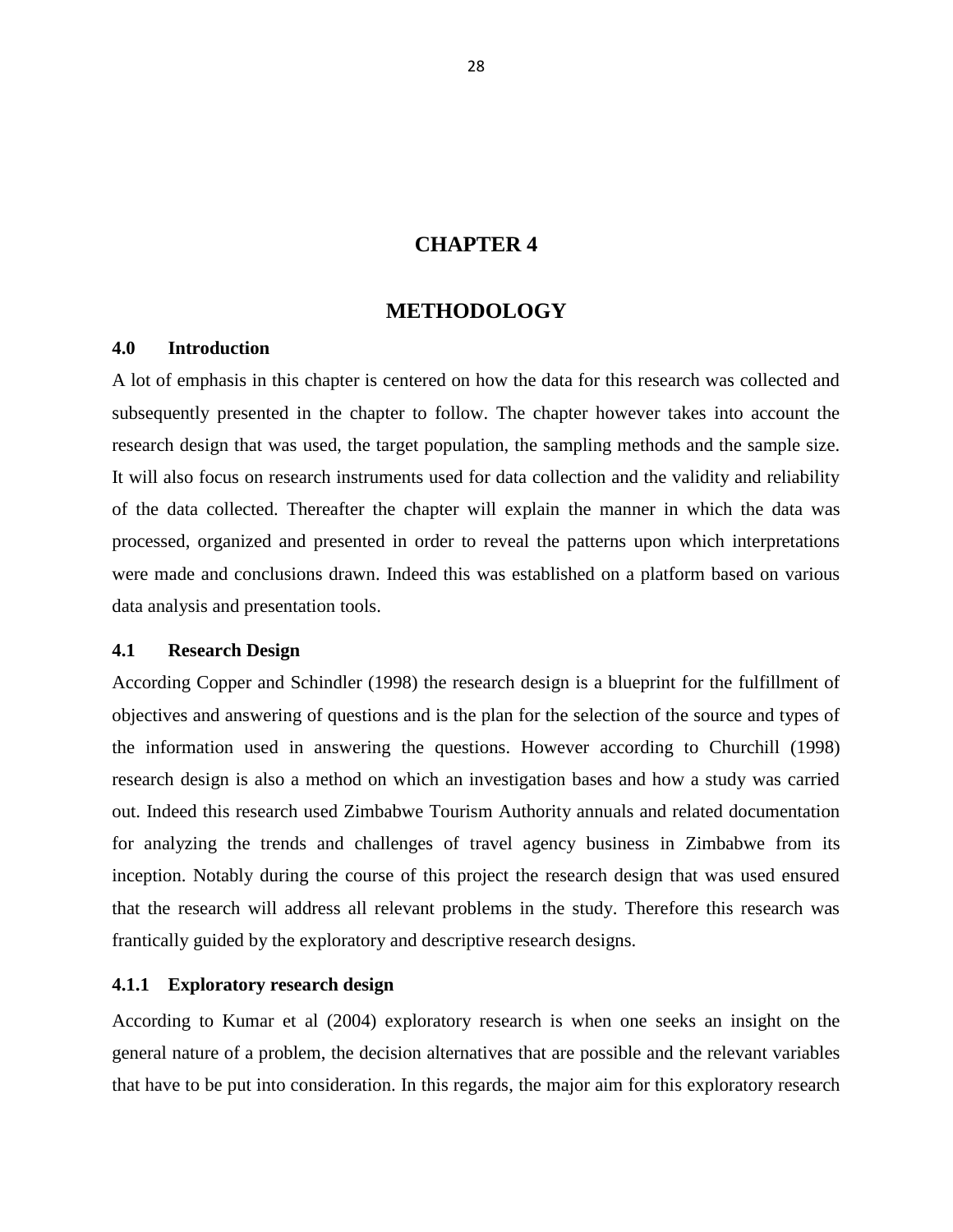design is all about formulating a problem, clarifying concepts, gathering explanations, gaining insights, eliminating impractical ideals and formulating hypotheses where possible.

#### **4.1.2 Descriptive research design**

According to Burns and Grove (2003) descriptive research is designed to provide a picture of a situation as it naturally happens. Thus it may be used to justify current practices and make judgments and also develop theories Kumar et al (2004). For this study, descriptive research was used to obtain a picture and opinions of traditional travel agencies regarding the challenges affecting their business, with a view of improving the standards and growth of the business in a foreseeable future. Therefore descriptive research gave assistance to the researcher in gathering qualitative and quantitative data for the study.

## **4.2 Target population**

According to Dibbes et al (2001) a target population comprises of all elements that include objects, individuals and events that meet the sample criteria for measuring in a study. The traditional travel agencies in Zimbabwe constituted the population of this study. Arguably the emphasis of this study is profoundly focused on the challenges faced by traditional travel agency business that have caused job insecurity features among traditional travel agencies. Therefore the population sample in this study is the travel agencies employers and employees. The reasoning being that these group of people or individuals are directly linked with the business in somewhat way and they have seen the use of online business and marketing by tourism suppliers as a potential threat for their future and survival in the Travel and Tour business. According to Melville and Goddard (1996) population as any group is a subject to a research interest, notably the data that was used in this research was obtained from interviews and questionnaires that the researcher carried out.

#### **4.3 Data source**

There are two types of data sources that include primary and secondary data. In this research the primary and secondary sources of data were used in gathering data for carrying out this study. A combination of the two was mostly used so as to get a wide range of relevant and accurate information that can solve the research problem that is at hand. Therefore in obtaining the much needed data the researcher was given permission to carry out the research by the responsible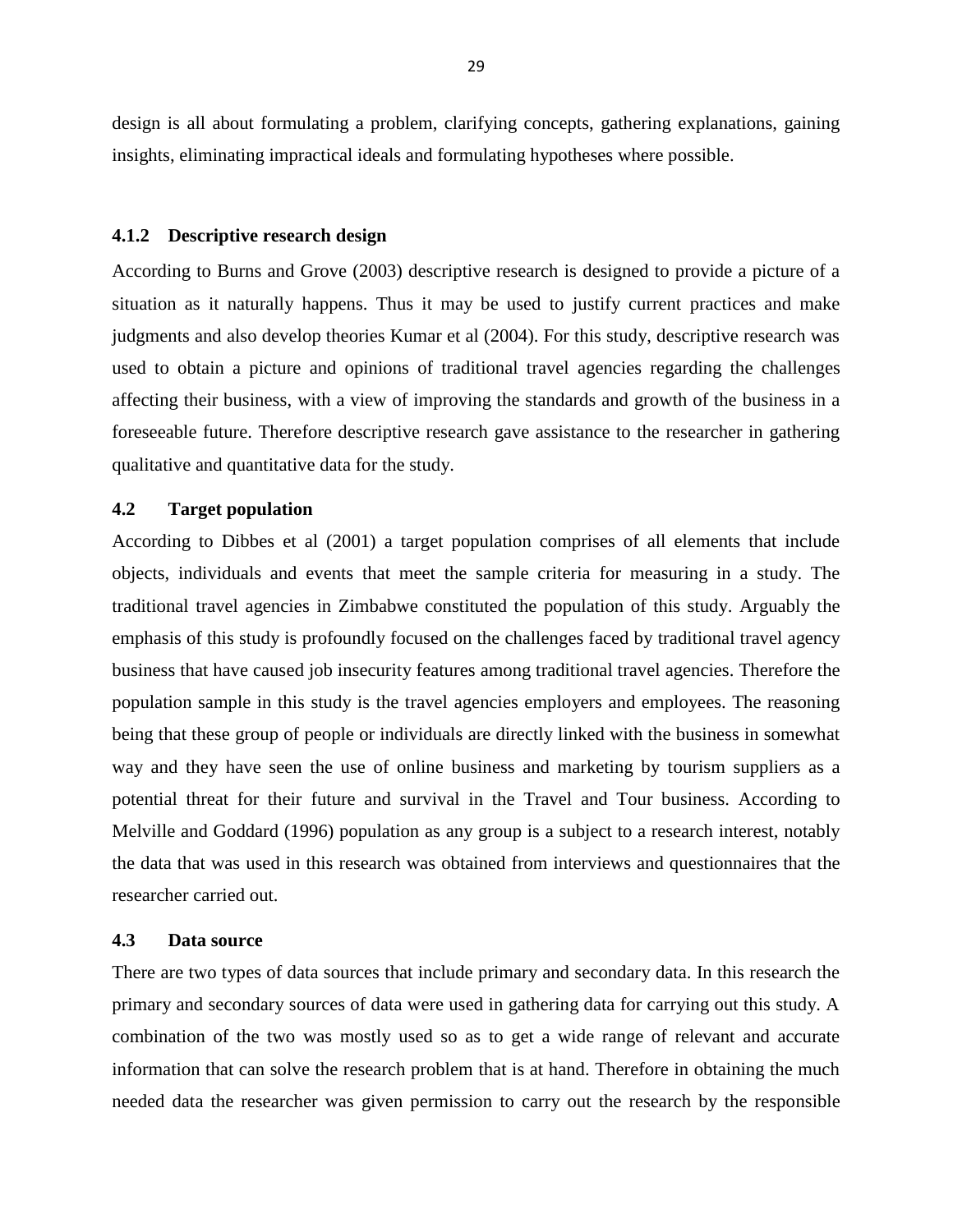authority at Zimbabwe Tourism Authority and Travel agencies private companies. Thereof the researcher signed and dates a confirmation for privacy, confidentiality, and explains anonymity.

#### **4.3.1 Secondary data**

The researcher used secondary data from tourism manuals, journals, international and regional tourism conferences or seminars, online resources, text books and the ZTA statutory acts. According to William (2004) secondary data is the data that would have been recorded and interpreted. Indeed it can also be defined as the data that would have been previously collected for other projects and not for the project at hand, and the data is usually historical and would have already been assembled Kotler (1997). Arguably secondary data can be obtained from external and internal sources. The internal sources may refer to the information from the ZTA past records while external sources may include information gathered from libraries, scholarly or industrial journals and online resources among other possible sources. Therefore in order to come up with valid and reliable information this research examined the travel agency business past records and practices against the current marketing trends.

This research was carried out also using the desktop study; this was done in order to make a critical analysis of online business and marketing systems for tourism. Notably the researcher also carried out a review of business and marketing journals from a tourism perspective. Last but not least the researcher also carried out a process of selecting information that was relevant to the research problem.

#### **4.3.2. Primary data**

Primary data is the raw data that will be collected for the specific problem at hand. Instead of relying heavily on the secondary data available; this research also incorporated primary data sources. The data used in the research was gathered through interviews with the experts in travel business, and travel agencies that included the employers and employees as the perceived threats affect them. The researcher also distributed questionnaires, the data gathered from these questionnaires is deemed essential and important in drawing up summative and limited illusive recommendations on the analysis of the impact of online business and marketing in traditional travel agencies business.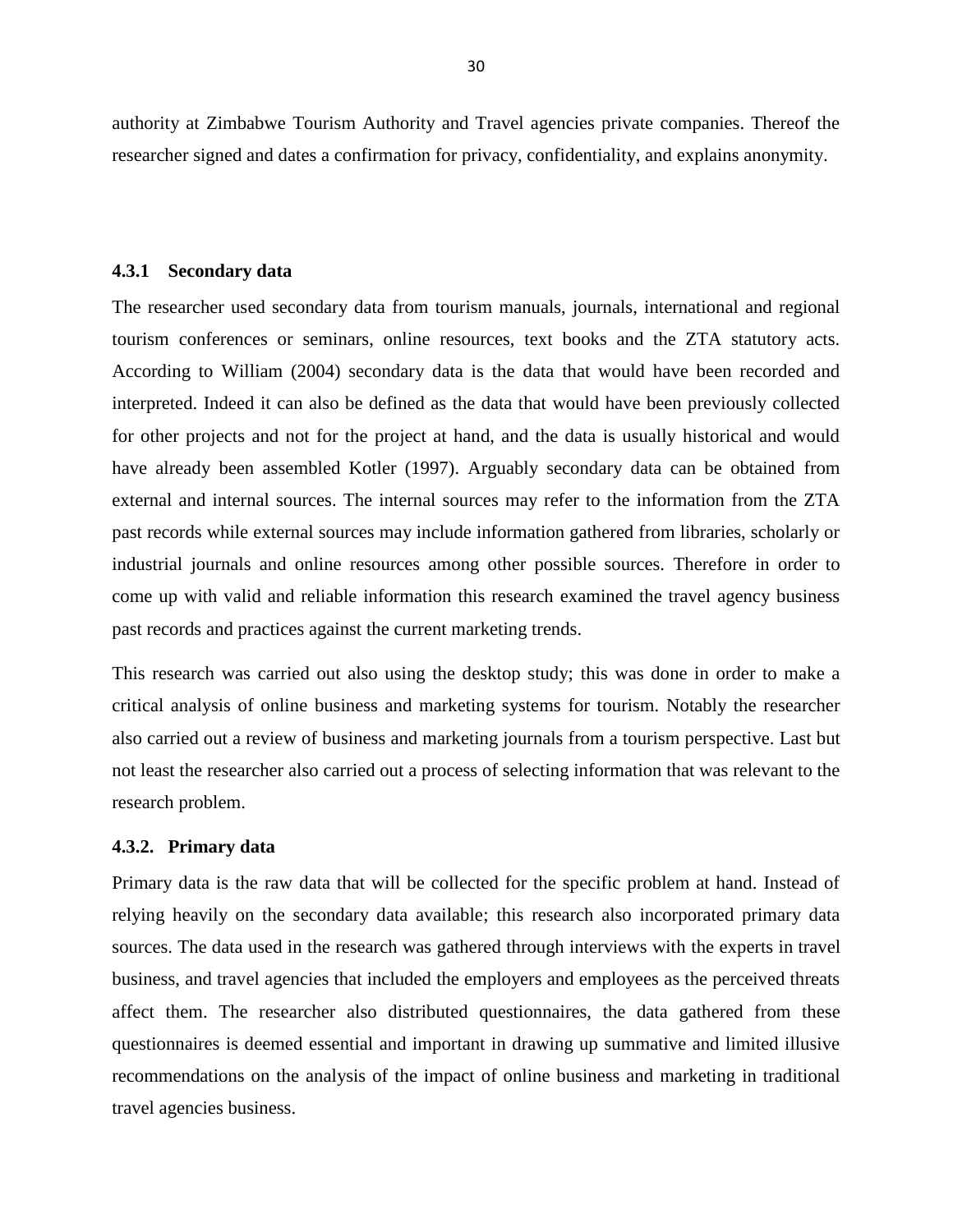## **4.4 Research Instruments**

Research instruments are tools that are used in the gathering information for a research William (2004). The tools used in this research were interviews and questionnaires.

#### **4.4.1 Questionnaires**

According to Leedey (1985) a questionnaire is a printed self-report that is designed to elicit the information that can be obtained from written responses of the selected subjects. The researcher designed the questionnaire with the intention to get accurate information affecting the business of traditional travel agencies.

The type of information that is obtained from a questionnaire is similar to that of information that is obtained from an interview. However questionnaires are discouraged because there are often limited on information. Indeed the questionnaires in this research were designed to gather both qualitative and quantitative data as the information gathered can be descriptive and measurable. Notably these questionnaires consisted of mostly closed-ended questions, these were used for the reason that they are easy to administer and analyze. To this end, it was established that questionnaires can give insights to respondents to what is being investigated, thus subsequently providing valuable contributions to the research authentication.

Open-ended questions were also included in the questionnaire and these provided more options and a diverse of details. Arguably open-ended questions provided respondents with a platform to respond to certain questions in their own words, thus ensuring the judgments; conclusions and recommendations drawn are not subjective but rather objective as a representation of a wide range of various contributions.

However the researcher was disgruntled with the fact that some questionnaires were spoiled, omitted completely and some were never returned. Indeed because of the sample size chosen for this research this was not an all-inclusive challenge.

#### **4.4.2 Interviews**

According to Francis (1992) an interview is a method of data collection in which the selected participants are asked questions for the reason of finding out what the participants do, think or feel or the opinions of the respondents on the research problem. Interviews are designed to gather qualitative data; thus they are carried out to the targeted subjects. The researcher conducted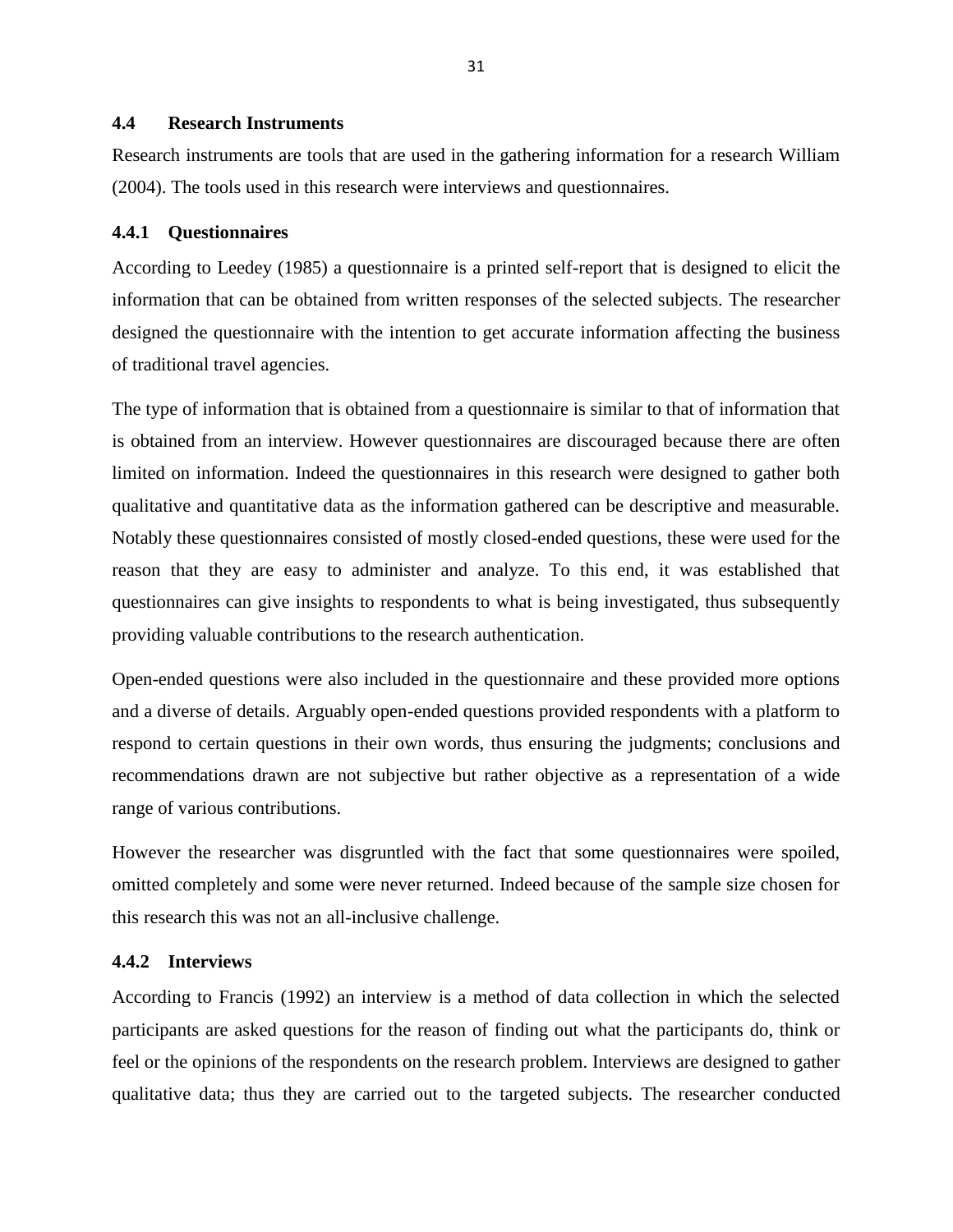personal interviews with travel agencies and academic specialists in Zimbabwe so as to be able to expand more information to that obtained from questionnaires. This also helped the researcher in gathering a wide collection of information, analyzing, interpreting and establishing some facts that were not included in the questionnaire. The researcher used interviews as a guide to keep focused; however the challenge that emanated from this method of data collection was that it was difficult to make clear analysis as divergent views emerged from respondents interviewed.

#### **4.5 Data collection procedure and administration**

The data collection procedure shows how both primary and secondary data was collected and combined. This study followed a series of guidelines in administering the questionnaire and in carrying out interviews.

#### **4.5.1 Questionnaire**

One type of a questionnaire was used in the collection of the data and the questionnaire was meant for the travel agency employees. All questionnaires were hand delivered to respondents and the respondents were entitled to fill the questionnaire at their own spare time. Thereof the researcher collected the questionnaires after 5 weeks, and subsequently self-administered the questionnaire into informatory data using the SSPS version 23 data analyzing tool.

#### **4.5.2 Interviews**

Interviews were carried so as to collect data that was specific to the study under review. The researcher used face-face interviews during the research. The interviews were formal and were therefore carried out at different travel agencies offices and private places with the academic specialists. Notably most interview sessions took not later than 30-45minutes.

#### **4.5.3 Desktop survey**

This was done to establish the current practices of business and marketing done by the traditional travel agencies in Zimbabwe, this included the promotion and development of the business, policy implementation as well as ascertaining the business and marketing environment conditions. To this end, the importance of such aspects formulated the basis of this study. Therefore the advantage of this technique is that the researcher had hands on experience with the challenges affecting these travel agencies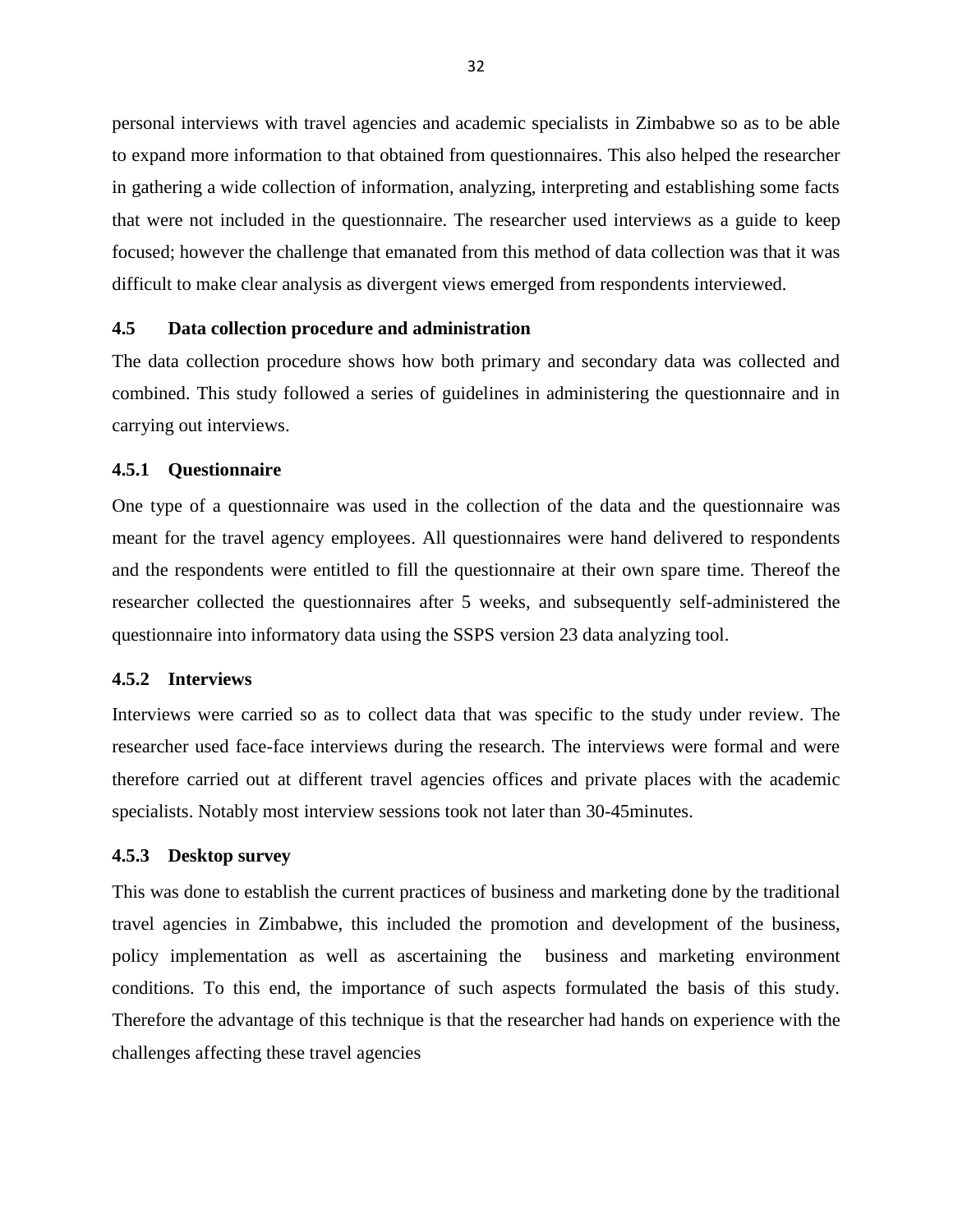## **4.6 Data analysis and presentation tools**

The researcher analyzed the questionnaires to ensure that the**y** appeared to be completed correctly. The findings from the research were uploaded to the SSPS which is argued to be suitable for further processing and analyzing of data. The aim was therefore to improve on the reliability and validity of data.

#### **4.7 Chapter summary**

The chapter identified the befitting research methodology, research design and research instruments that were used in the research as a whole. The chapter also discussed the target population of the study, the sampling methods used, the sample size that was rationale with the needs of the study and this chapter also examined the strength and weakness of each of the ways of gathering data. The reliability and validity of the data collected envisaged the methodology as a credible tool for the data gathering which is accurate.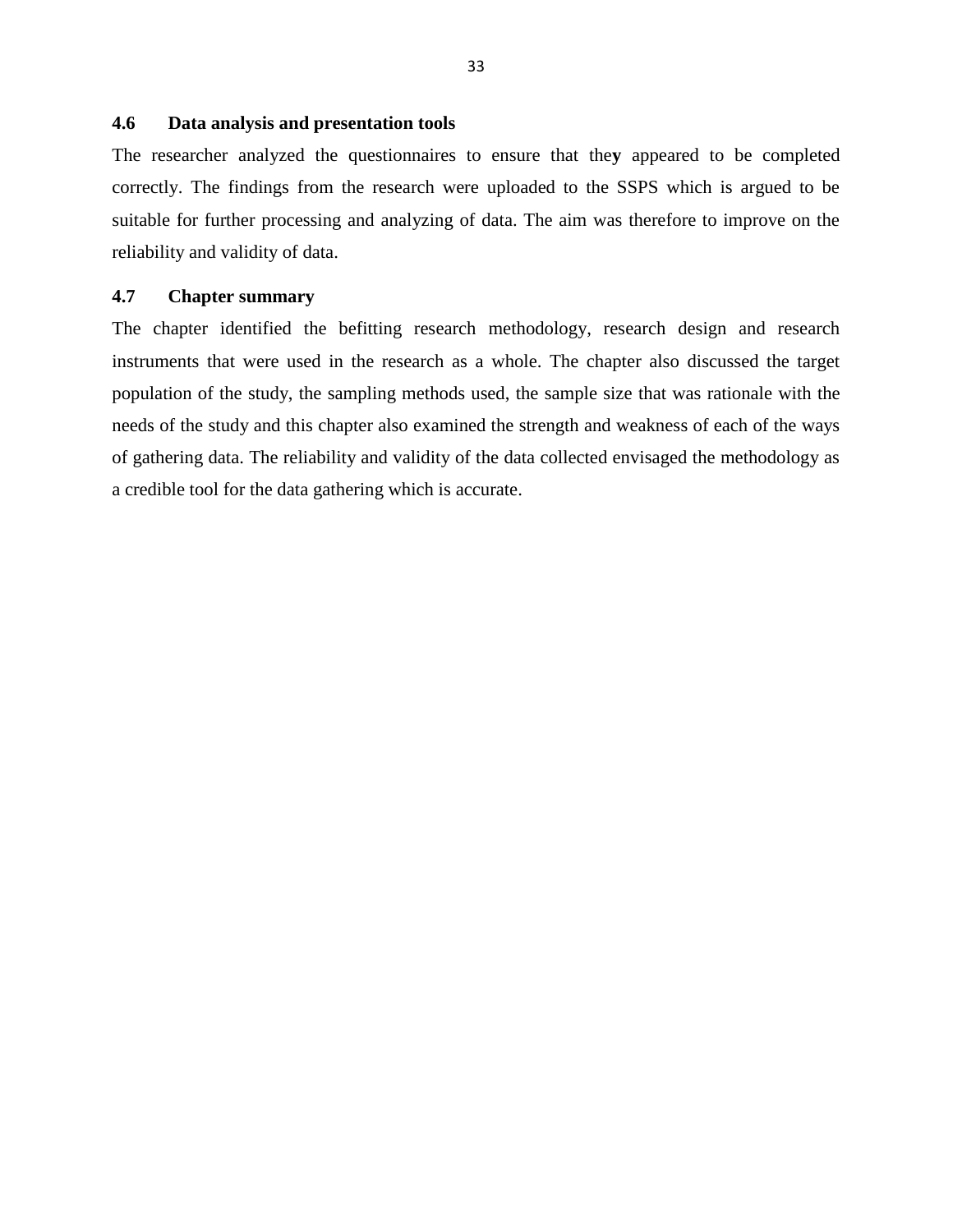## **CHAPTER 5**

## **RESULTS AND DISCUSSION**

## **5.0 Introduction**

The purpose of this chapter is to present, analyze and interpret the findings of the research. The research was conducted through the use of questionnaires and interviews. The questionnaires were distributed among different operating traditional travel agencies firms and interviews were done with different experts who included both academic and business personnel. As such the following information represents the findings of this research.

## **5.1 Presentation of Data and Analysis**

The data to be presented seeks to answer the following research questions from the introductory chapter i.e. chapter 1 Define and describe the effectiveness of online services on service delivery, Discuss how online services have influenced change in a business environment, What is the future of Tourism given the sole use of online services, Define and describe the nature of job insecurity and How does job insecurity affect one's discharge of duties

## **5.2 Response rate**

The response rate of this research was overwhelming, notably the researcher conducted interviews with academic experts and specialists in tourism. The interviewed included entrepreneurs who are in the traditional travel agency business. Whereas questionnaires were administered to employees in the traditional travel agencies industry in Zimbabwe. The response rate breakdown is as shown overleaf

| <b>Respondents</b> | Questionnaires/Interviews   Questionnaires |          | Response rate $(\% )$ |
|--------------------|--------------------------------------------|----------|-----------------------|
|                    | administered                               | returned |                       |
| <b>Employees</b>   | 35Q                                        | 30       | 86                    |
| Academic experts   |                                            |          | 100                   |

## **Table 1:Response rate**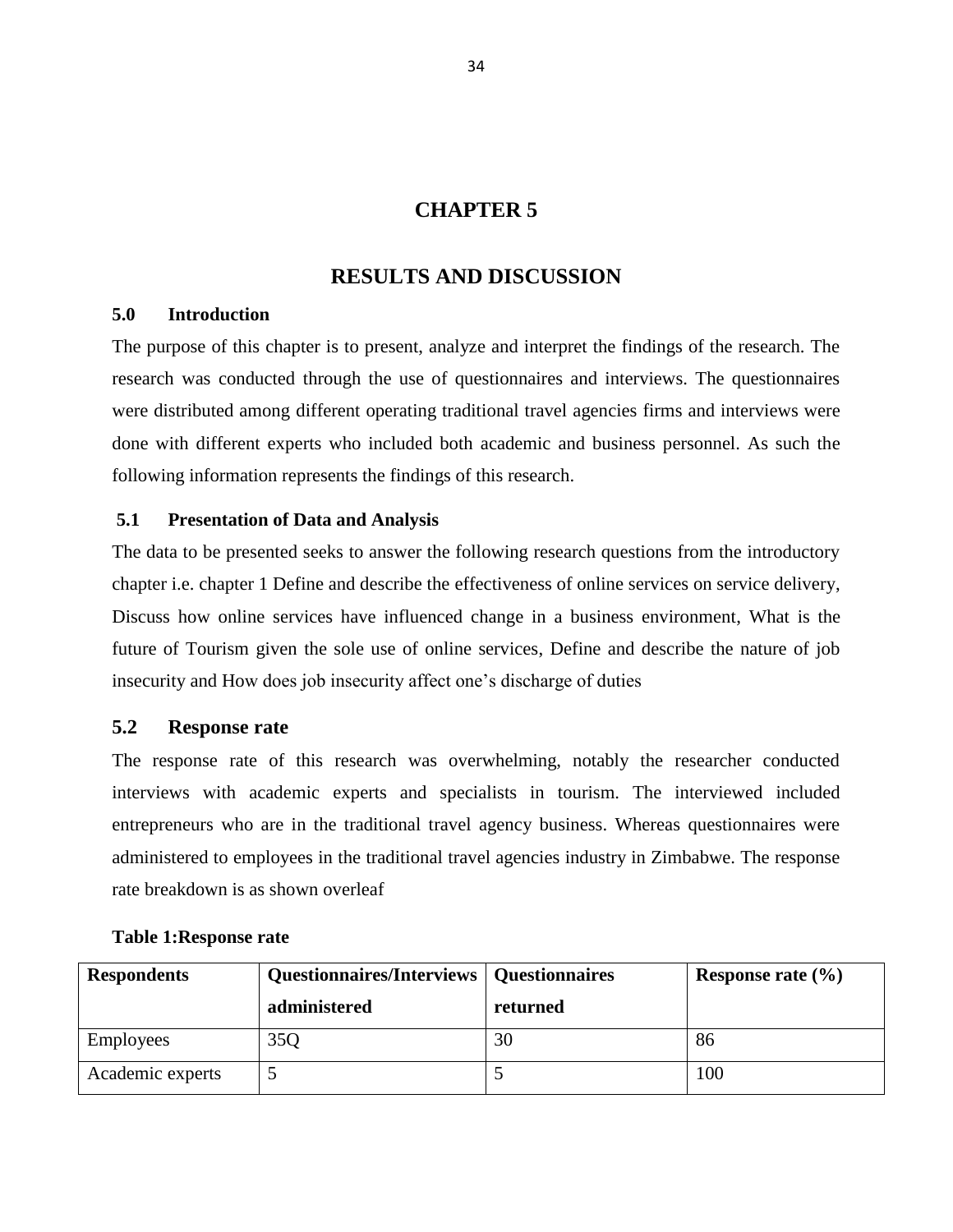

**Figure 2: Response rate**

The information above represents the total number of questionnaires administered (35), and interviews (20) carried out. 30 questionnaires were answered and returned, this had 86% response rate. 5 interviews were done with academic experts and the response was 100%. 14 interviews were done with entrepreneurs and the response rate was 93%.

## **5.3 Reliability analysis of research instrument**

## **Table 2: Case processing summary**

|       |                       | N  | $\%$ |
|-------|-----------------------|----|------|
|       | Valid                 | 30 | 86   |
| Cases | Excluded <sup>a</sup> | 5  | 14   |
|       | Total                 | 35 | 100  |

a. Listwise deletion based on all variables in the procedure.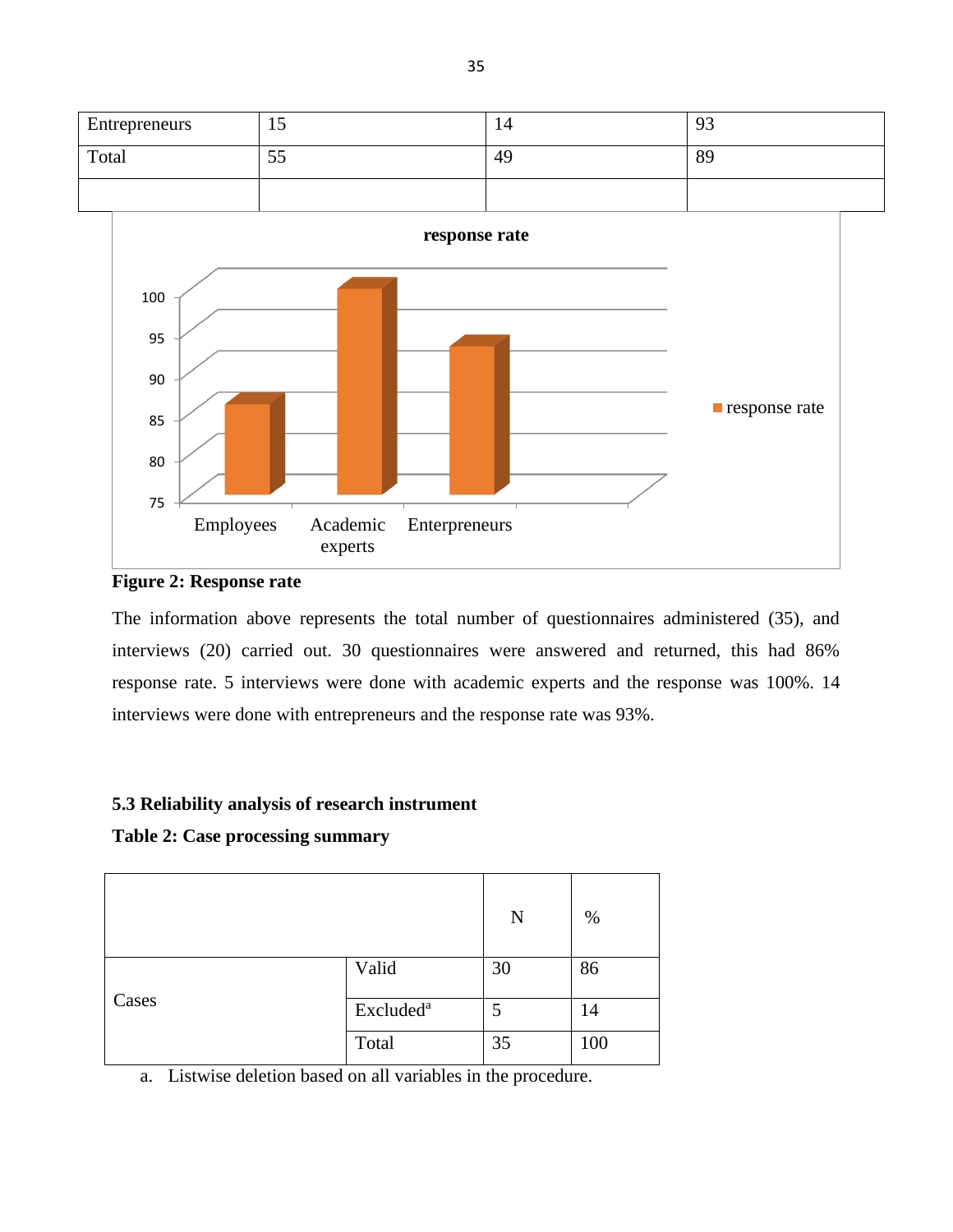**Table 3: Reliability statistics**

| Cronbach's alpha | N of items |
|------------------|------------|
| .785             |            |

Cronbach's Alpha measures the internal reliability of questionnaire items. According to Streiner (2003) one of the central doctrines of classical test theory is that scales must show high degree of internal consistency above 0.7 as shown by Cronbach's alpha. The table above shows Cronbach coefficient of 0.785 which is above the general agreed limit. The coefficient above 0.7 shows that the instrument is reliable for the study. 26 items that sought to capture respondents' general information, measure the use of online business and job insecurity among travel agencies were in the questionnaire.

### **5.4 Gender, Age and Academic qualifications**

According to Greenhalgh (1985) such factors as gender, age and academic qualifications can be used to measure the causes of job insecurity among employees. Arguably the responses received show that there are more females than their male counterparts as employees in travel agency business in Zimbabwe. Data obtained from interviews suggests that women are more vulnerable to features and elements of job insecurity. In this regard, it was established that most employees in this business of traditional travel agencies, are women who are also mostly above 33 years of age. What this implies is that most of these women are probably married thus they may be content with their jobs such that they could have not, have a chance to think of furthering their studies. Arguably a secondary certificate or diploma of the 1980s or 90s may not have the best skills for an employee of the modern tourism business that is technologically advanced. Notably for those traditional travel agencies that wish to upgrade their business services this can affect this class of employees with lower academic skills or qualifications. Gender, age and academic qualifications may cause job insecurity because of the need of growth, change and development, these aspects are important as there are formidable in current business patterns which are being implemented in tourism and other sectors of the economy. This study also examined the complex relationships between gender and job insecurity. Arguably it will be naïve to argue that women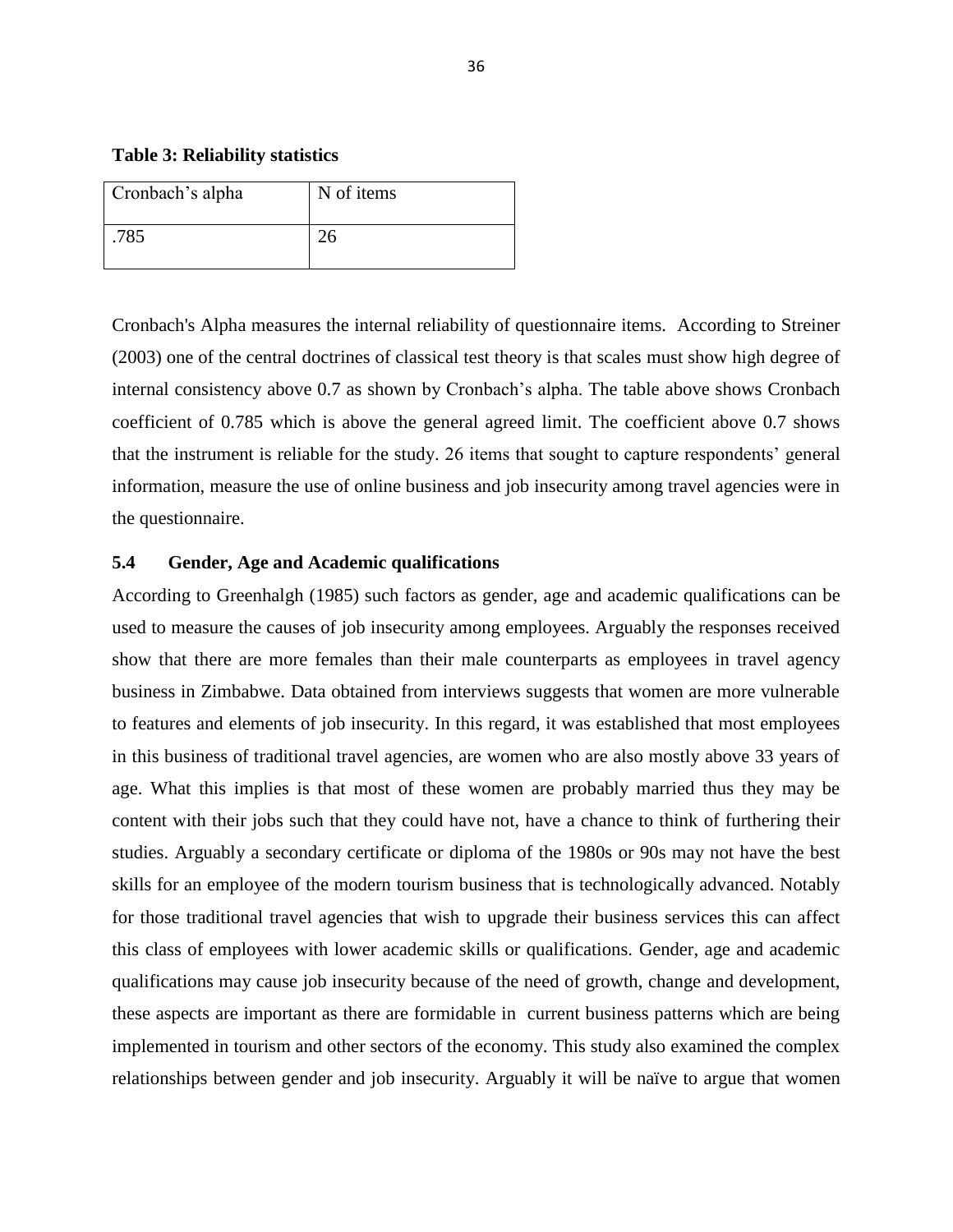are solely affected by job insecurity in traditional travel agencies business, but however in this study it was established that women are affected by job insecurity because of their age, marital status and academic qualifications which are relatively low. These variables are important in examining job insecurity features and elements because job insecurity is a salient aspect of contemporary working life. As such because of the need of development and growth among other traditional travel agencies job insecurity is a realistic threat for these employees classified in this category.

**Table 4:Age Descriptive Statistics**

|            |    |       | Minimum   Maximum   Mean |         | <b>Std. Deviation</b> |
|------------|----|-------|--------------------------|---------|-----------------------|
| Age        | 30 | 24.00 | 52.00                    | 35.5000 | 6.45275               |
| Valid      | 30 |       |                          |         |                       |
| (listwise) |    |       |                          |         |                       |

A total of 30 respondents participated in this research, the youngest employee is 24years and the oldest is 52 years. Notably all respondents are economically active hence the existence of job threatening features affects these people socially and mentally.

**Table 5: gender cumulative percent**

|       | $\sim$ $\sim$ $\sim$ $\sim$ $\sim$ $\sim$ |                   |       |               |                    |  |  |  |
|-------|-------------------------------------------|-------------------|-------|---------------|--------------------|--|--|--|
|       |                                           | Frequency Percent |       | Valid Percent | Cumulative Percent |  |  |  |
| Valid | Male                                      |                   | 25.7  | 30.0          | 30.0               |  |  |  |
|       | female                                    | 21                | 60.0  | 70.0          | 100.0              |  |  |  |
|       | Total                                     | 30                | 85.7  | 100.0         |                    |  |  |  |
|       | Missing System 5                          |                   | 14.3  |               |                    |  |  |  |
| Total |                                           | 35                | 100.0 |               |                    |  |  |  |

The respondents of this research were both male and female adults. There are relatively more women (70%) than their male (30%) counterparts, as employees in travel business Zimbabwe.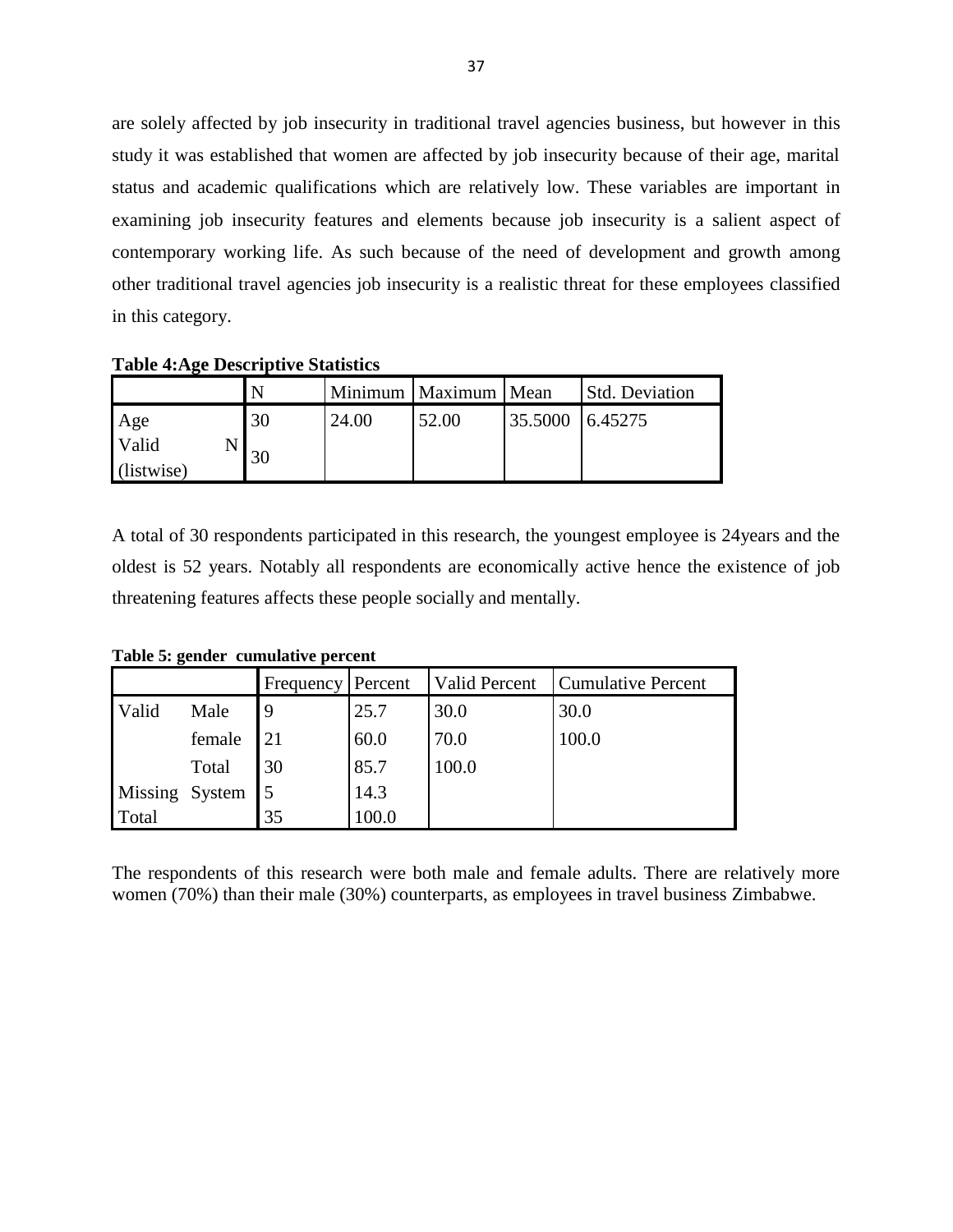|         |                | Frequency      | Percent | Valid Percent | <b>Cumulative Percent</b> |
|---------|----------------|----------------|---------|---------------|---------------------------|
| Valid   | 1 to 5 years   | 5              | 14.3    | 16.7          | 16.7                      |
|         | 6 to 10 years  | 5              | 14.3    | 16.7          | 33.3                      |
|         | 11 to 15 years | 7              | 20.0    | 23.3          | 56.7                      |
|         | 16 to 20 years | 9              | 25.7    | 30.0          | 86.7                      |
|         | 21 and above   | $\overline{4}$ | 11.4    | 13.3          | 100.0                     |
|         | Total          | 30             | 85.7    | 100.0         |                           |
| Missing | System         | 5              | 14.3    |               |                           |
| Total   |                | 35             | 100.0   |               |                           |

**Table 6:work experience cumulative percent**

This data shows the working experience of different employees. Generally this information shows that most employees have between 11 and 20 years working experience in travel business. As such the new business and marketing strategies used today in tourism maybe different to those which were used 20 years ago. It is this shift that may cause job insecurity features among the employees.

**Table 7: academic qualifications percent**

|                |                          | Frequency      | Percent | Valid Percent | <b>Cumulative Percent</b> |
|----------------|--------------------------|----------------|---------|---------------|---------------------------|
| Valid          | secondary<br>certificate | 7              | 20.0    | 23.3          | 23.3                      |
|                | diploma                  | 18             | 51.4    | 60.0          | 83.3                      |
|                | degree                   | $\overline{4}$ | 11.4    | 13.3          | 96.7                      |
|                | masters                  | $\mathbf 1$    | 2.9     | 3.3           | 100.0                     |
|                | Total                    | 30             | 85.7    | 100.0         |                           |
| Missing System |                          | 5              | 14.3    |               |                           |
| Total          |                          | 35             | 100.0   |               |                           |

The above information shows the academic qualifications of different employees in different companies in travel agencies business. 23.3% have a secondary certificate, 60% have a diploma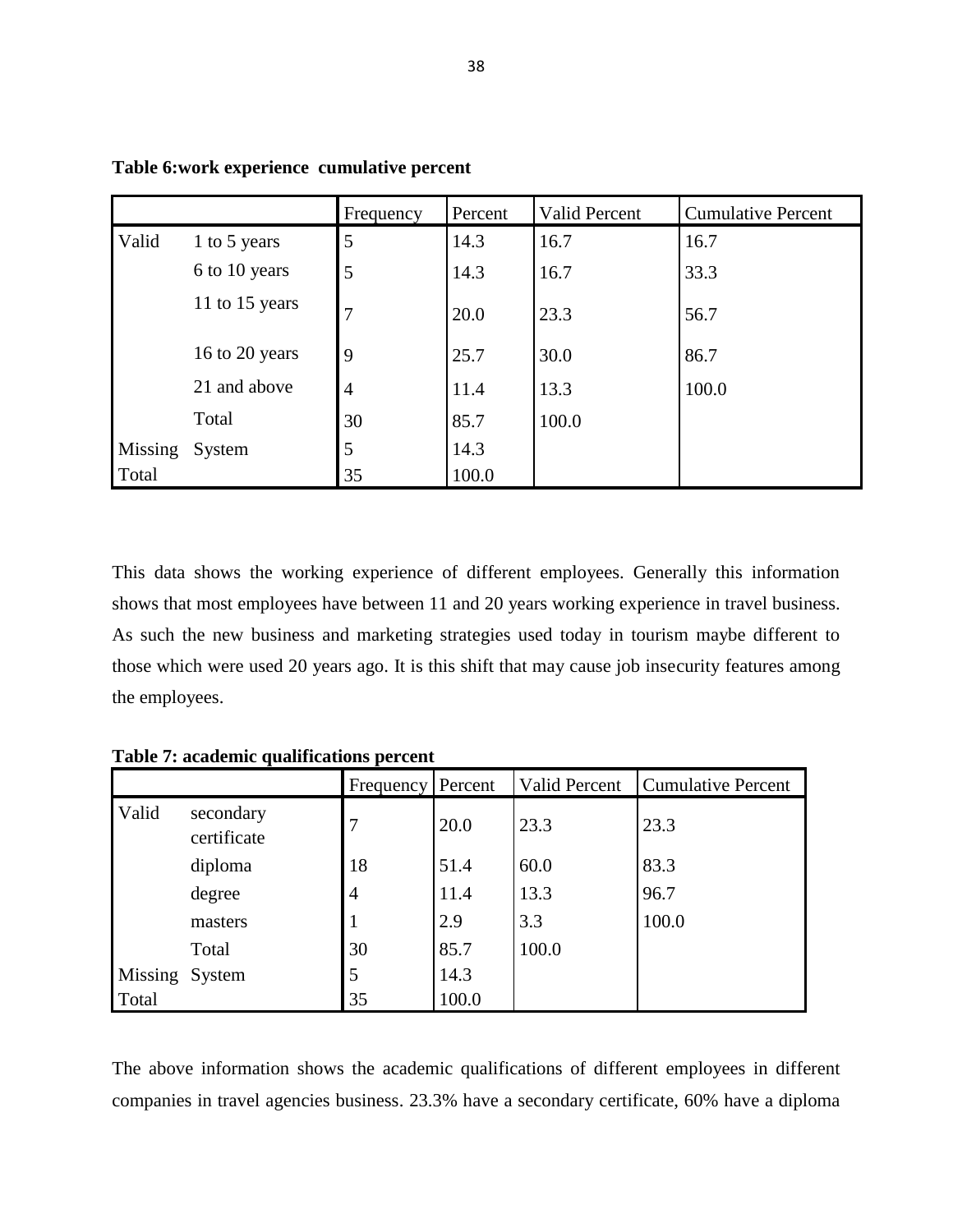in Travel and Tour, 13.3% have a degree in Tourism and Hospitality Management and 3.3 % have Master degree in Travel and Tour. Indeed diploma holders are the majority respondents as such because of competition in the market most companies now hire employees with higher qualificatins and experience which therefore becomes a threat to this populace.

#### **5.4.1 The effectiveness of the following variables on service delivery:**

- Online business
- Online marketing
- Cash shortages
- Poor management

This research established that these variables are significant for any business' services delivery. However a wide range of responses obtained from both questionnaires and interviews illustrated that the rate of significance of each variable is institutionally based. As such the general results of this reflects that the aforesaid variables are important in modern business and marketing operations. However a common balance was noted, for a modern tourism business to be successful it has to be all encompassing thus it has to incorporate all business strategies both new and old. Arguably the challenges that are affecting the traditional travel agencies business maybe a result of lack of innovation and technological development in the tourism environment in Zimbabwe. Moreso because of the direct link between the suppliers and their consumers the social identity of traditional travel agencies has been affected and continues to be threatened. Indeed this new relationship between the supply and the demand side continues to worry both the employees and the business in traditional travel agency business because their future cannot be determined. Of note is the perceived of jobless and low business. As such these variables (online business and marketing) are detrimental because they imply an anticipated situation with a negative effect. Arguably if job insecurity affects the well-being of the business and that of employees, the performance and quality of work is negatively affected. 86 % percent of the respondents strongly agreed that the use of online business and marketing has far fetching effects on their business and work as they may be forced to shut down. Evidence to this response is the high rate of traditional travel agencies that are closing and that have closed over the last few years.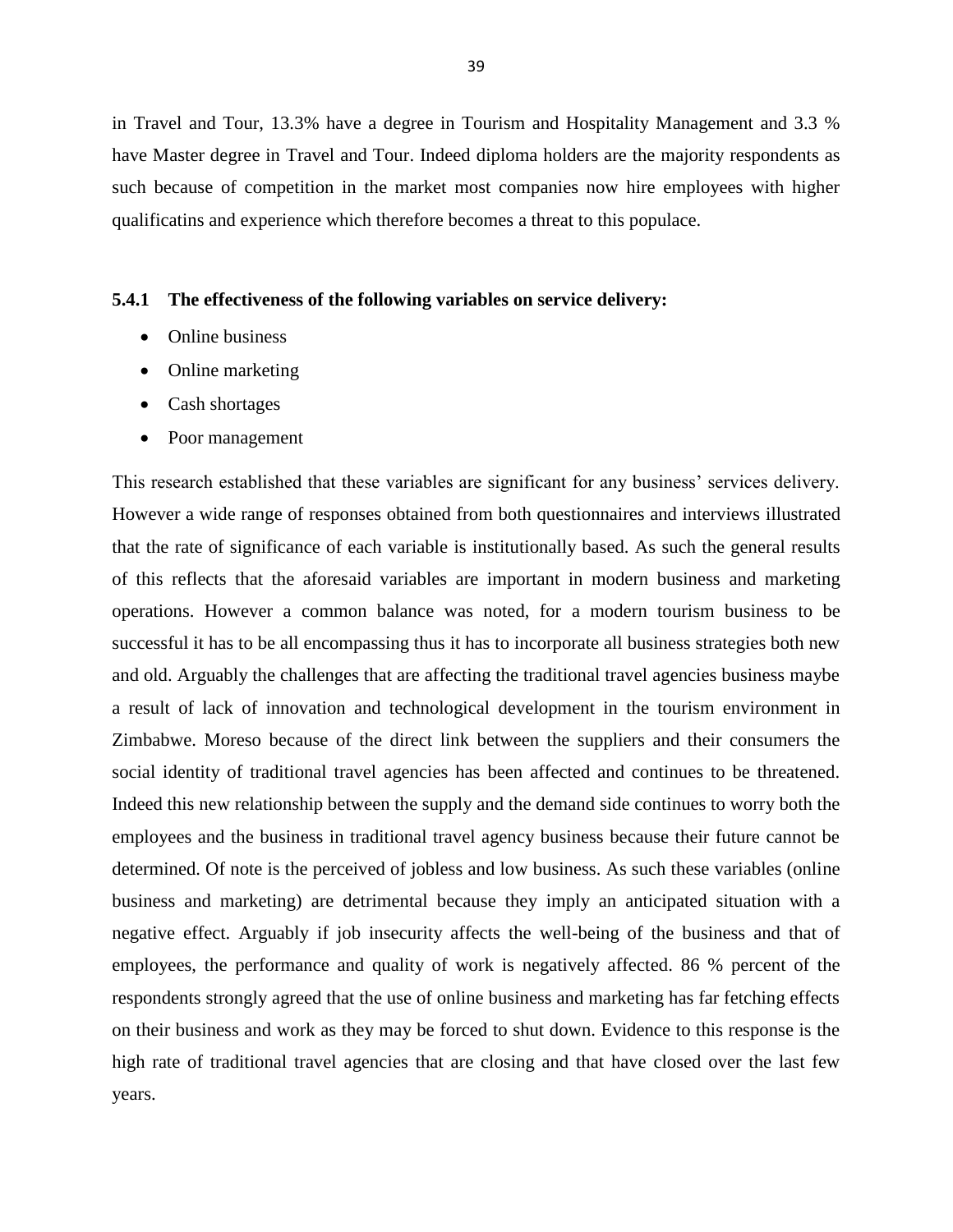Another factor established is that job insecurity has negative economic effects on both employees and the business because it involves making huge financial planning which is often extremely difficult if resources are scarce. 90 % agreed that recapitalization is difficult given the economic crisis in Zimbabwe. Indeed such attributes caused by job insecurity have a gigantic impact on how the employees and the business feel too. The following table shows the frequencies of how different operators and employees responded to the need of effective service delivery that ensure customer retention.

|                |                | Frequency      | Percent | Valid Percent | <b>Cumulative Percent</b> |
|----------------|----------------|----------------|---------|---------------|---------------------------|
| Valid          | no effect      |                | 8.6     | 10.0          | 10.0                      |
|                | Neutral        | $\overline{4}$ | 11.4    | 13.3          | 23.3                      |
|                | Effective      | 11             | 31.4    | 36.7          | 60.0                      |
|                | most effective | 12             | 34.3    | 40.0          | 100.0                     |
|                | Total          | 30             | 85.7    | 100.0         |                           |
| Missing System |                | 5              | 14.3    |               |                           |
| Total          |                | 35             | 100.0   |               |                           |

**Table 8:Responses of Service delivery**

The above information relates to the effects of different variables questioned on service delivery. 10% argue that online business has no effect on their business, 13.3 % were neutral they could neither confirm nor deny that online business services have an impact either positive or negative on their business. 36% agreed that online business is effective on service delivery, while 40 % suggested that online business is the most effective variable for service delivery in tourism today.

|                |                | Frequency      | Percent | Valid Percent | Cumulative Percent |
|----------------|----------------|----------------|---------|---------------|--------------------|
| Valid          | no effect      |                | 2.9     | 3.3           | 3.3                |
|                | less effective | $\overline{4}$ | 11.4    | 13.3          | 16.7               |
|                | Neutral        | 3              | 8.6     | 10.0          | 26.7               |
|                | Effective      | 12             | 34.3    | 40.0          | 66.7               |
|                | most effective | 10             | 28.6    | 33.3          | 100.0              |
|                | Total          | 30             | 85.7    | 100.0         |                    |
| Missing System |                | 5              | 14.3    |               |                    |
| Total          |                | 35             | 100.0   |               |                    |

**Table 9: Responses of the effectiveness of online marketing**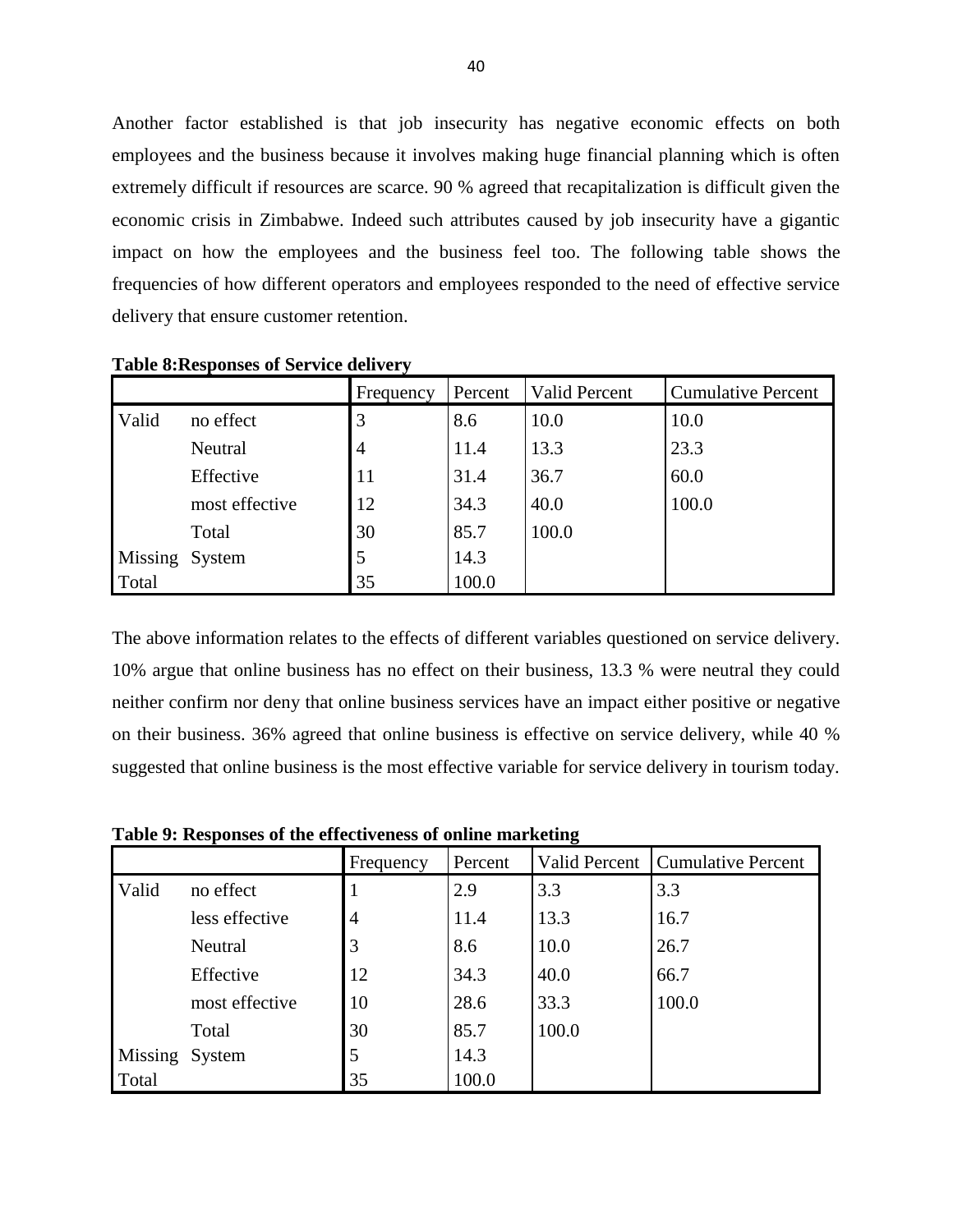The above data relates to the effectiveness of online marketing on service delivery. 3.3% argue that it has no effect to their business, 13.3% suggest that it is less effective, 10% could not neither confirm nor deny the effectives of online business. 40% suggest that online marketing is effective on service delivery, while 33.3% suggest that it is the most effective variable in tourism business today

|         |                | Frequency      | Percent | Valid Percent | <b>Cumulative Percent</b> |
|---------|----------------|----------------|---------|---------------|---------------------------|
| Valid   | no effect      | 2              | 5.7     | 6.7           | 6.7                       |
|         | less effective | 5              | 14.3    | 16.7          | 23.3                      |
|         | Neutral        | 16             | 45.7    | 53.3          | 76.7                      |
|         | Effective      | $\overline{2}$ | 5.7     | 6.7           | 83.3                      |
|         | most effective | 5              | 14.3    | 16.7          | 100.0                     |
|         | Total          | 30             | 85.7    | 100.0         |                           |
| Missing | System         | 5              | 14.3    |               |                           |
| Total   |                | 35             | 100.0   |               |                           |

**Table 10: Responses on cash shortages**

Cash shortages in circulation have affected business transactions in tourism thus affecting the services to be delivered to consumers. Indeed these were the responses obtained 6.7% say it has no effect, 16.7% say it is less effective, 53.3% could neither confirm nor deny, 6.7% said it is effective and 16.7% said it is most effective variable affecting tourism business today.

**Table 11: Effects of poor management on service delivery**

|         |                | Frequency      |       | Percent   Valid Percent | <b>Cumulative Percent</b> |
|---------|----------------|----------------|-------|-------------------------|---------------------------|
| Valid   | no effect      | 17             | 48.6  | 56.7                    | 56.7                      |
|         | less effective | 5              | 14.3  | 16.7                    | 73.3                      |
|         | neutral        | $\overline{4}$ | 11.4  | 13.3                    | 86.7                      |
|         | effective      | 3              | 8.6   | 10.0                    | 96.7                      |
|         | most effective |                | 2.9   | 3.3                     | 100.0                     |
|         | Total          | 30             | 85.7  | 100.0                   |                           |
| Missing | System         | 5              | 14.3  |                         |                           |
| Total   |                | 35             | 100.0 |                         |                           |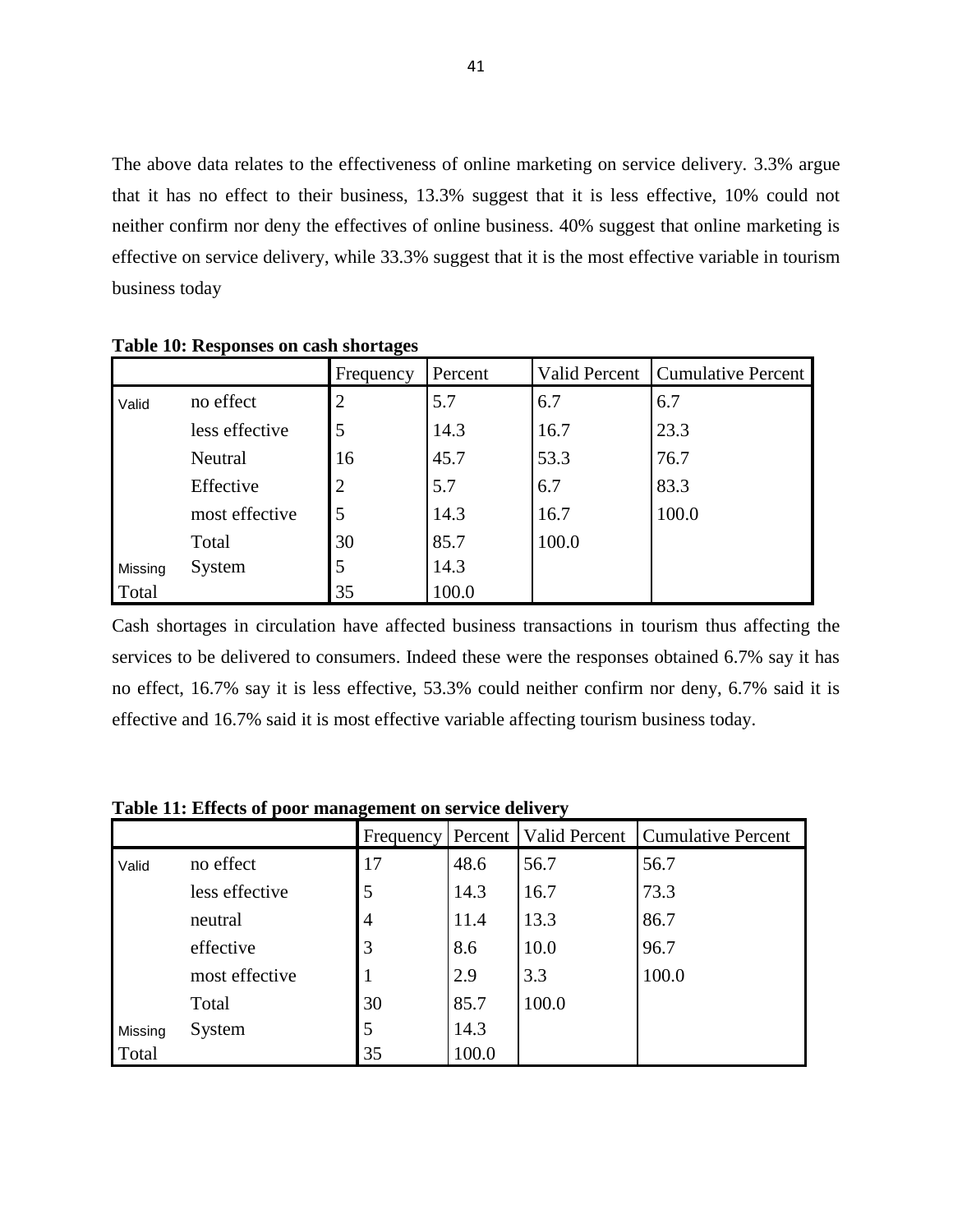This research also considered poor management as a factor to consider for effective service delivery. The following are the responses received, 56.7% said it has no effect, 16.7% said it is less effective, 13.3% could neither confirm nor deny the effectiveness of poor management, 10% said it is effective while3.3% said is the most effective variable affecting tourism business today. **5.5 Market share responses**

This relates to the competition between online business and marketing done by tourism suppliers and the services and work done by traditional travel agencies. Arguably this new business dimension by tourism suppliers has created a new business strategy in travel agency business. The responses received illustrates that online business and marketing has more market share than that of traditional travel agencies. Indeed (85.7%) strongly agreed that online business and marketing in travel agency business affects the work and sales for the traditional travel agencies. The results received also illustrates that traditional travel agencies have lost a significant share of customers and subsequently profits thus there are challenges that are threatening the future of their business. 83%strongly agreed that the travel agency business for traditional travel agencies has been under pressure from the changing technological and competitive environments in the tourism market. Other respondents argued that the complex nature of modern consumers who are often sophisticated to deal with is making their business to be more difficult, because the consumers have different needs and requests which may not be part of their services. Notably there is a shift of business culture which has evolved thereby affecting traditional travel agencies business practices. Indeed these characteristics in the new business environment have seen the use of online applications and systems thereby creating the relationship between the supplier and the consumer, while pushing out the roles and responsibilities of intermediators (traditional travel agencies). 89 percent of the responses on market share agreed that the roles performed by traditional travel agencies are firmly grounded in a new market space and these roles are being challenged. Ironically these roles are challenged because of the use of the internet for business transactions which is a new phenomenon in tourism business environment. Indeed the irony of this is that the travel industry has now a competitive market which has seen for once traditional travel agencies being challenged in terms of their market share as they previously enjoyed a monopolized business.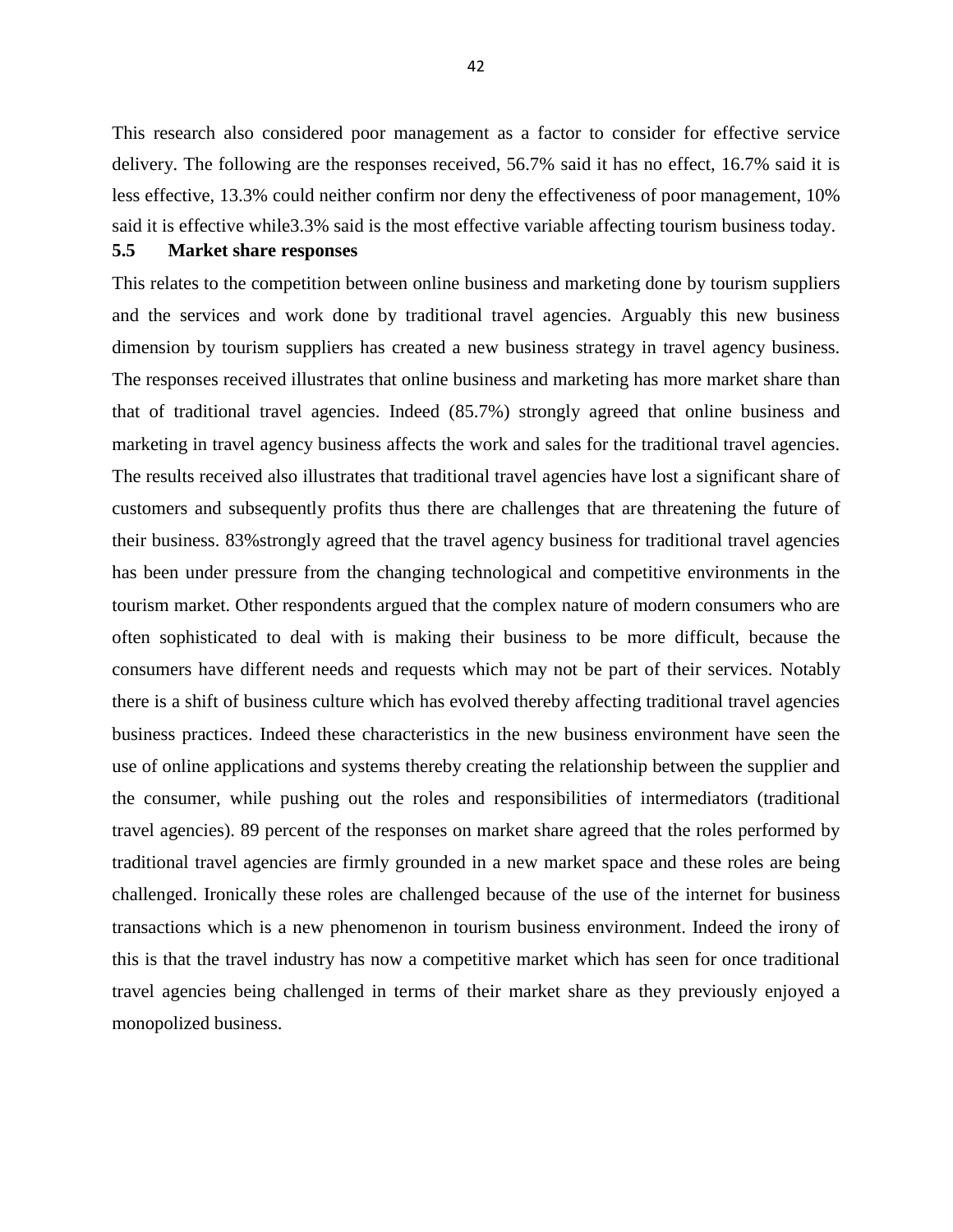The following table illustrates the responses on market share;

|                |                   | Frequency      | Percent | <b>Valid Percent</b> | Cumulative<br>Percent |
|----------------|-------------------|----------------|---------|----------------------|-----------------------|
| Valid          | strongly disagree | $\overline{2}$ | 5.7     | 6.7                  | 6.7                   |
|                | not sure          | 3              | 8.6     | 10.0                 | 16.7                  |
|                | Agree             | 8              | 22.9    | 26.7                 | 43.3                  |
|                | strongly agree    | 17             | 48.6    | 56.7                 | 100.0                 |
|                | Total             | 30             | 85.7    | 100.0                |                       |
| <b>Missing</b> | System            | 5              | 14.3    |                      |                       |
| Total          |                   | 35             | 100.0   |                      |                       |

**Table 12: Market share responses**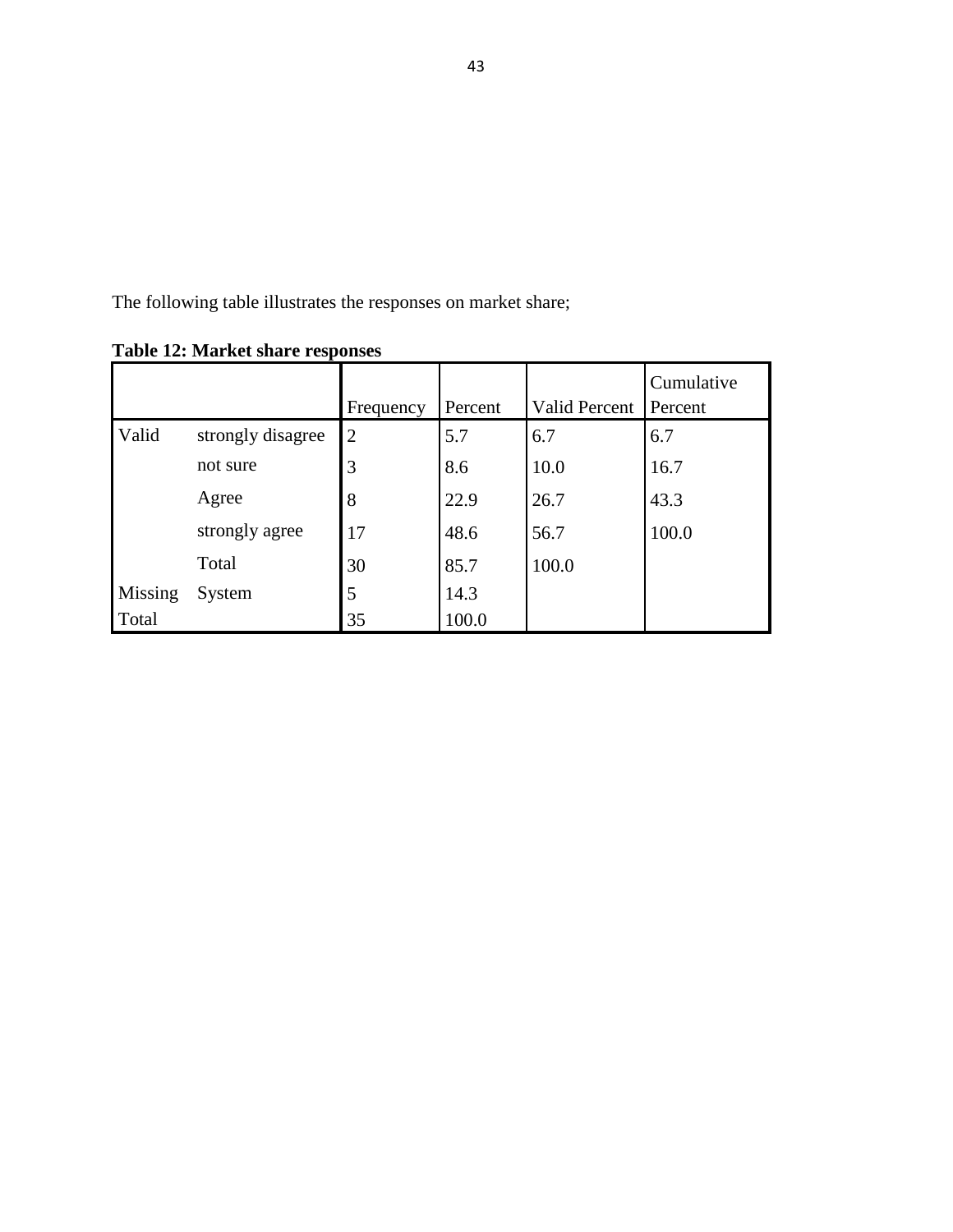

**Figure 3:Market share**

The following are responses obtained from the administered question on market share and competition between traditional travel and tourism suppliers. Notably 6.7% strongly disagree that the link between the suppliers and consumers affects their business, 10% could neither confirm nor deny, 26% agreed that online business and marketing has brought competition for consumers in the market. A resounding 56.7 strongly agreed that the use of the internet has brought a new dimension in tourism business and market space.

### **5.6 The future of Tourism and Traditional Travel Agency business**

This question was asked in a bid to ascertain whether these employees have indeed the feeling of insecurity because of the direct contact that now exists between the supplier and the consumers. It was also questioned with a view to establish whether the traditional travel agencies are aware of the modern trends in tourism business. The responses received illustrates that with the use of new business strategies the growth of tourism especially in the travel and tour sector is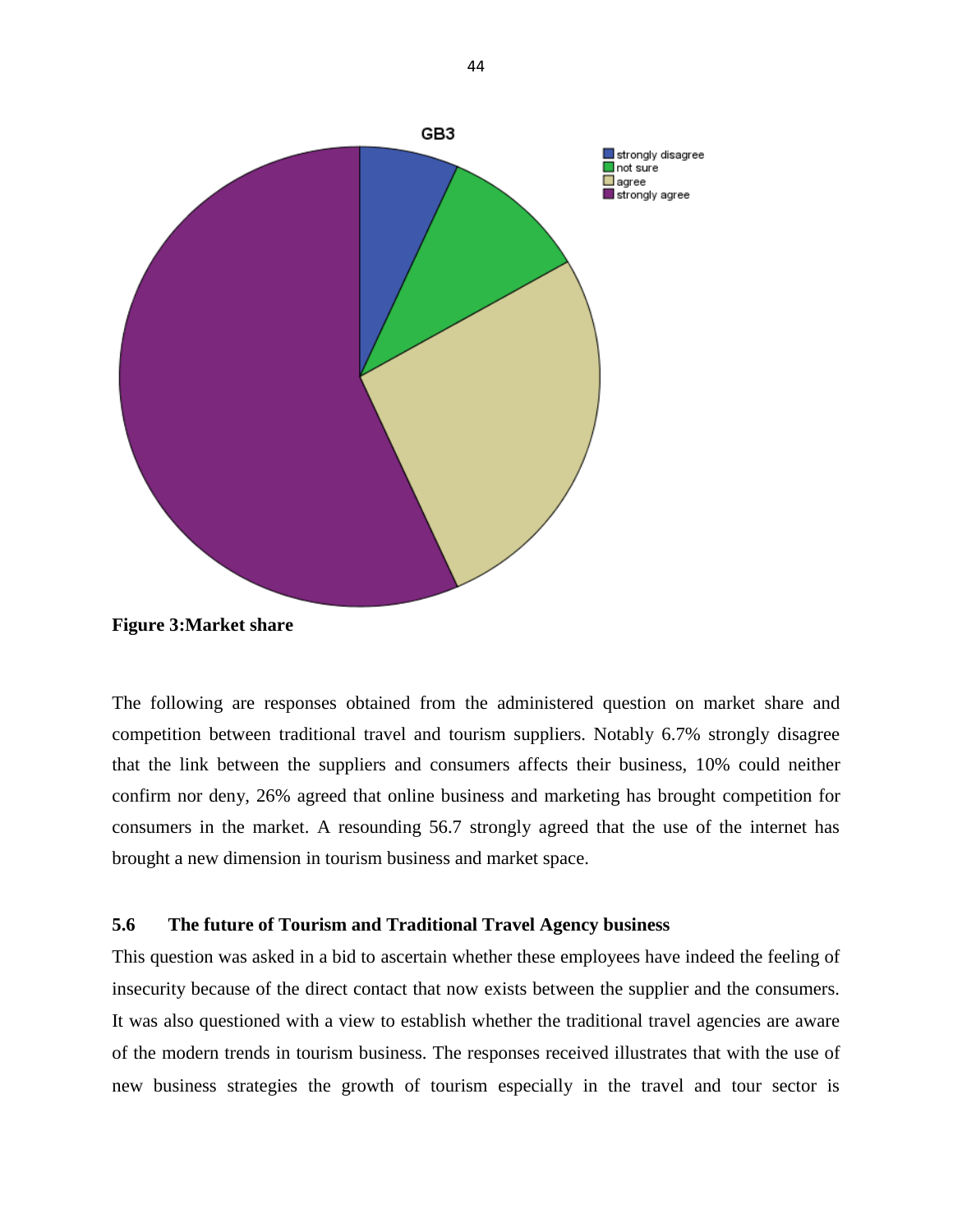substantial and continues to grow significantly, thereby affecting the business of traditional travel agencies. Some interviewed respondents suggested that tourism may become a leading economy business or in some countries it continues to lead over other economies. In this regard, most responses obtained, agreed that the use of online technologies and applications in tourism have contributed that to a better tourism environment and business. 94% of the respondents strongly agreed that traditional travel agencies have to consolidate their business because the internet has created new conditions for business practices. This has resulted from the fact that there has been a significant usage of the internet for travel purposes by the public. Indeed the future of tourism has been defined and characterized as electronic tourism (e-tourism) and it is agreed that the future is substantial and it has a capacity to grow as the use of the internet is increasingly getting higher. Tourism products are expected to be customized and personalized this has been a result of the relationship between the suppliers and the consumers. As such the industry is expected to grow in terms of consumer base for travel industry. 85% agreed that the proliferation of online business, marketing and e-commerce will gradually intensify competition further, as such the growth of the industry.

However a relative small percentage (12%) argued that this is difficult to establish in less developed countries such as Zimbabwe because the use of internet for business is limited or relatively low, thus there maybe need to have both systems in place.

#### **5.6.1 Consequences of job insecurity on service delivery**

This question was asked with the view to establish the effects of job insecurity on service delivery. Arguably these consequences can be common or institutional, as such the responses obtained suggest that job insecurity affects the performance of both the business and the employees. Various studies have measured employee performance using perceptual data, and 70% of the operating traditional travel agencies in Zimbabwe participated in this research. Indeed 94% of the research findings show that job insecurity has a significant negative impact on employee satisfaction, motivation and it has an indirect effect on perceived organizational performance. 87% agreed that because of the uncertainty of the future, some business in travel industry chose to close down their operation while others have opted for other business activities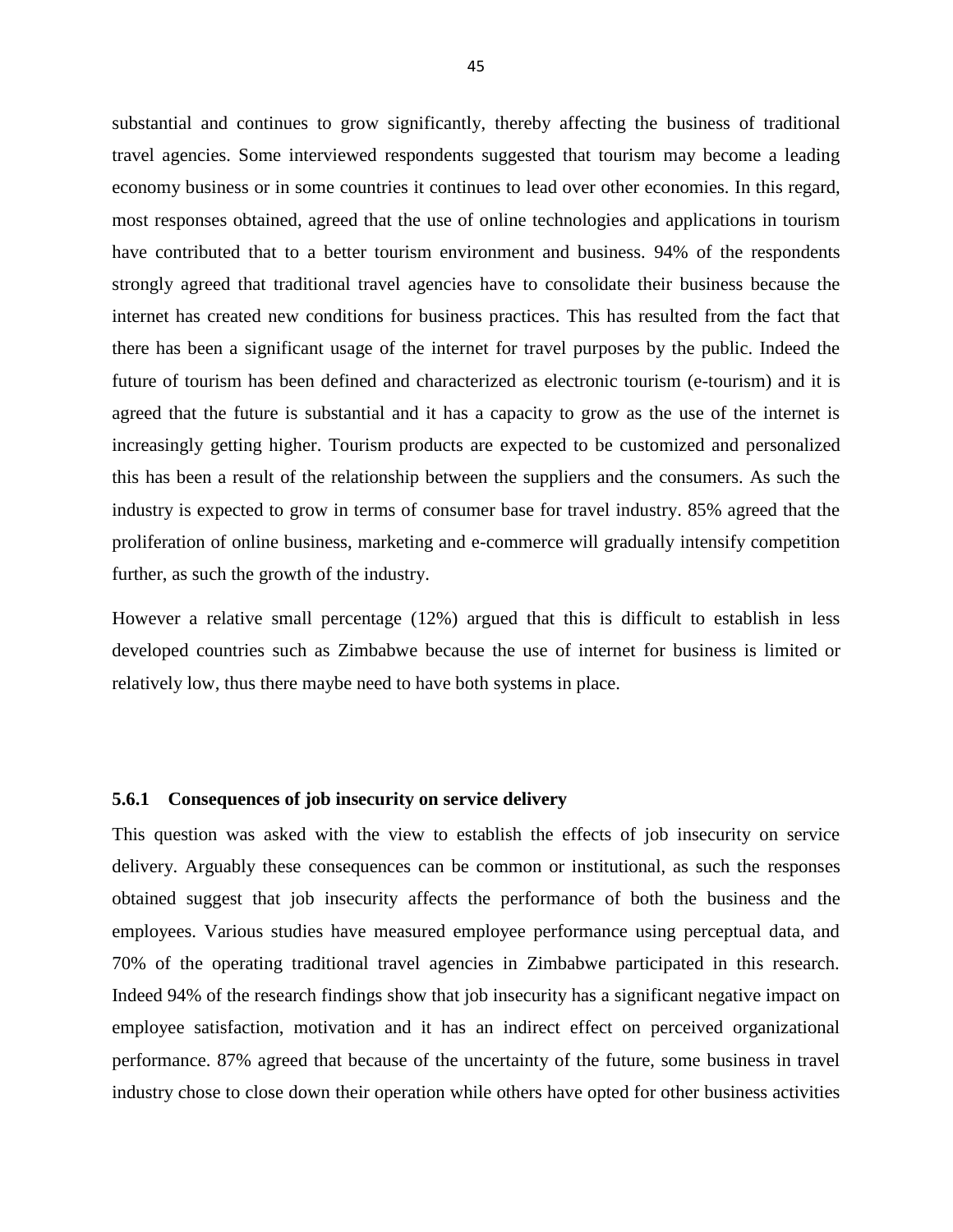such as bus hiring and reservations. However these substitutes have relatively lower business than the main travel and tour business activities. Notably the general responses received from both the questionnaires and interviews reveals that job insecurity is among organizational problems, that the business has to endure and it therefore requires intense pressure to remain profitable. However this study established the following factors as the main drivers of perceived job insecurity among traditional travel agencies. This question was asked with the view to ascertain whether the assumptions of this research concur with that of the employees in traditional travel agencies business. Indeed a significant population of the respondents agreed that there are elements and features of job insecurity. As such their performance and service quality has been affected. Some suggested that their morale is low as their future is hanging in the balance.

## **5.7 Chapter Summary**

This chapter focused mainly on the responses that were obtained from the questionnaires and interviews. Most of the information in this chapter was obtained from interviews that were done with the researcher and academic experts as well as travel agencies entrepreneurs. In this regards, it was revealed that most travel agency businesses in Zimbabwe have no strategic plan or management which help them to forecast and plan for their future. To follow is chapter that will try and discuss, summarize, conclude and recommend what is needed to revive the business for traditional travel agencies that was once prosperous.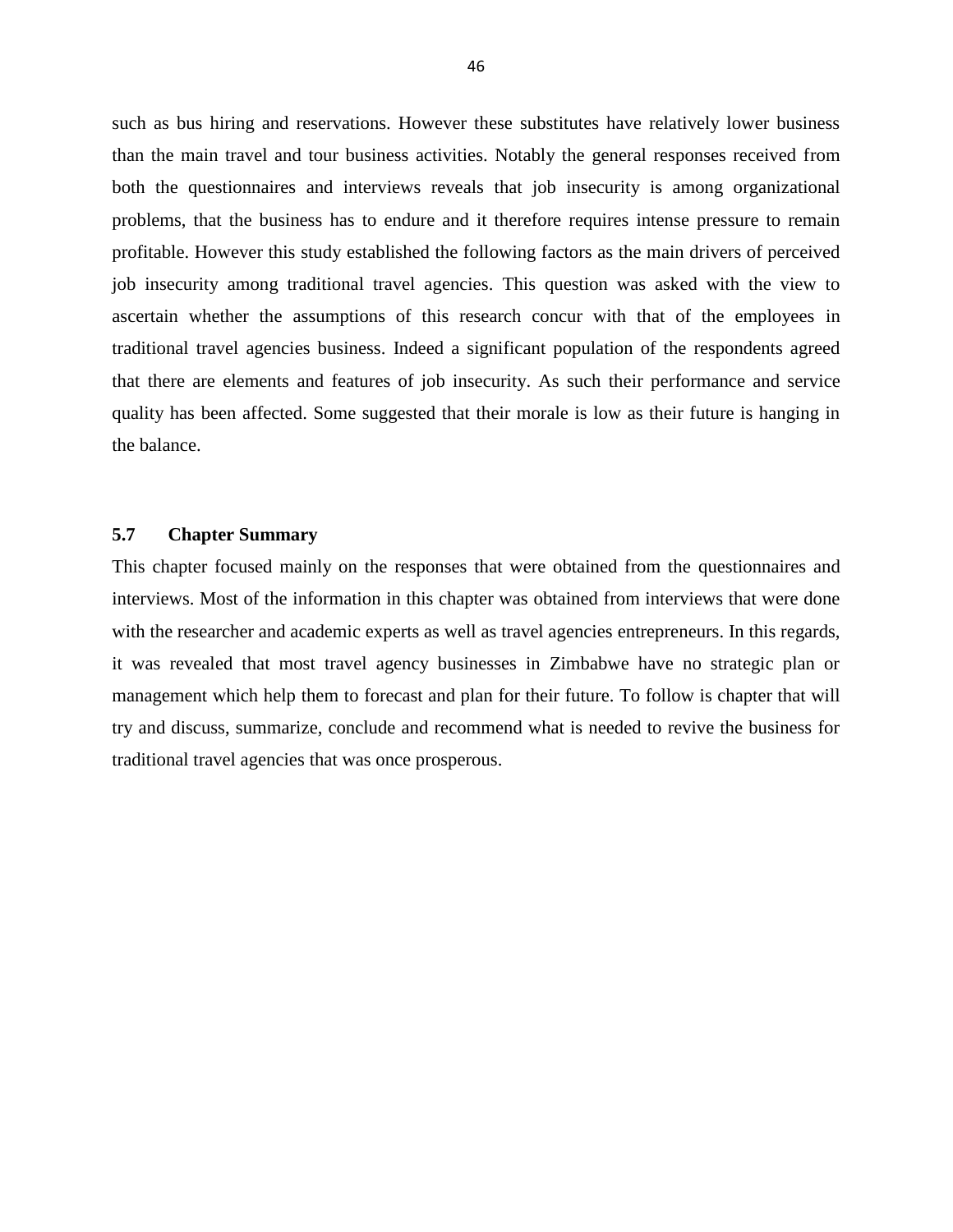### **CHAPTER 6**

## **CONCLUSIONS AND RECOMENDATIONS**

#### **6.0 Introduction**

This chapter will sum up all that has been discussed, investigated and established during the course of the research. Notably this information is primarily from the background of the study, review of related literature, the methodology used and the presentation, analysis and discussion of data. Indeed the information to be presented in this chapter maybe based on the research results assumptions and that of the data obtained from various sources, suffice to say that it may be a guiding handout for other businesses in travel and tour industry.

#### **6.1 Discussion**

This is the chapter whereby the research shall discuss all the issues that revolve around the development of traditional travel business. The researcher assume that this will help the management of any other travel and tour related business across the tourism divide.

#### **6.2 Management Policy**

According to the data obtained from various sources i.e. secondary and primary data, revealed that the Zimbabwe Tourism Agency Authority which is the custodian of all travel agencies in Zimbabwe has no clearly defined or up to date management policy which governs the business of traditional travel agencies. That alone is a disaster in business as the policy provides the business with guidelines that stipulate how the business should or is to operate. According to operating entrepreneurs interviewed, it was established that there was no a standard management plan that stipulates the working culture and environment for travel business. Generally it was agreed that there is no such a policy in Zimbabwe, arguably with such a scenario it is difficult for the traditional travel agencies to operate as a united force but as private institutions. In somewhat way this maybe among the reasons why they have been a high rate of shutdowns of other agencies over the last few years. Indeed this research suggests that a management policy is a detailed written statement that explains why travel agencies are in business and how they operate and the policy should articulate the business with professional standards regarding travel and tour business. With such a policy at hand, it could be much easier for traditional travel agencies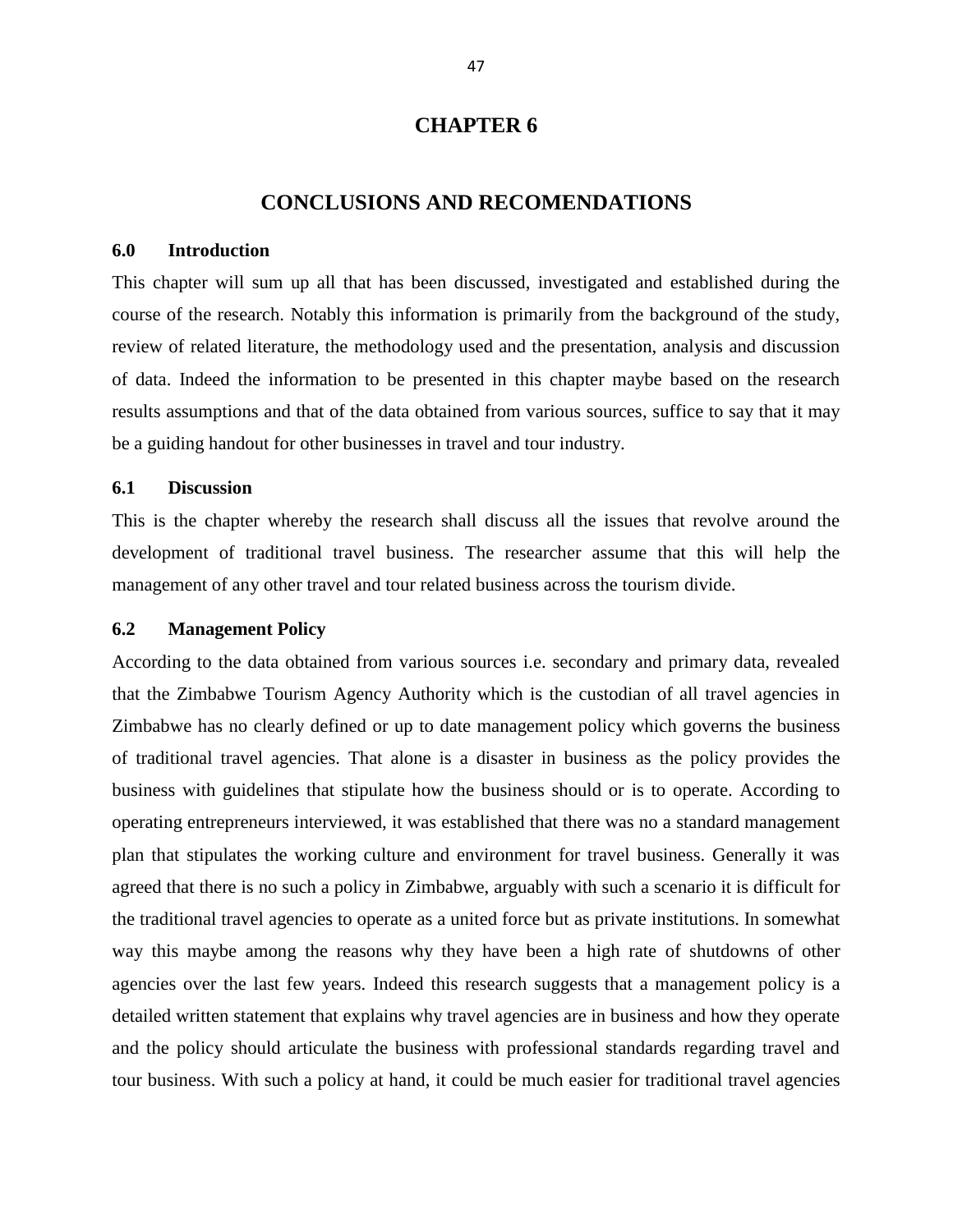to realize that their business practices or systems are under threat, and they are no longer conversant with current business methods and strategies i.e. online business and marketing in tourism. Arguably every business, association and government departments should have a clearly defined and expressed policy. The policy should show how travel and tour business reflects the mission of travel agencies. It should outline main areas and emphasizes on business initiatives and developments. In this regards, the policy therefore should be designed to protect both the business and its human resources from elements that threaten their operations and future. Needless to say it should be holistic and all-encompassing, with a prime aim of ensuring business continuity.

#### **6.3. Business Planning**

Business planning is a very important aspect that the traditional travel agencies possible did not consider very much. Planning is important in any business institution because planning helps in forecasting and evaluating various business activities. Arguably forecasting and evaluating are 2 important methods used to ascertain the business performance as well as that of its employees, as such with the implementation of forecasting and evaluation it easy to identify what challenges are associated with the business or its employees. Moreso clearly defined plans through periodical evaluations, help to identify how the business is operating, and will operate as well as establishing possible challenges. Some scholars argue that planning is a strategic management tool that helps to plan on what business is to do, how it will react to change so that its operations remain competitive in the market especially in this dynamic business world. As such with a business plan, these traditional travel agencies will be able to focus on their mandate and vision hence eliminating the perceived threats of insecurity for both the business and employees.

#### **6.4 Business Association and Twinning**

This refers to forming alliances with other institutions in the same business, be it local or at international level. Indeed we have such organizations such as the International Travel Agency Association which provides various assistance (financial, management, academic etc.) to its members. Notably the Zimbabwe traditional travel agencies should seriously consider to work with other institutions as well as subscribing with international organizations. This is very important because these institutions have clearly defined policies and strategies that govern the business and work for travel agencies. These organizations often hold conferences and seminars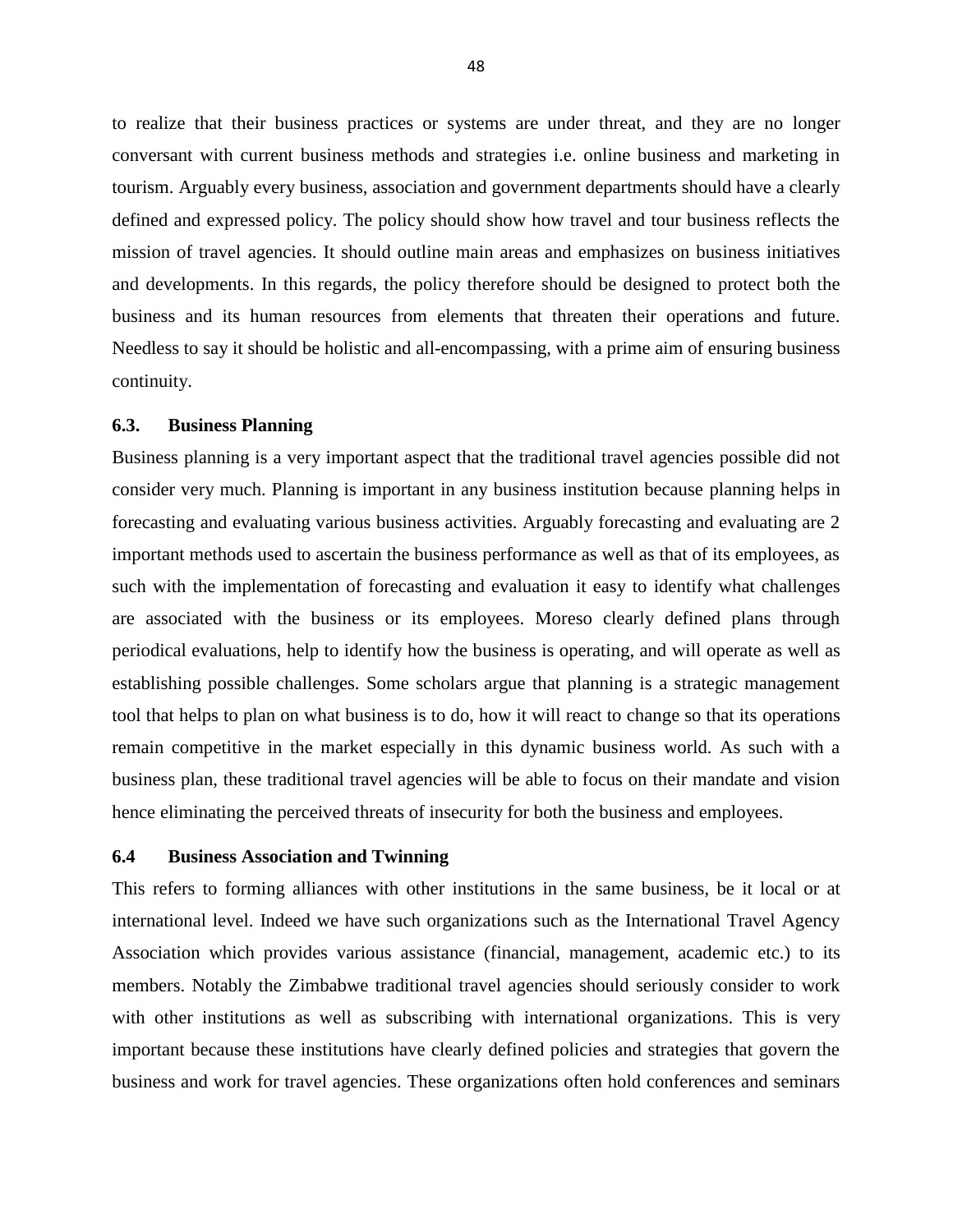that discuss and analyze their working environment, thus indeed travel agencies are kept informed with data about the ever-changing business space. Notably business association and twinning provides professional and international standards for travel agencies, which is very important especially when faced with such challenges under review. Indeed the management policy should therefore clarify all functions of association related to management and business development, however the mission and vision of their business should not be compromised. Business association and twinning is important because they include a reiteration of the purpose of travel business, they have a standard definition of the scope of business i.e. they are solely offline travel agencies or online travel agencies. Moreso business association and twinning provides shared plans, goals, approved business strategies, and mandates of responsibilities that include market research. However business association and twinning can remain a mere relationship between businesses if it is not implemented holistically, arguably the lack of planning, business association and clearly defined management policy in somewhat way may be among the leading contributors for the deliplated situation that the traditional travel agencies are facing today and possible tomorrow and thereafter.

### **6.5 Recruitment and Staffing**

Recruitment and staff complement is a significant management strategy in business development and growth. Generally it is agreed that higher academic excellence correlate with better skills that contribute to self-confidence and performance. However with the information obtained from the analyzed data, the current crop of employees, employed in the traditional travel agencies business in Zimbabwe exposes lack of quality in terms of academics and professionalism. As such thus it can be argued that "yes" the use of online business and marketing by suppliers is indeed a challenge for the traditional travel agencies business and its employees because of what the new business methods are providing to the consumers. Notably some scholars argue that poor recruitment and staffing exposes the business and its employees to external challenges that affect the business operations while affecting the well-being of the employees. With such a scenario job insecurity features may affect the day-day business operations of these traditional travel agencies. To this end, there is urgent need to carry out on-job training programmers that are specifically designed to develop these low skilled employees and low performing business, such that they are well informed about new business systems and methods that are evolving in tourism business. Indeed it has been argued that on-job training increases performance, morale,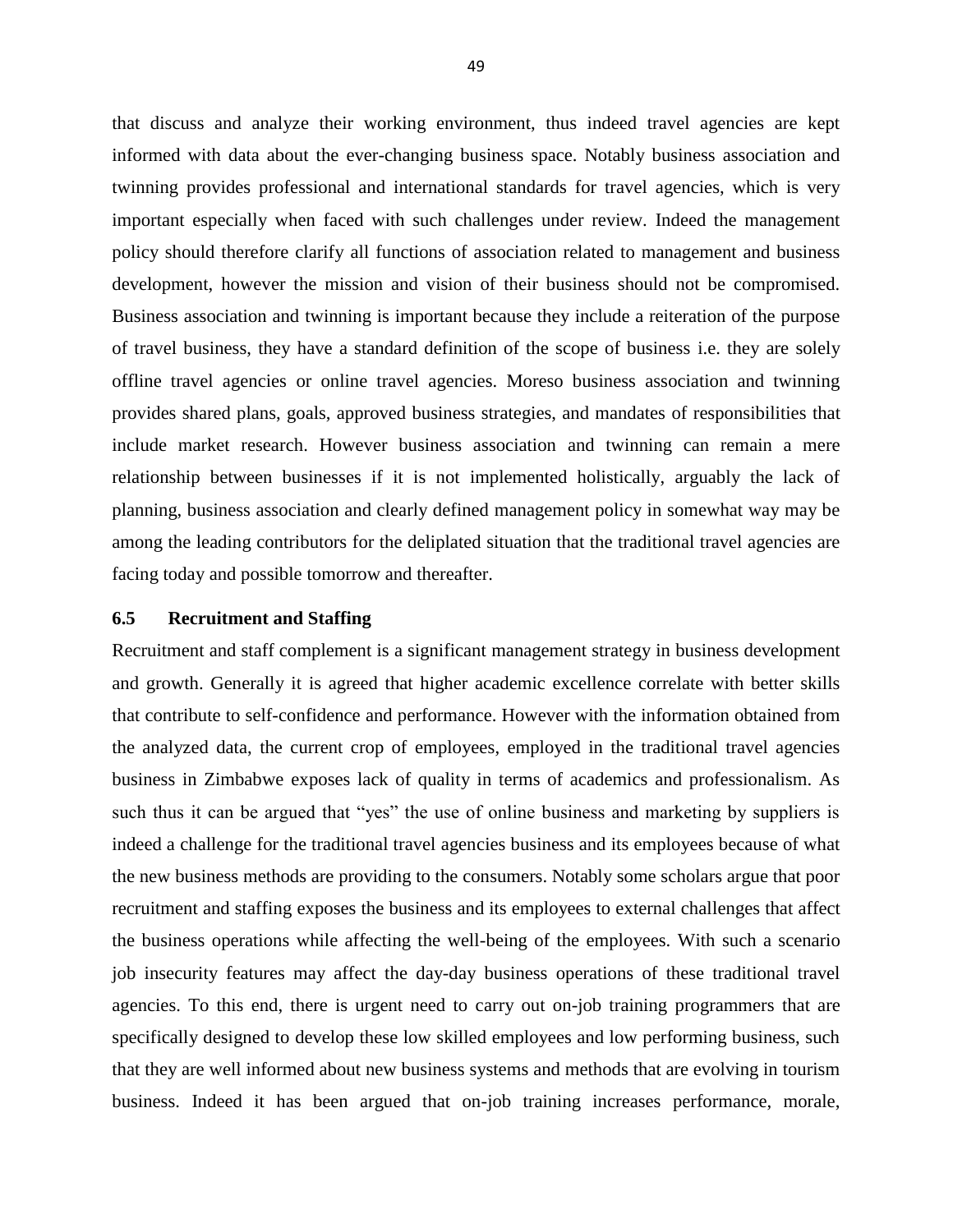motivation and loyalty of employees, therefore with the availability of these elements perceived feelings of job insecurity are next to none, suffice to say that the business will develop in all spheres. Therefore recruitment and staffing should be surely be considered in planning and management strategies, and this should be engulfed with a human resource policy. This policy should be ethical, flexible and inclusive as the business employees are the stewards of the business who ensure its survival and development. Some scholars also suggested that the human resources policy should be either a separate policy or enshrined in the overall management policy, this is important for performance and quality monitoring and evaluation processes. Arguably the concept of recruitment and staffing is not clear in many travel agency organizations as investigated by this study. For those few travel agencies that have this human resource policy, the policy is not fully implemented and the policy is crystal silent on staff development or on-job training programmers. This addresses the aspects of insecurity and its consequences as questioned by the researcher in the questionnaires distributed and interviews carried out. Indeed the development of traditional travel agencies cannot be ascertained as there is no clear out objectives for the business and employees development.

#### **6.6 Decline of Traditional Travel Agencies**

The future of traditional travel agencies based on this study is not clear and it is not only an assumption of this study, but that of many other intellectuals, and the respondents of this exploration. As discussed in the literature review that "the perception that there is job uncertainty, work performance and quality is affected thereby losing business and customer", makes it difficult to determine the future of business and employment for traditional travel agencies. This research also explained the possible reasons that may have caused the decline of traditional travel agencies business, and indeed among other results it was established that the challenges caused by online business and marketing by suppliers are unabated and are continuing to affect the business of traditional travel agencies which was once a viable trade. As such it may be naïve to suggest that the business for traditional travel agencies will remain as competitive as before in this new and sophiscated tourism market. Arguably these traditional travel agencies were caught unaware with technological changes and developments in tourism business and marketing, thus the pressure that has been or being exerted by the use of online business and marketing through the internet in tourism is/has pushed the traditional travel agencies seemingly out of business unexpectedly. Therefore if anything is to go-by, these travel agencies should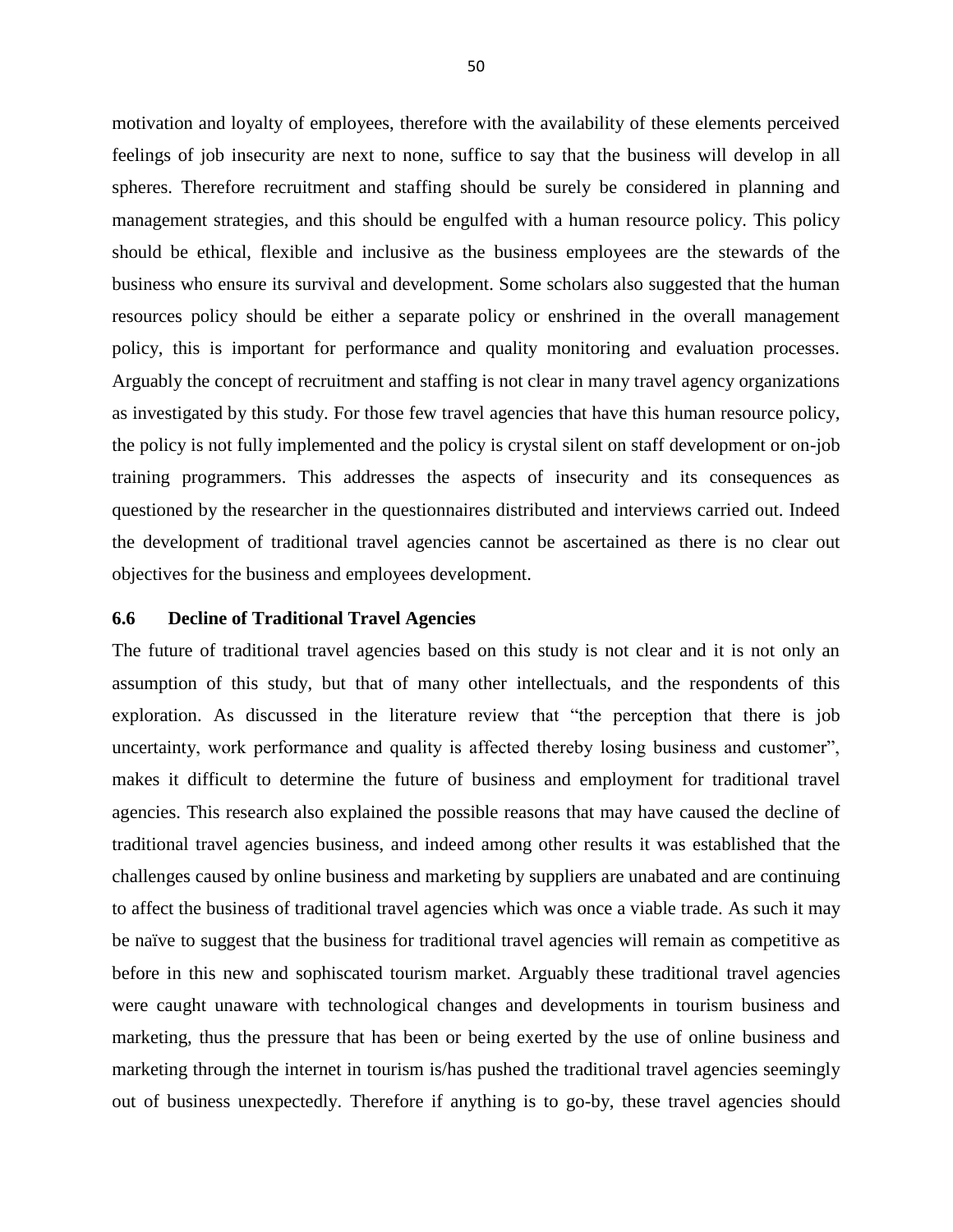seriously consider reinventing themselves through adoption of new business methods and approaches that include the use of technological business systems.

However it was established that they are minimum chances for the survival of these agencies due to technology acceptance by the public. Indeed Zimbabwe is among  $3<sup>rd</sup>$  world countries that experience lack of full implementation of ICTs in business, as such this maybe argued also as factors that contributed to the decline of traditional travel agencies as the consumers are using the internet ranging from mobile devices to desktops and other internet handles. There are also those people (consumers) who generally believe doing business using traditional systems, as this class of consumers also form a relative low business for these agencies as compared to that of agencies that have online access and business networks. It was also revealed that the travel agencies under study have indeed shifted their focus of main business to other activities that accommodate them. Such activities include cross-border bus passenger-booking mainly to neighboring countries (South Africa, Zambia, Mozambique and Botswana), and this business is mainly done with informal traders. Arguably even the activity thrives it cannot be compared with what could have been their main activity if they had to be online. Generally it was established that the failure to accept change by both the agencies and some consumers is among other the reasons why there is still traditional travel agencies business in Zimbabwe. Other factors that are related to the above are customer loyalty, enjoyment of shopping as a part of trip plan, culture and environment, nativity, computer and web skills and age.

#### **6.7 The Future of Travel Agency Business**

According to Dimtrios and Maria (2010) in the last few decades, ICTs have deeply affected the way business is performed and the way organizations compete. The use of the internet in business is of great significance and this development has contributed to increased service delivery, and excellent quality of products. The use of the internet in business has made information accessible and accurate, thus there are a wide range of consumers. However it is argued that performance is measured by connectivity, but it remains higher than that of traditional agencies. Among other traits in e-tourism, is online distribution channels that allows the distribution of tourism products into the market. The travel agency business has a potential of growing because the internet use is relative high in the market. It also continues to grow because the information provided is first hand, and the content is up-date. However Buhalis and Licata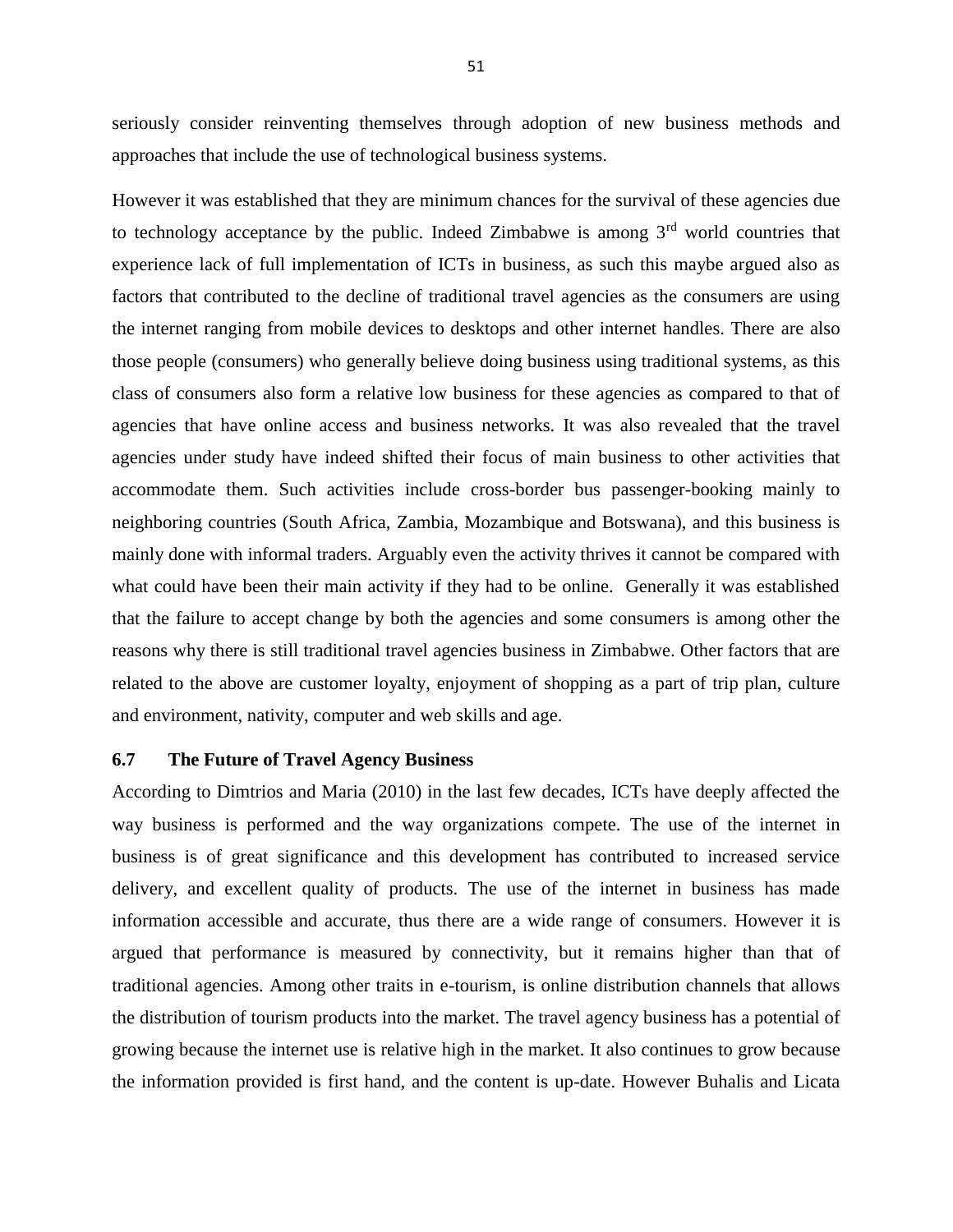(2010) argue that it is difficult to predict the future of travel agency business because of the everchanging business methods and strategies. Notably this research established that the travel agencies business in Zimbabwe is growing since the inception of the internet use in business.

#### **6.8 Delimitations**

The research will make a comparison of new tourism distribution channels' impact on traditional travel agencies in Zimbabwe from the inception and use of online business and marketing in Zimbabwe travel business. The research will use information of tourists and tourism consumers who use online services in transacting their various tourism businesses acquired from relevant institutions. The people contacted will be Zimbabwe Tourism Authority officials and Zimbabwe Travel Agencies Association officials.

#### **6.9 Limitations**

Limited time to carry out this study may affect the effectiveness of this research. The researcher maybe faced with the challenge of balancing school time and research time. Sensitivity of some information and issues may expose the lack of preparedness by traditional Travel agencies to enhance and adapt to change.

#### **6.10 Chapter summary**

This chapter discussed the challenges that are associated with traditional travel agency business in Zimbabwe. Ideally it was established that the development and use of online systems and applications in business and marketing have brought a new business culture that is affecting the efficiency and performance of old business and marketing. In this regard the development and use online business and marketing according to this investigation can argued to be a salient feature that can cause job insecurity amongst employees and the business. Indeed the recommendation made can be used to revive the business for traditional travel agency business in Zimbabwe.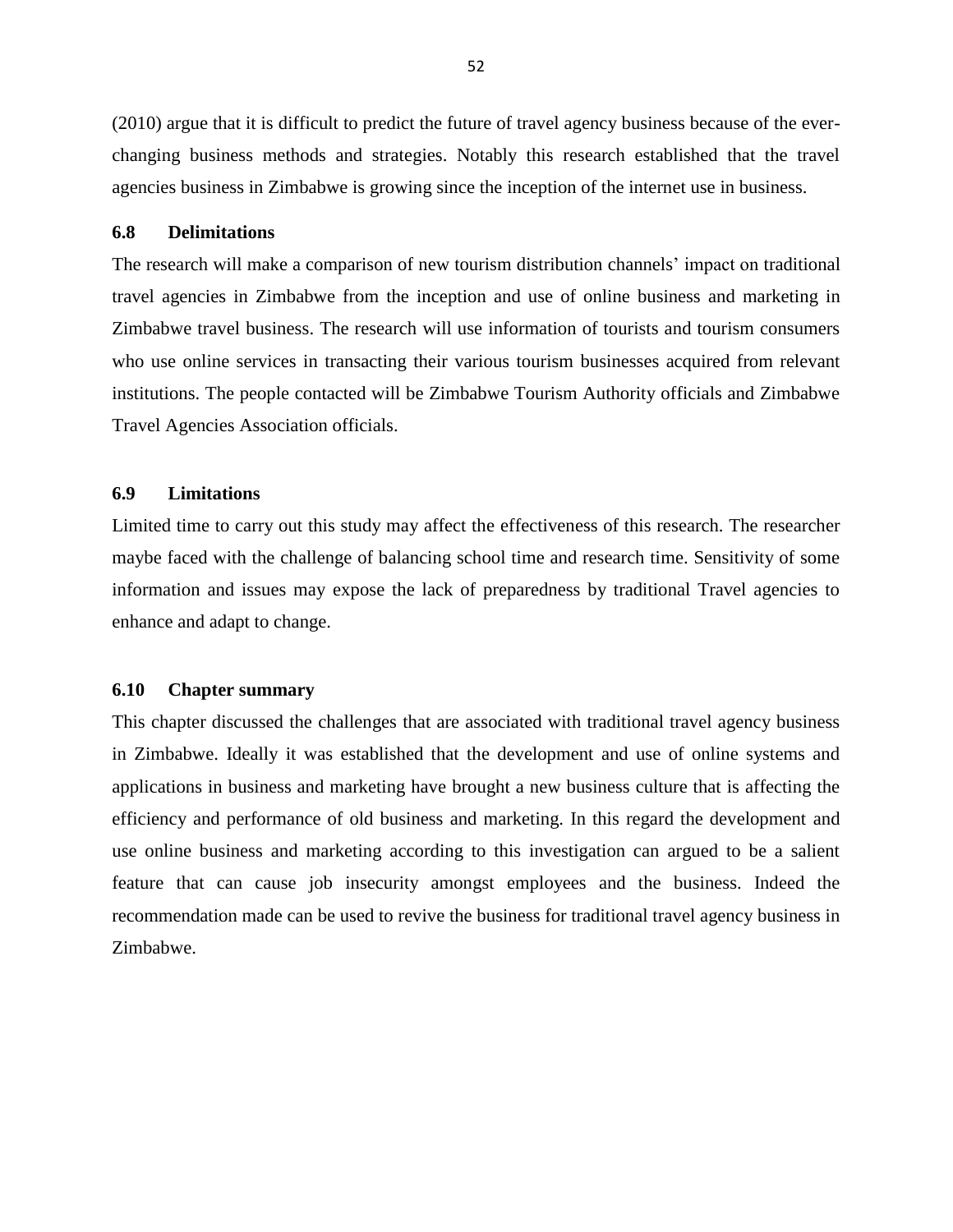## **REFERENCES**

Aihoa A (2014*).* The effects of product competition on job insecurity. Real College Press. Italy

*Akamdari F* (2013) Regional development in Airlines and Travel Agencies relationship. Journal of Air Transport Management. 8(5)339-348

*Asad Mcsin, Jorge Lengler, and Roberta A* (2015) Staff turnover in tourism: Exploring the quadratic and linear relationships. Business School Press. Portugal

*Ashely C and Tuten T (2015)* Creative strategies in social media marketing; An exploratory study of branded social content and consumer engament. Journal of Psychology and Marketing vol 7 (4) 321-36

*Barret F and Mansion G (2012).* The future of Tourism destination channels. Journal of Air Transport Management vol 12 (3) 122-134

*Bernoff J.K and Li C* (2008) Harness the power of the oh-so-social web. MIT Sloan Management Review 49 (3) 36-42

Bennet M.M (2008) Information Technology and Travel Agency. A customer service perspective 2nd edition Real College Press. Italy

*Brotheridge C.M and Grandey A.A (2002)* Emotional labour and burnout: comparing two perspectives of "people at work." Journal of Vocational Behaviour, 60 (1), 17-39

Brown R.J, Ragsdale C.T (2002) The Competitive Market Efficiency of Travel and Destination Brands.3rd ed Routledge. Washington D.C

*Chen J. (2014)* Difference in average prices on the internet: evidence from the online economic inquiry. Journal of Information and Technology vol 2 (3) 172-78

*Cox T (1985).* The nature and measurement of stress, Ergonomics, Journal of Human Resources 28 (8) 1115-1163

*Copper C, and Dewe P.J (2001)* Organizational Stress. Journal of Human Resources. Oasis: Sage Press vol 8 1000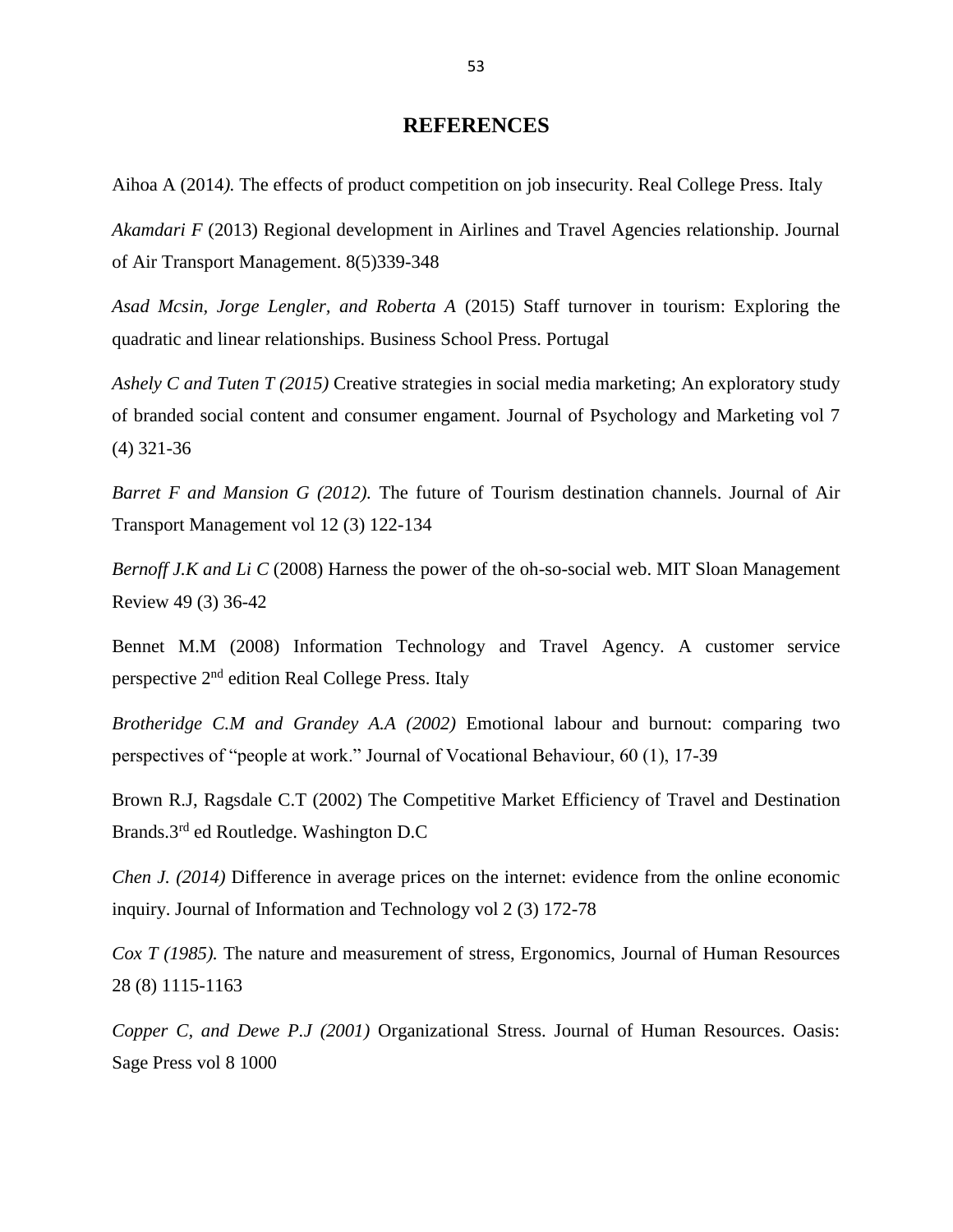*Cheng T and Cynthia M (2013)* Do Job Control, Support and Optimism Help Job Insecure Employees? Three-Wave Study of Buffering Effects on Job Insecurity and Vigor. Journal of Science and Business (118) 1269-1291

Diaz E and David M (2014); Perceptions of service cannibalization: The moderating effect of the type of travel agency. University of Castilla-La Mancha. Spain.

*De Witte H (1999*) Job Insecurity and Psychological Well-being: Review of the Literature and exploration of unresolved issues. European Journal of Work and Organizational Psychology vol 8 (2) 155-177

*Ferie J.E, Shipely M.J, Marmout M.C and Smith G.D (1995)* Health Effects of anticipation of Job Change and non-employment: longitudinal data from the Whitehall. British Medical Journal vol () 1264-69

*Garcia G and Berne C (2014)* How ICTs shift the power balance of Tourism distribution channels. Tourism Management vol 33 (1) 205-14

*Gesthuizen M and Sloga H 2011*. Context matters: Economic Marginalization of low-educated workers in cross-national perspective. Euro –Social Rev Vol 2 (2) 264-280

*Greenhalgh L and Rosenbalt Z* (1984) Job Insecurity: Towards Conceptual Clarity. Academy of Management Review vol 9(3)438-448

Hagel J and Armstrong A.G (1997) Net gain. Expanding Markets through virtual communities. Cambridge M.A Harvard Business School Press

Inkpen G (1998) Information Technology for Travel and Tourism 2<sup>nd</sup> edition. England. Addison Wesley Longman

*Harison E.J (2015)* Reaching new altitudes in E-commerce. Assessing the performance of social media and marketing and airlines websites. Journal of Airline Transport Management vol 1 (2) 98-102

*Hellgreen J and Swerke M (2003)* Does Job Insecurity lead to impaired well-being or vice versa? Estimation of cross-lagged effects using latent variable modelling. Journal of Organizational Behaviour. Vol 24 (2) 215-236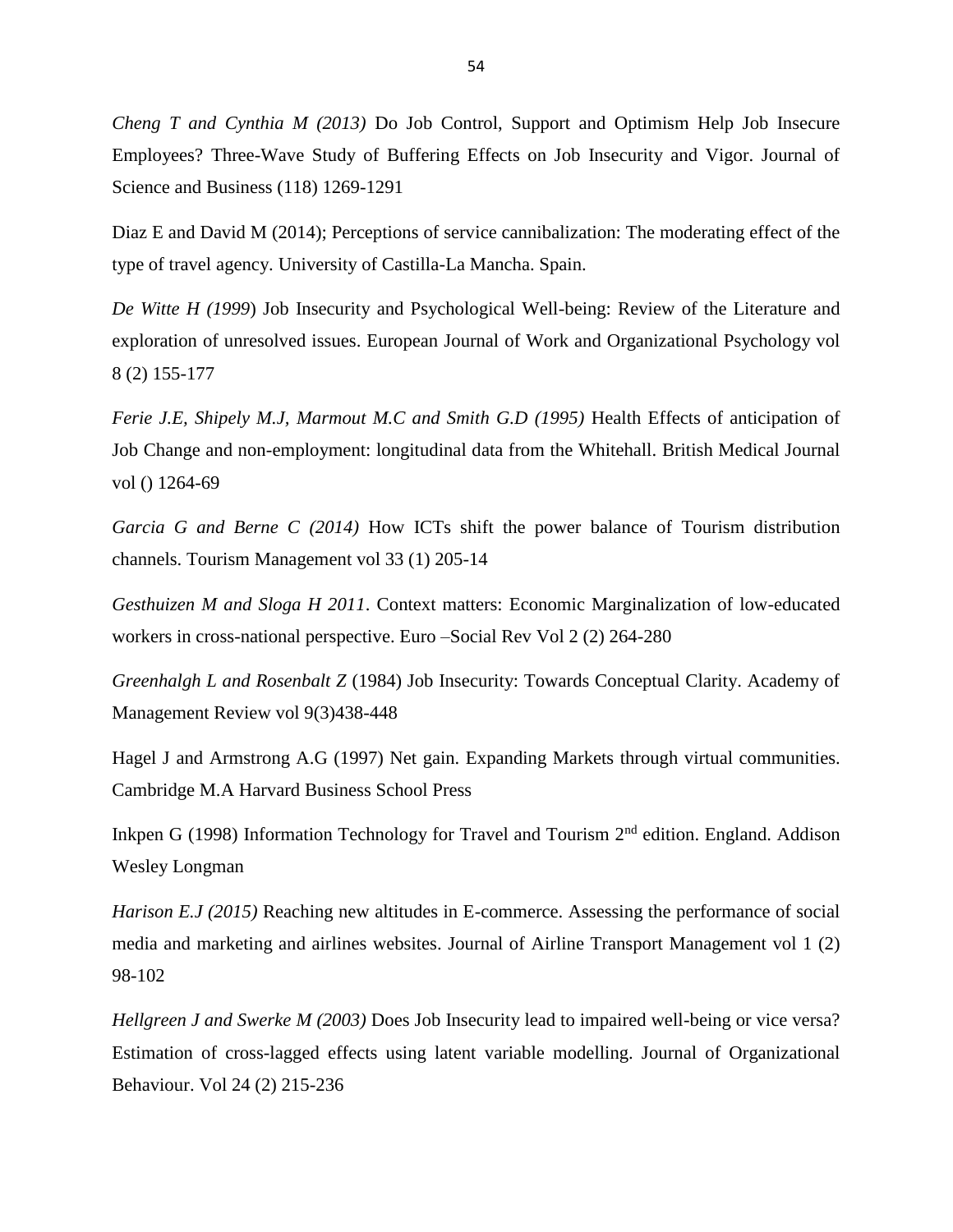Joaquin A, Sara M and Lawrence T (2012) Tourism participation and expenditure by Spanish Travel Agencies. The effects of economic crisis and unemployment. Institute De les Baleares Press. Spain

Lang T.C (2000) the effect of the Internet on Travel consumer purchasing Behaviour and implications for travel agencies. Travel of Vacation Marketing vol 6 (4) 368-385

*Locke E.A* (1979) what is Job Insecurity? Organizational Behavior and Human Performance. Journal of Applied Psychology vol 4 (4) 309-33

*Kim A.J* (2012) Do online business and marketing activities enhance customer equity? An empirical study of marketing brands. Journal of Business Research vol 5

*Kinnunen W* (1999) Perceived job insecurity. A longitudinal study among Finish employees. European Journal of work and Organizational Psychology

*Marison K.J* (2010) Marketing low-cost airline services to business travelers. Journal of Airline Transport Management vol 4 (1) 345-65

*Mauna S and Kinnunen U* (2005). Psychological Consequences of fixed-term employment and perceived Job Insecurity among Travel Agencies. European Journal of Work and Organizational Psychology Bulletin 14 (5)209-37

*Noveli J.R (1995)* Effective implementation of organizational change. Trends in organizational Behaviour. Vol 2 (15) 26-37

Sheldon P.J (2004) Tourism Information Technology 2<sup>nd</sup>. New York.CAB International Press

*Steer H* (2013). The skill-divide in job quality. A cross national of 28 countries. Tel Aviv Uni Press. Israel

*Wober K.W* (2004) A multi-criteria approach to destination benchmarking. A case study of tourism advertising programs in the U.S.A. Journal of Travel and Tourism Marketing.

World Tourism Organization (2011) UNWTO Tourism highlights.2011 edition.

*Wagner S (2008).* Positive and Negative affectivity and facet satisfaction: A meta-analysis. Journal of Business and Psychology 23 (3) 115-125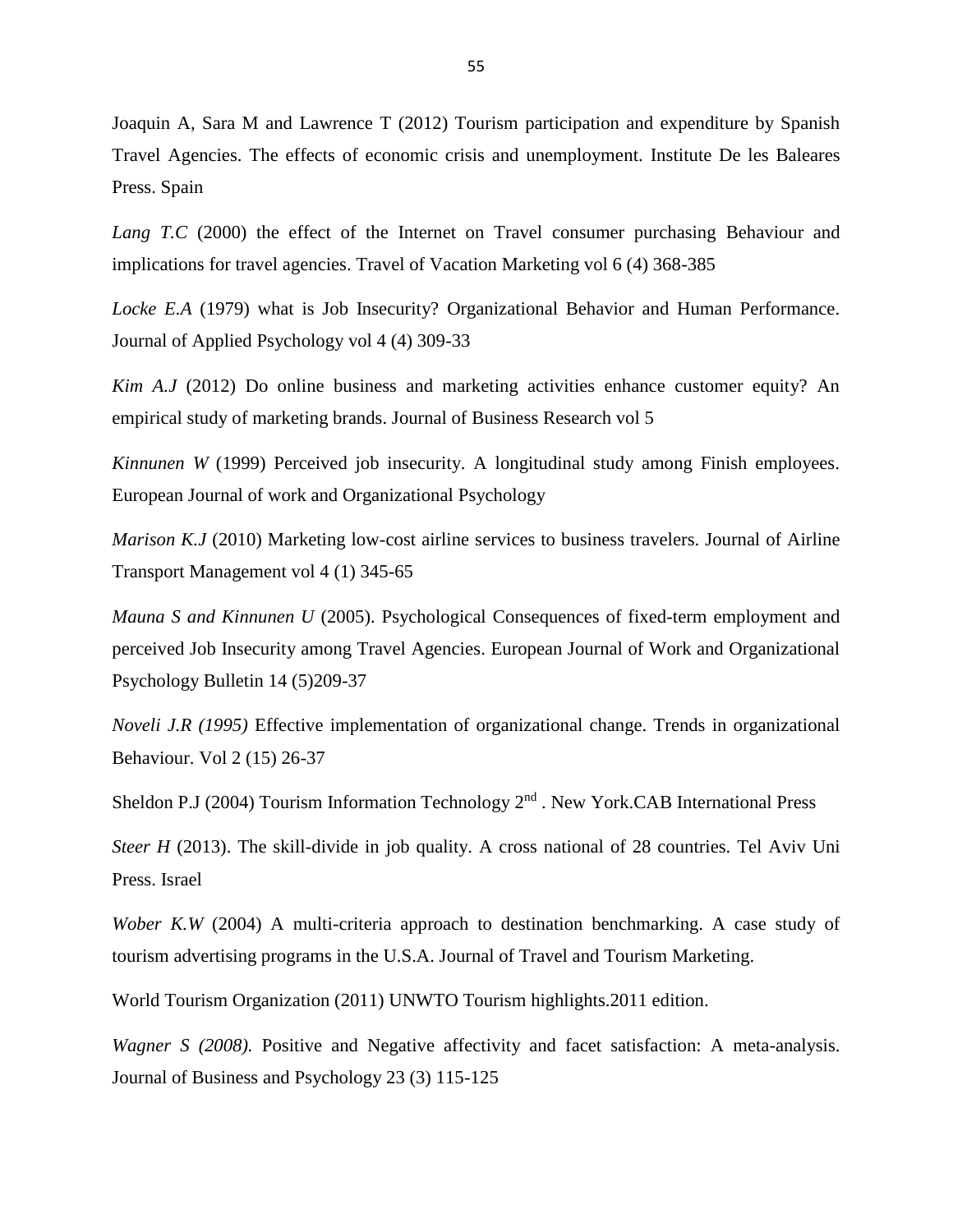*Zheng B and Zhang Y* (2013). Travel and Leisure tourism in USA (1996 and 2006). International Journal of Tourism Research vol 15 (2) 197-208

Zhongming Ouyan, Jinyan Sang, Ping. L and Jiaxi P. (2014). Organizational justice and job insecurity as mediators of the effect of emotional intelligence on job insecurity. A study from China. University of Business Science. China

Zimbabwe Tourism Authority (2013, 2014 and 2015) Annual Report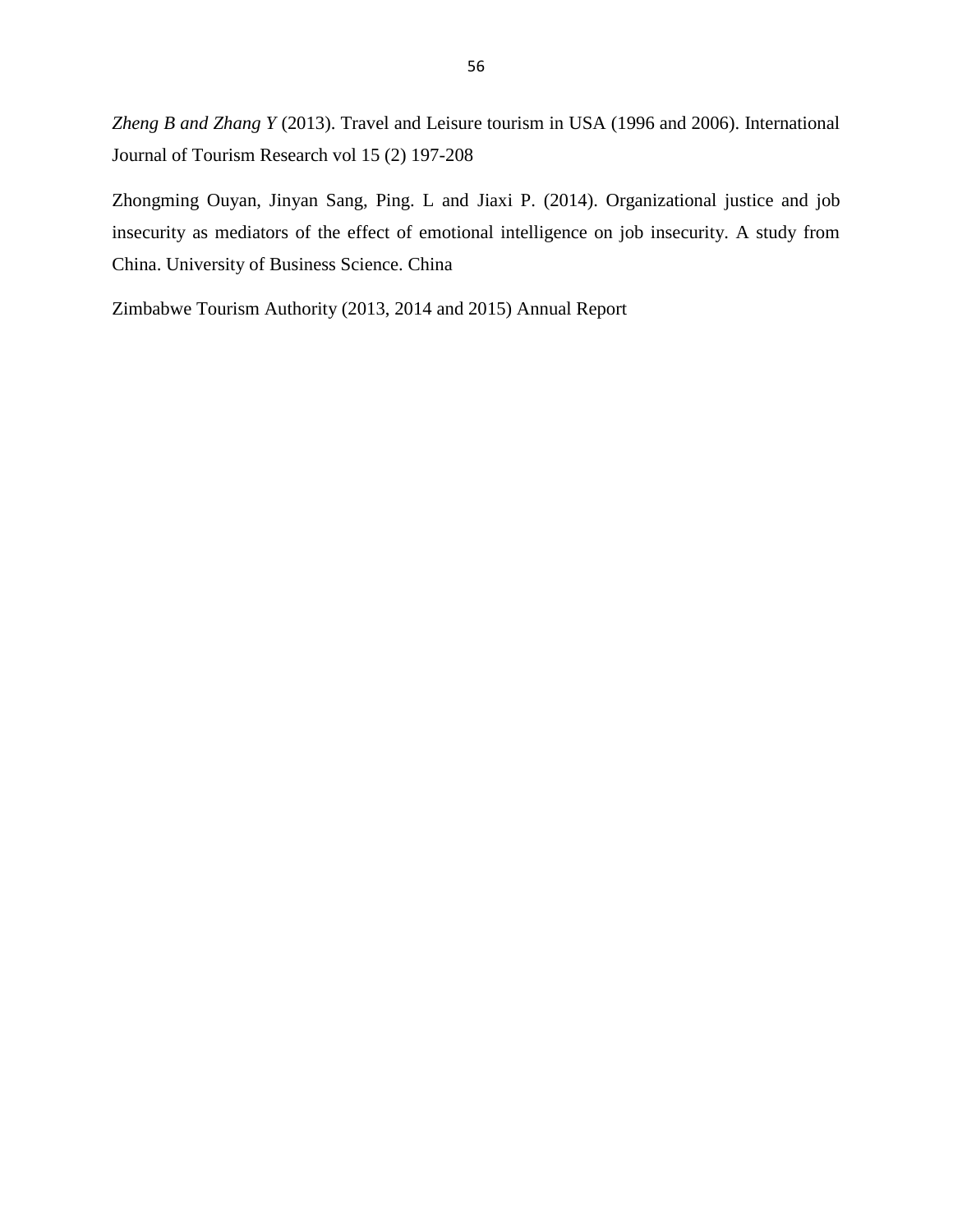# **APPPENDIX 1**

## **INTERVIEW: ACADEMIC EXPERTS**

## **Section A**

| 1              | What is your highest qualification                                                                                                                        |
|----------------|-----------------------------------------------------------------------------------------------------------------------------------------------------------|
|                | Professor<br>Degree<br>Master<br>Doctorate                                                                                                                |
| $\overline{2}$ | How long have you specialised as an analyst in tourism<br>$10 - 14$<br>5-9 years<br>$15-19$<br>$20+$                                                      |
| 3              | Do you have any publications on internet use business/organisational behaviour/human<br>resources management/strategic marketing and management or other? |
| <b>YES</b>     | N <sub>O</sub>                                                                                                                                            |
|                |                                                                                                                                                           |
| $\overline{4}$ | Briefly describe the challenges that are facing traditional travel agencies in Zimbabwe                                                                   |
|                |                                                                                                                                                           |
|                |                                                                                                                                                           |
|                |                                                                                                                                                           |
| 5              | How does the new business and marketing strategies affect travel agencies business?                                                                       |

What has caused this change?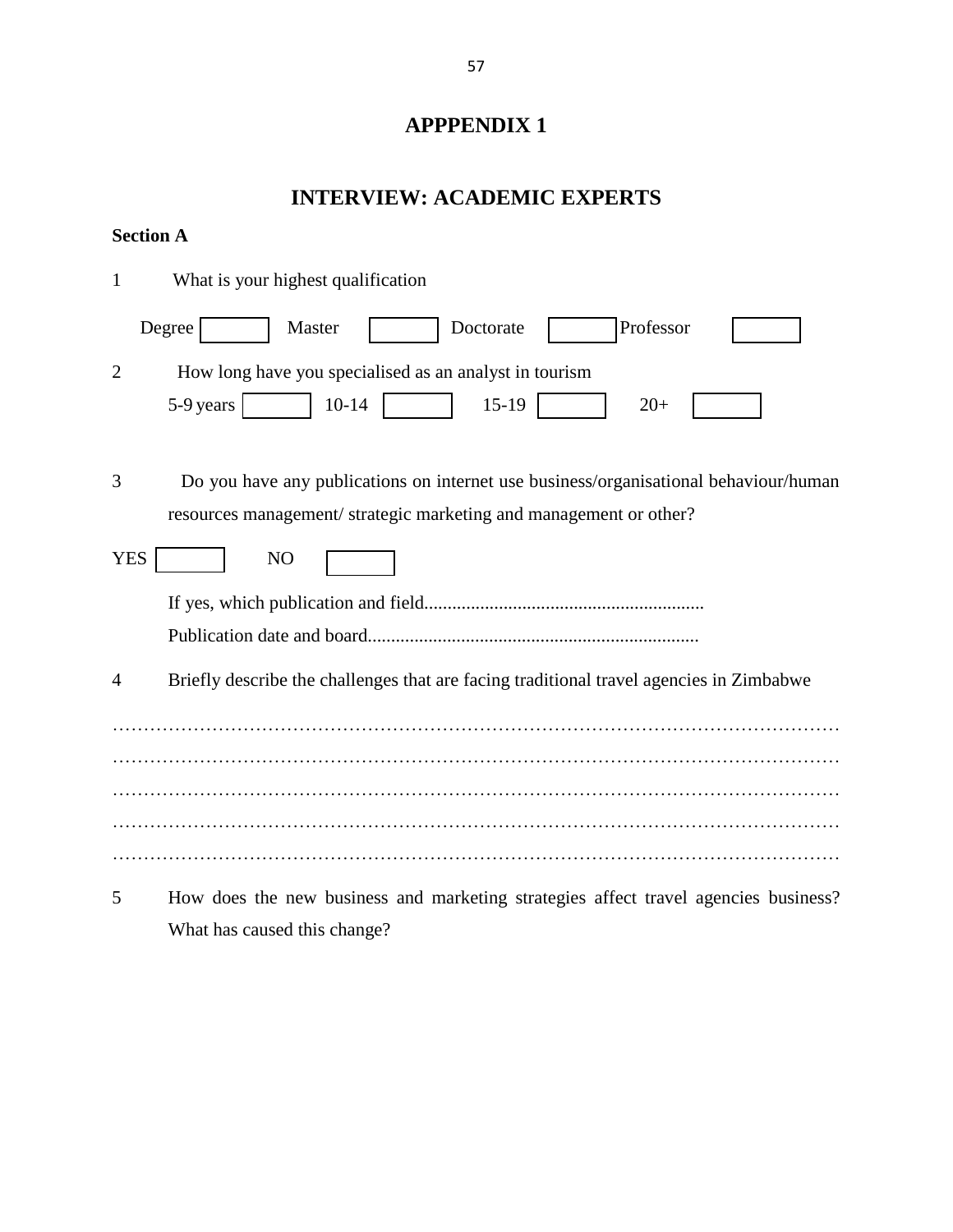## **Section B**

1.Do you agree that the Traditional travel agencies business was once a flourishing business in Zimbabwe?

Please briefly explain your answer

2 Do you agree that the business of traditional travel agencies is mainly done offline and it is a brick and mortar type of business?

Yes N<sub>O</sub>

Explain your understanding with this question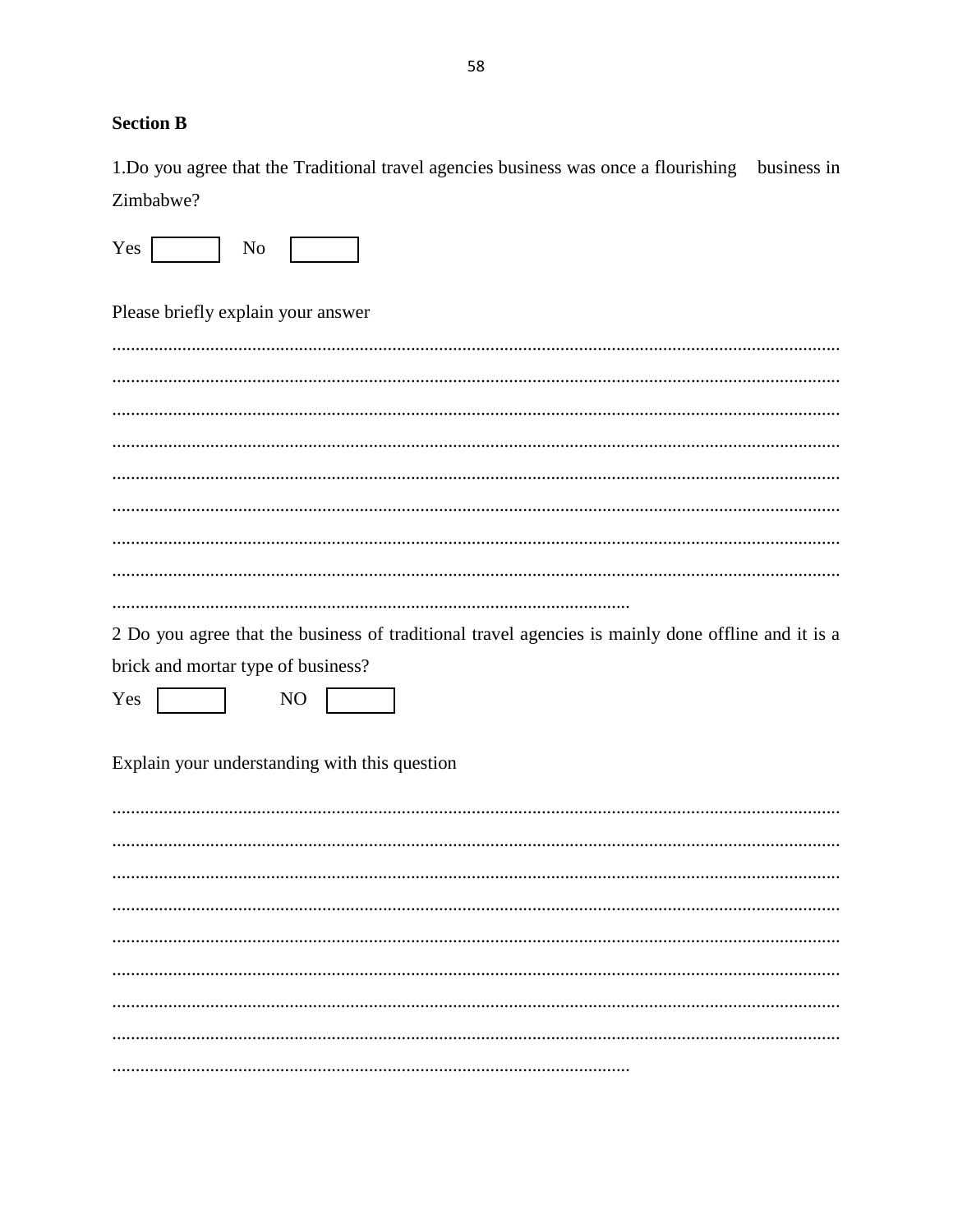3 Do you think the use of online services created a direct like between suppliers and their customers?

| <b>YES</b><br>NO                                                                             |
|----------------------------------------------------------------------------------------------|
| If YES what has been benefited by:-                                                          |
|                                                                                              |
|                                                                                              |
|                                                                                              |
|                                                                                              |
|                                                                                              |
|                                                                                              |
|                                                                                              |
|                                                                                              |
|                                                                                              |
|                                                                                              |
|                                                                                              |
|                                                                                              |
|                                                                                              |
|                                                                                              |
| 4 Does this relationship between suppliers and consumers affect traditional travel agencies? |
| <b>YES</b><br>N <sub>O</sub>                                                                 |
| Please briefly describe the effects                                                          |
| 5 How do you perceive that the impact of online technology in travel and tour business?      |
|                                                                                              |
|                                                                                              |
|                                                                                              |
|                                                                                              |
|                                                                                              |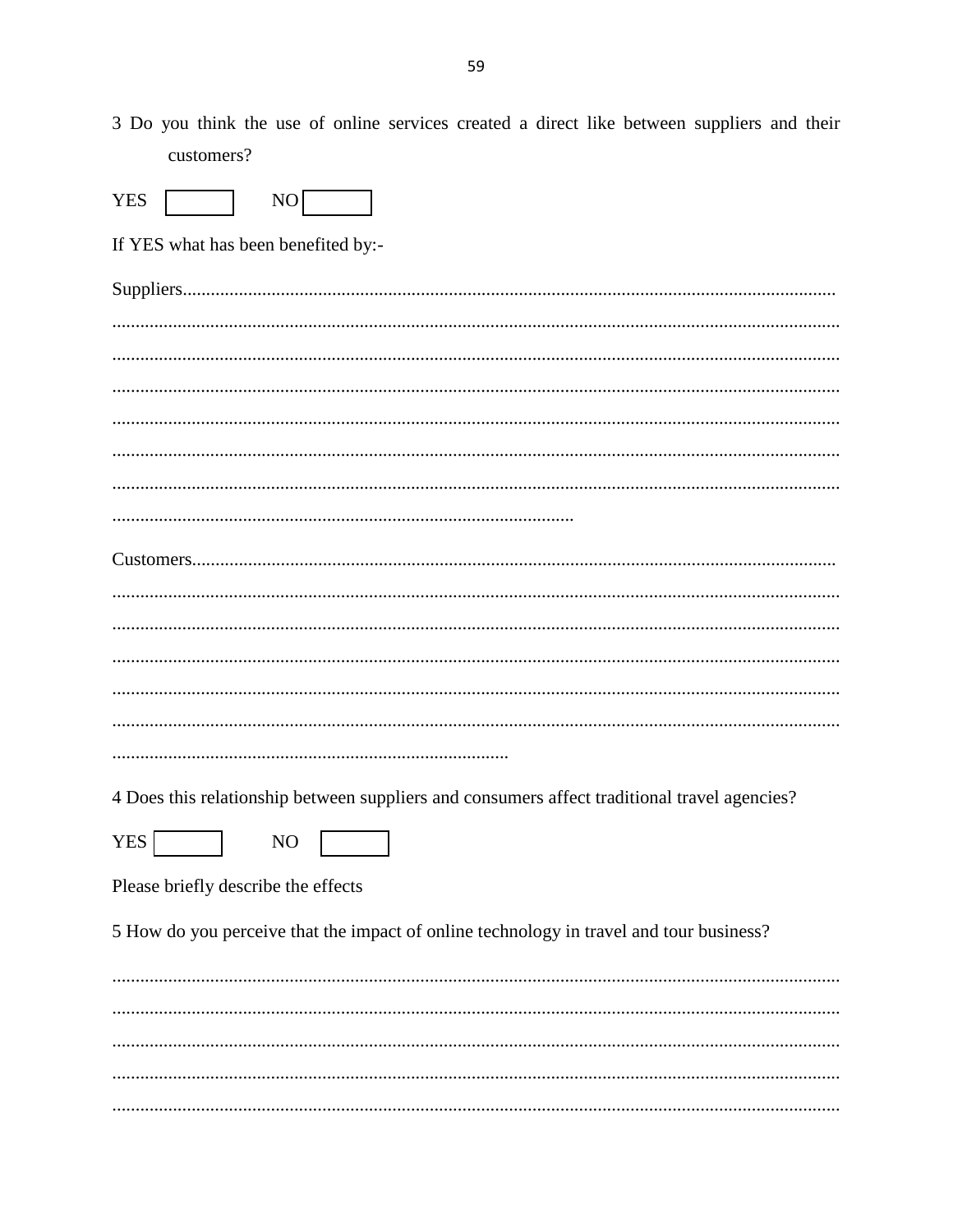6 What impression do traditional travel agencies have because of the vast and continued use of online services by their suppliers?

7 What is the future of traditional travel agencies in the next 5 years and beyond?

8 Does Zimbabwe tourism industry promote the use of e-tourism distribution channels?

YES | NO

If YES, how has the sector benefited from e-tourism?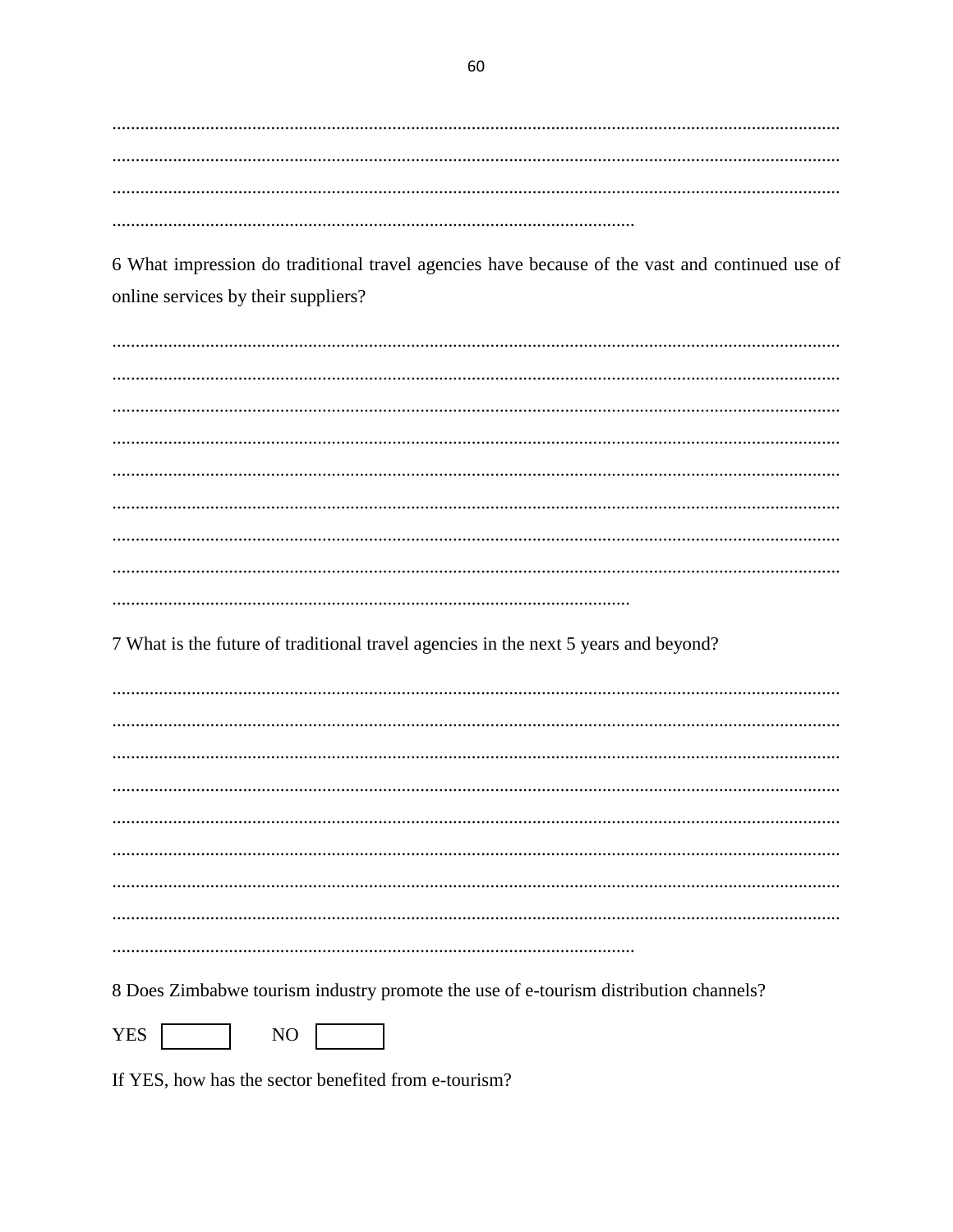9 Since the inception of online services what are major organisational changes that tourism institutions have witnessed?

10 How does the use of online services cause job insecurity features among traditional travel agencies?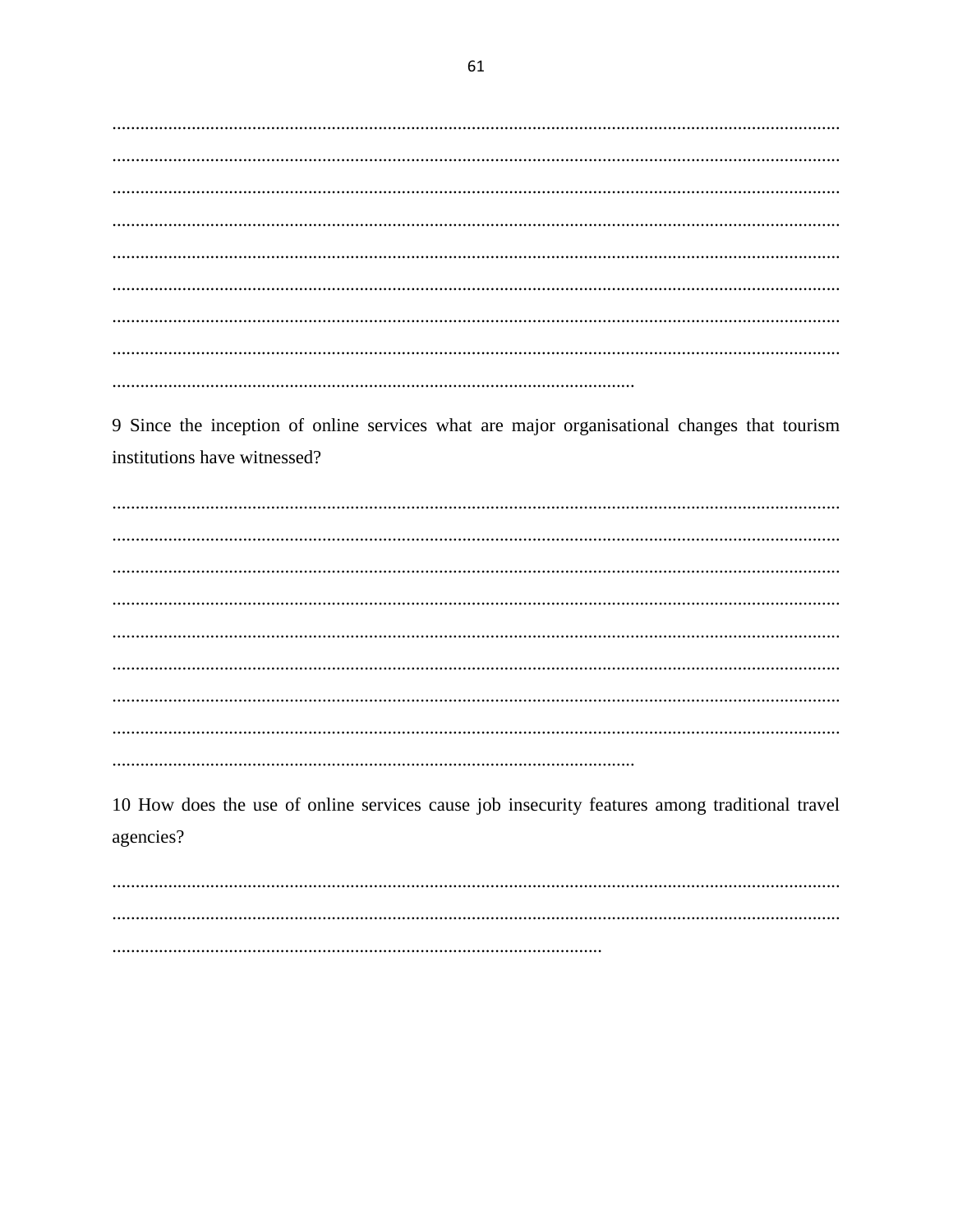# **APPENDIX 2**

# **INTERVIEW WITH TRAVEL AGENCIES**

|    | 1. How long have you been in the travel agency business                             |
|----|-------------------------------------------------------------------------------------|
|    |                                                                                     |
|    |                                                                                     |
|    |                                                                                     |
|    |                                                                                     |
| 2. | What are the main characteristics that define your business environment and culture |
|    |                                                                                     |
|    |                                                                                     |
|    |                                                                                     |
|    |                                                                                     |
| 3. | What challenges are facing in business? If any what are you doing as solution for   |
|    | such problems?                                                                      |
|    |                                                                                     |
|    |                                                                                     |
|    |                                                                                     |
|    |                                                                                     |
|    | 4. What is the current state of your business?                                      |
|    |                                                                                     |
|    |                                                                                     |
|    |                                                                                     |
| 5. | Briefly describe the future of your business and others in the next 5-10 years      |
|    |                                                                                     |
|    |                                                                                     |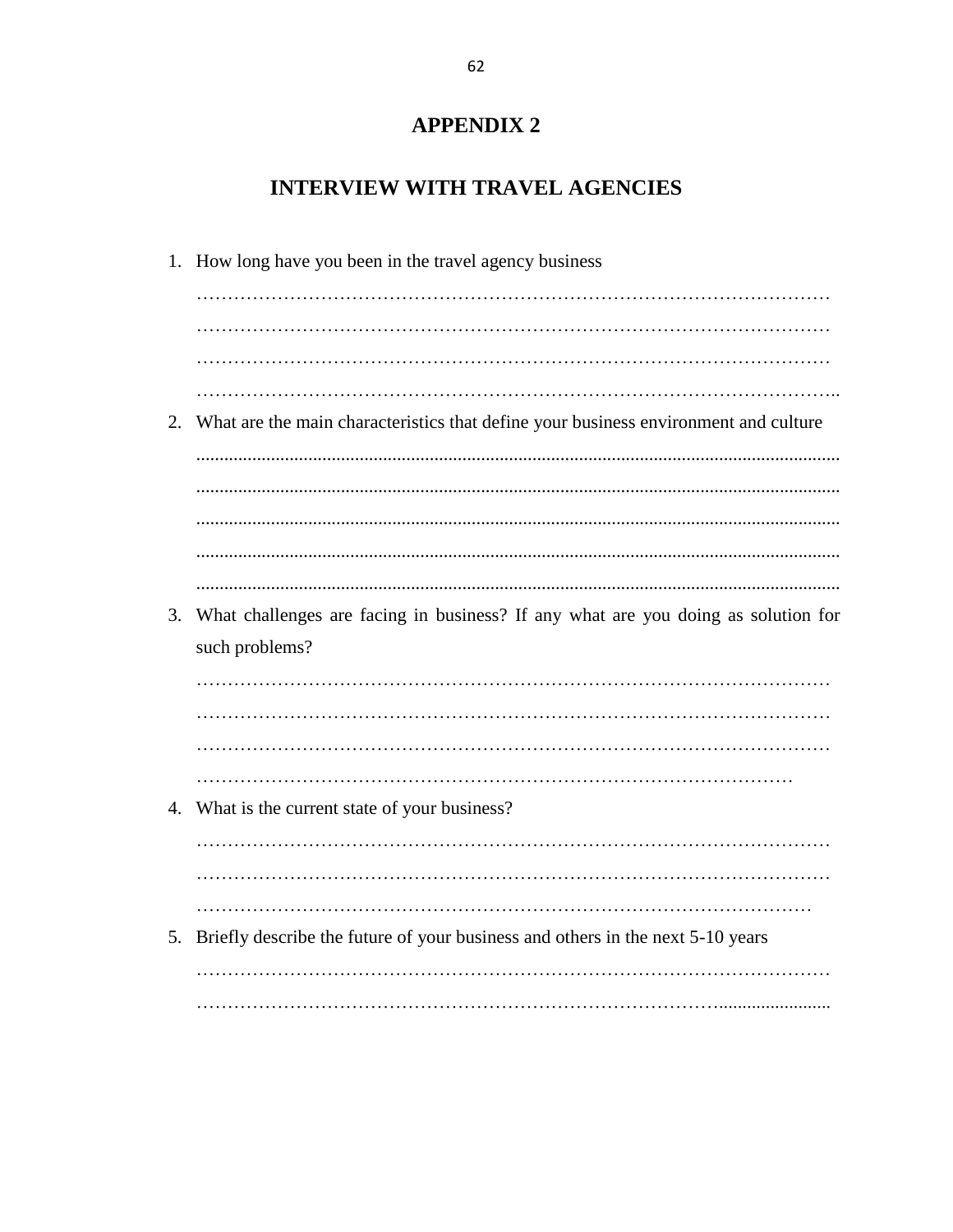## **APPENDIX 3**

# **QUESTIONNAIRE FOR EMPLOYEES IN TRAVEL BUSINESS**

### **Section A:**

| $1. \text{Age}$                                              |       |
|--------------------------------------------------------------|-------|
| 2. Gender (Please tick)<br>Male<br>Female                    |       |
| 3. Work experience                                           |       |
| 16-20years<br>$11-15$ years<br>6-10 years<br>1-5 years       | $21+$ |
| 4. Academic qualification (Please tick)                      |       |
| Secondary certificate<br><b>Masters</b><br>Diploma<br>Degree |       |

### **Section B:**

5. Please rank the following services according to their use in your business. (1=least important, 5 most important)

| <b>Service</b>                 |  |  |  |
|--------------------------------|--|--|--|
| Bus booking                    |  |  |  |
| Airline booking                |  |  |  |
| Tour hiring                    |  |  |  |
| Rent a car service             |  |  |  |
| Hotel booking and reservations |  |  |  |

6. Rank the effectiveness of the following in terms of service delivery in Tourism.

| <b>Variable</b>                       |  |  |  |
|---------------------------------------|--|--|--|
| Online payments                       |  |  |  |
| Social media marketing and promotions |  |  |  |
| Cash shortage (withdrawal limits)     |  |  |  |
| Power outage                          |  |  |  |
| Poor management                       |  |  |  |

7. The use of internet in business today causes job insecurity. Please tick appropriate box

1. Strongly disagree ( ) 2 Disagree ( ) 3. Not sure ( ) 4. Agree ( ) 5. Strongly Agree (  $\mathcal{L}$ 

8. How does online business influence change in Tourism business. Please tick in appropriate box

1. No influence ( ) 2. Little influence ( ) 3. Moderate influence ( ) 4. High influence ( ) 5. Substantial influence ( )